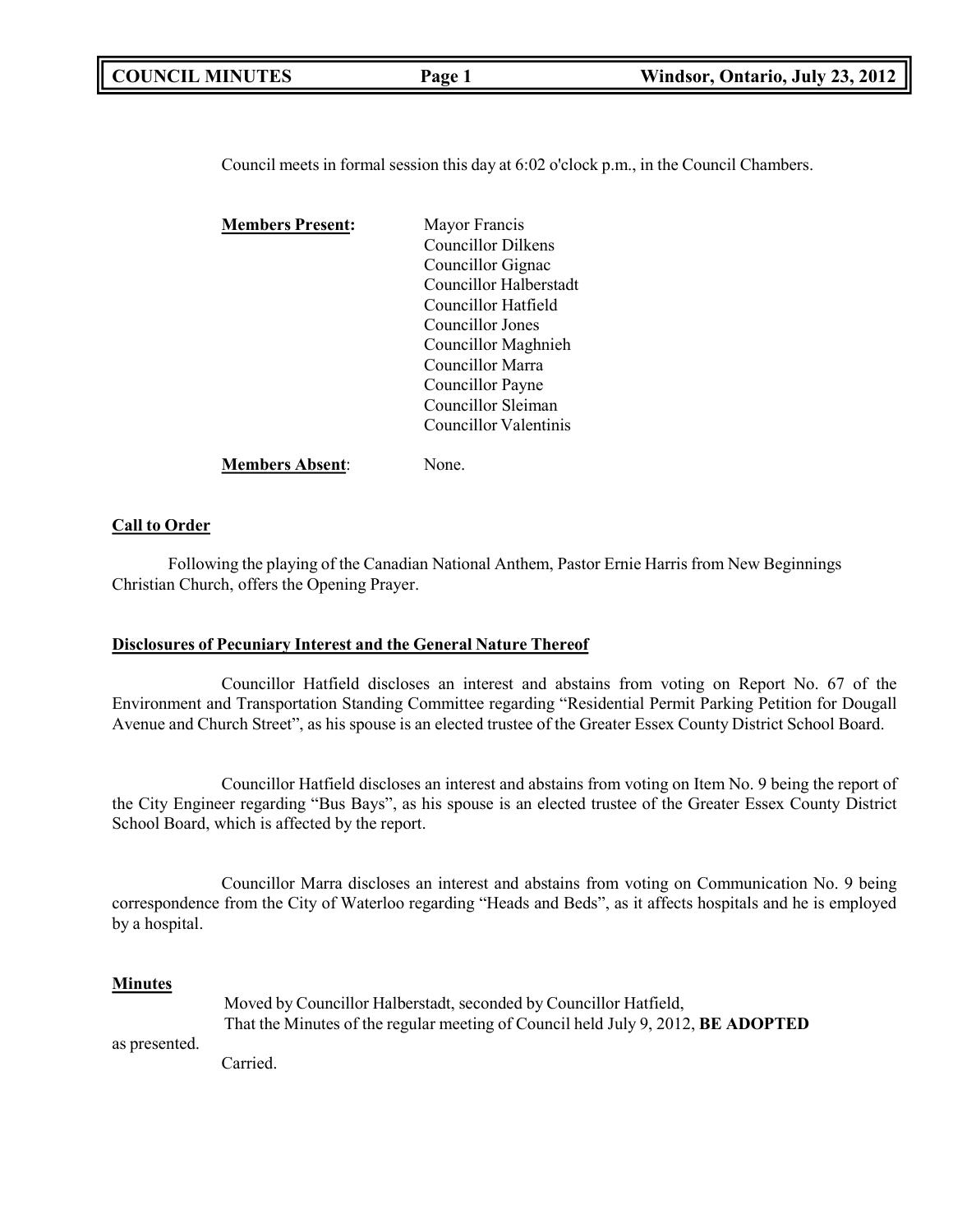# **COUNCIL MINUTES Page 2 July 23, 2012**

## **Notice of Proclamations**

The  $179<sup>th</sup> Emancipation Anniversary Celebration – July 27 to August 6, 2012$ 

## **Committee of the Whole**

Moved by Councillor Jones, seconded by Councillor Maghnieh,

That Council do now rise and move into Committee of the Whole with the Mayor presiding for the purpose of dealing with:

- (a) communication items;
- (b) consent agenda;
- (c) hearing requests for deferrals or referrals of any items of business;
- (d) hearing presentations and delegations;
- (e) consideration of business items;
- (f) consideration of Committee reports:
	- Nil.

(g) consideration of by-laws 79-2012 and 103-2012 through 105-2012 (inclusive). Carried.

## **Communications**

Moved by Councillor Jones, seconded by Councillor Payne,

**M315–2012** That the following Communication Items 1 to 8 and 11 to 21 inclusive, as set forth in the Council Agenda **BE REFERRED** as noted except Communication No. 9 which is to be dealt with at the request for deferrals stage, and Communication No. 10 which is dealt with as follows:

## **Communication No. 10:**

Moved by Councillor Hatfield, seconded by Councillor Sleiman,

**M316-2012** That a donation by the City of Windsor in the amount of \$1,000. to the Thunder Bay Disaster Relief Fund to assist in the recovery effort caused by the May 2012 flood disaster **BE APPROVED** and that this **BE CHARGED** to the Budget Stabilization Reserve Fund.

Carried.

Councillor Marra was absent from the meeting when the vote was taken on this matter.

### APR2012

| <b>Item</b>    | From                  | <b>Description</b>                                           |
|----------------|-----------------------|--------------------------------------------------------------|
|                |                       | Provincial Compensation Framework.                           |
|                | Ministry of Municipal | Chief Financial Officer & City Treasurer                     |
|                | Affairs and Housing   | <b>Community Development &amp; Health Commissioner</b>       |
|                |                       | Note & File                                                  |
|                |                       | <b>GP2012</b>                                                |
|                |                       | Windsor-Essex Parkway - Ontario Municipal Board Road Closure |
|                |                       | Process (Second Application).                                |
|                | Ministry of           | <b>City Planner</b>                                          |
| $\overline{2}$ | Transportation        | <b>City Engineer</b>                                         |
|                |                       | <b>City Solicitor</b>                                        |
|                |                       | Note & File                                                  |
|                |                       | <b>ST/5710</b>                                               |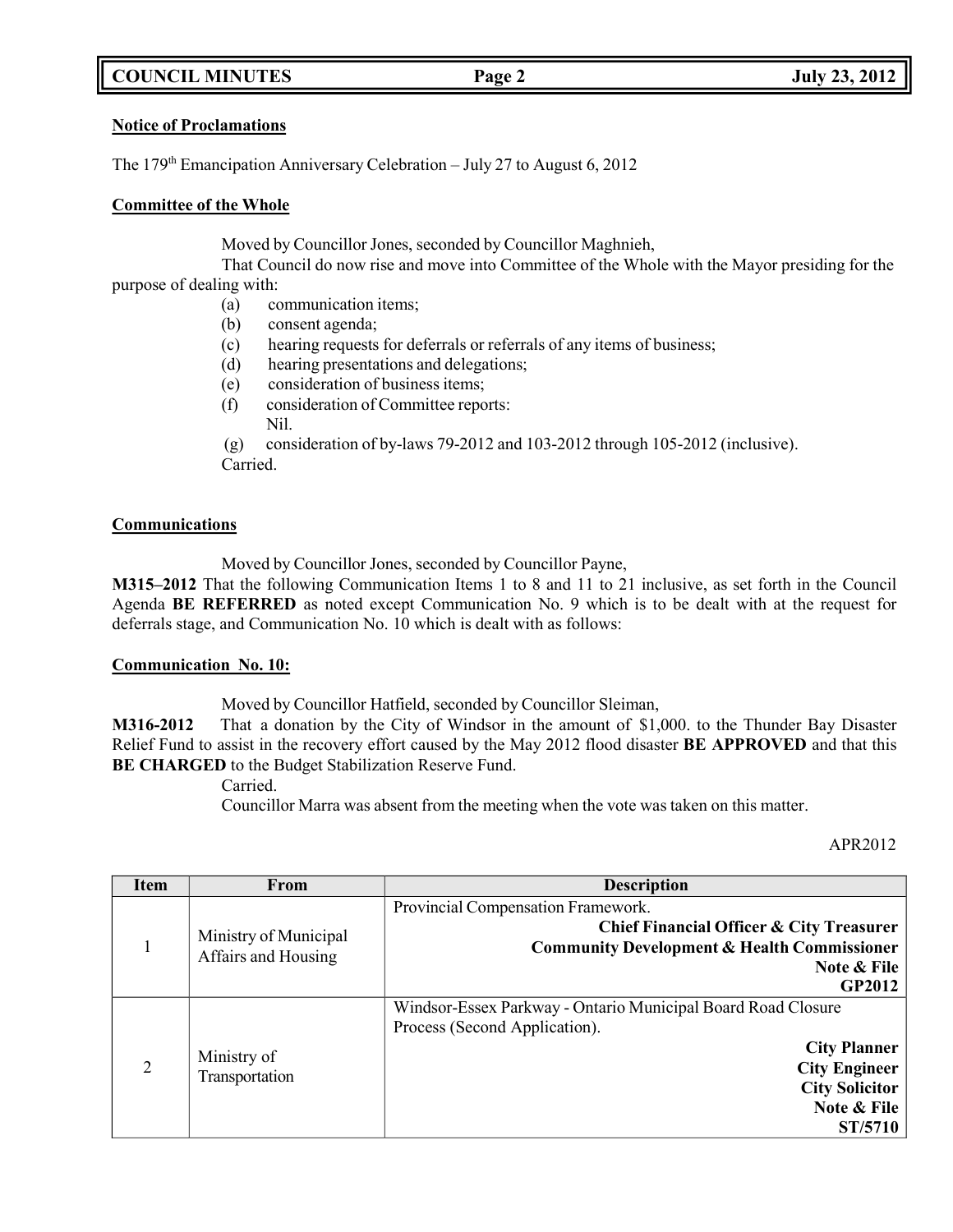# **COUNCIL MINUTES Page 3 July 23, 2012**

| 3              | Ministry of Finance                                                  | McGuinty Government Committed to Fair Bargaining Practices.<br><b>Chief Financial Officer &amp; City Treasurer</b><br><b>Executive Director, Human Resources</b><br>Note & File<br><b>GF2012</b>                                                                                                                                                         |
|----------------|----------------------------------------------------------------------|----------------------------------------------------------------------------------------------------------------------------------------------------------------------------------------------------------------------------------------------------------------------------------------------------------------------------------------------------------|
| $\overline{4}$ | Association of<br>Municipalities of Ontario<br>(AMO)                 | Public-Private Partnerships: An Innovative Solution to Public<br>Infrastructure.<br><b>Chief Financial Officer &amp; City Treasurer</b><br>Note & File<br><b>MMA2012</b>                                                                                                                                                                                 |
| 5              | Ontario Municipal Board<br>(OMB)                                     | Decision/Order of the Board regarding the City of Windsor and Royal<br>Timbers Inc.<br><b>City Planner</b><br><b>City Solicitor</b><br>Secretary/Treasurer, Committee of Adjustment<br>Note & File<br>ZS/10804                                                                                                                                           |
| 6              | Ontario Municipal Board<br>(OMB)                                     | Decision/Order of the Board regarding the appeal of Walter & Lynda<br>Pizzolitto and James & Kathy Chambers, under the Planning Act, R.S.O.<br>1990 for lands at the northwest corner of Cousineau Road and Talbot<br>Road.<br><b>City Planner</b><br><b>City Solicitor</b><br><b>Senior Secretary/Council Services</b><br>Note & File<br><b>GPL2012</b> |
| $\tau$         | Environment & Land<br>Tribunals Ontario -<br>Ontario Municipal Board | Notice of telephone conference to be held Thursday, August 16, 2012<br>regarding minor variance for lands located at 1587 Windsor Avenue.<br><b>City Planner</b><br><b>City Solicitor</b><br><b>Senior Secretary/Council Services</b><br>Note & File<br>ZB/11182                                                                                         |
| 8              | Town of Milton                                                       | Response to the City of Windsor"s resolution M212-2012 (previously<br>distributed) regarding the closure of OLG Slots at Windsor Raceway.<br>Note & File<br>MB/10895                                                                                                                                                                                     |
| 9              | City of Waterloo                                                     | Request to support the City of Waterloo"s resolution to request the<br>Minister of Finance to increase the "Heads and Beds" rate.<br><b>Community Development &amp; Health Commissioner</b><br><b>COUNCIL DIRECTION REQUESTED</b><br>GP2012                                                                                                              |
| 10             | City of Thunder Bay                                                  | Request to donate to the Thunder Bay Disaster Relief Fund.<br><b>Chief Financial Officer &amp; City Treasurer</b><br><b>COUNCIL DIRECTION REQUESTED</b><br><b>APR2012</b>                                                                                                                                                                                |
| 11             | City of Toronto                                                      | City Council – Member Motion – MM23.23 Development of a new long-<br>term federal plan for municipal infrastructure funding.<br><b>City Engineer</b><br>Note & File<br><b>MMF2012</b>                                                                                                                                                                    |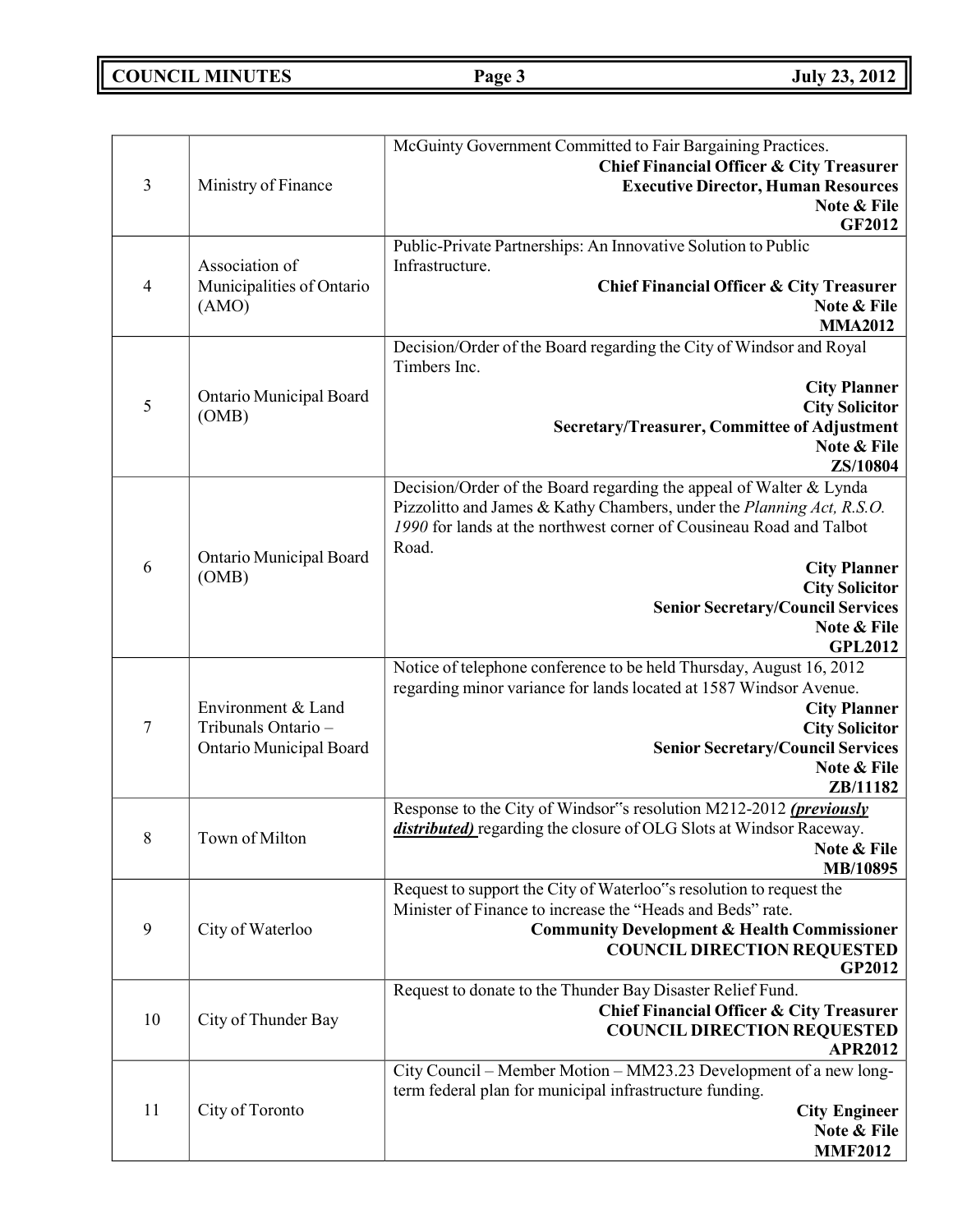# **COUNCIL MINUTES Page 4 July 23, 2012**

|    |                                | Endangered Species Information Bulletin.                                                |
|----|--------------------------------|-----------------------------------------------------------------------------------------|
|    | Ontario Property and           | <b>Windsor Essex County Environment Committee</b>                                       |
| 12 | <b>Environmental Rights</b>    | <b>Committee Coordinator</b>                                                            |
|    | Alliance                       | Note & File                                                                             |
|    |                                | EI2012                                                                                  |
|    | Ontario Municipal              | 2013 Contribution Rates and Plan Changes.<br><b>Executive Director, Human Resources</b> |
| 13 | <b>Employee Retirement</b>     | <b>Chief Financial Officer &amp; City Treasurer</b>                                     |
|    | Systems (OMERS)                | Note & File                                                                             |
|    |                                | AS2012                                                                                  |
|    |                                | Public Notice - Proposed Source Protection Plan - Essex Region Source                   |
|    |                                | Protection Area.                                                                        |
| 14 | <b>Source Water Protection</b> | <b>City Engineer</b>                                                                    |
|    | Program Manager                | <b>City Planner</b>                                                                     |
|    |                                | Note & File                                                                             |
|    |                                | <b>GCE2012</b>                                                                          |
|    |                                | Request to sponsor the "Arabian Nights"" gala to be held on Friday,                     |
|    |                                | September 28, 2012.                                                                     |
| 15 | W.E. Care for Kids             | <b>Chief Financial Officer &amp; City Treasurer</b>                                     |
|    |                                | <b>COUNCIL DIRECTION REQUESTED</b><br><b>APR2012</b>                                    |
|    | Canadian Association of        | Comment on CBC Application #2012-0509-7.                                                |
|    | <b>Community Television</b>    | Note & File                                                                             |
| 16 | <b>Users and Stations</b>      | <b>MC2012</b>                                                                           |
|    | (CACTUS)                       |                                                                                         |
|    |                                | Consent Authority Agenda Record Hearing to be held on Wednesday,                        |
| 17 | Secretary/Treasurer            | July 25, 2012, Room 409, 400 City Hall Square East, Windsor.                            |
|    | Committee of Adjustment        | Note & File                                                                             |
|    |                                | ZC2012                                                                                  |
|    |                                | Application of University of Windsor for Site Plan Approval to permit a                 |
| 18 | Manager of Urban Design        | parking lot for 62 cars located at 401 Sunset Avenue.                                   |
|    |                                | Note & File                                                                             |
|    |                                | ZS/11509                                                                                |
| 19 | Chief Administrative           | Senior of the Year Award Recipient - Larry Duffield.<br>Note & File                     |
|    | Officer                        | <b>APR2012</b>                                                                          |
|    |                                | CQ46-2008 – City of Toronto, New Taxation Measures.                                     |
| 20 | <b>City Treasurer</b>          | Note & File                                                                             |
|    |                                | AF2012                                                                                  |
|    |                                | Malden Park/Closed Malden Road (Western) Landfill Gas Mitigation.                       |
| 21 | City Engineer                  | Note & File                                                                             |
|    |                                | EI/10588                                                                                |

Carried.

Councillor Marra discloses an interest and abstains from voting on Communication No. 9.

## **Consent Agenda**

Moved by Councillor Sleiman, seconded by Councillor Valentinis,

That the following Consent Agenda and the recommendations contained in the administrative reports **BE APPROVED** as amended: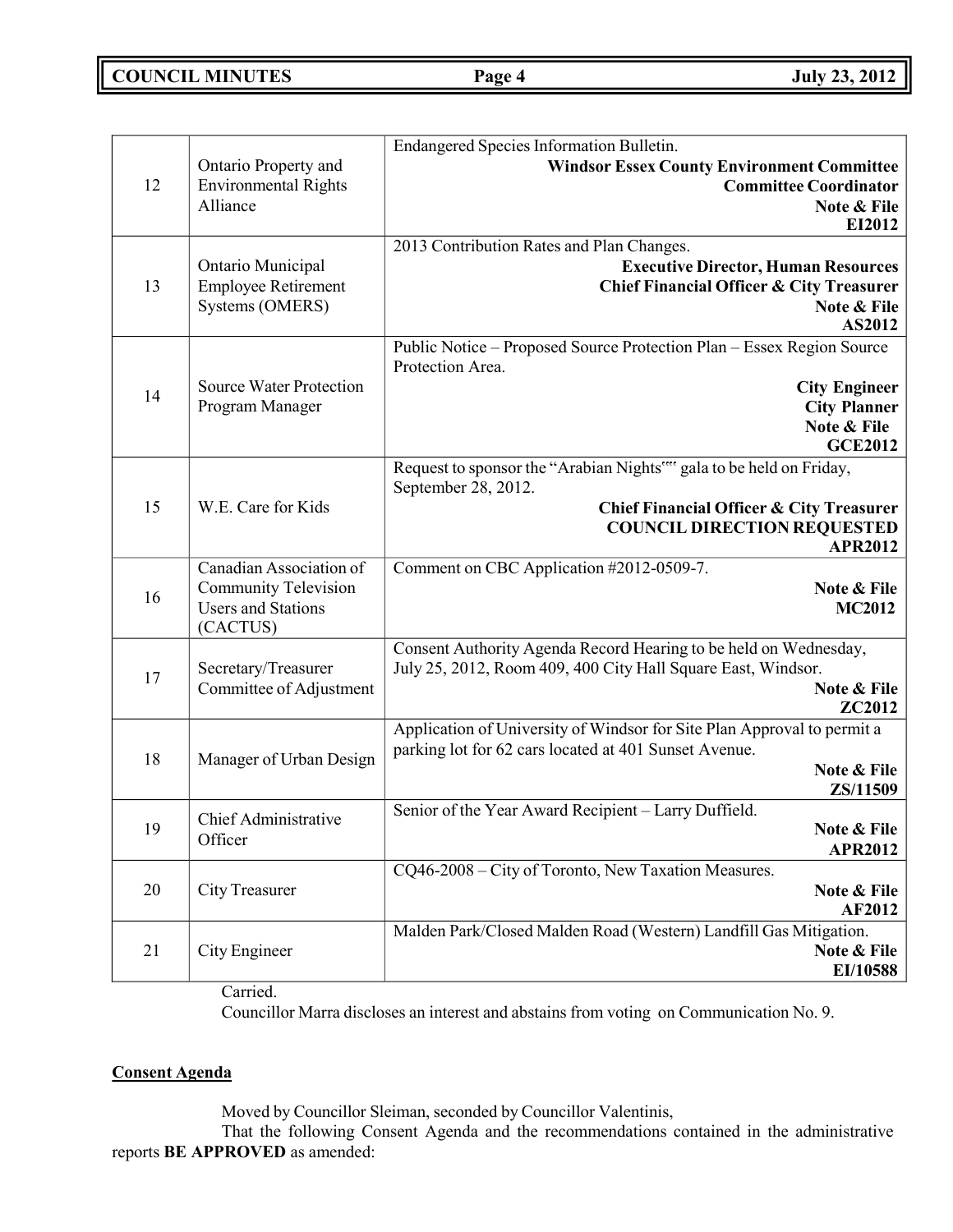- Item 2 Downtown Windsor Business Improvement Association (DWBIA) for the DWBIA Summer Block Series – Temporary Road Closures, Ouellette Avenue between University Avenue and Park Street, August 3-5; August 10-12 and August 17-19, 2012
- Item 4 Vacant Land on Langlois Avenue, R.P. 1246, Part Lot 18 (Part 10, Plan 12R-321), northeast corner of Langlois Avenue and North Service Road, to be offered For Sale to both abutting owners
- Item 5 City-owned Vacant Lot on St. Luke Road between 1034 St. Luke and 1042 St. Luke to be offered For Sale
- Item 6 Part-Lot Control By-law Exemption Request, Equity Trust & Value Incorporated, 1908, 1912, 1914, 1918, 1920 and 1924 Daytona Avenue, east side of Daytona Avenue, south of Manitoba Street
- Item 7 Part-Lot Control By-law Exemption Request, 882885 Ontario Limited (Fanelli), Blocks 1, 2, 3 and 4, 12M-574 – east and west sides of Indigo Avenue and Tivoli Avenue, south of McHugh Street and West of Cypress Avenue
- Item 8 Banwell Noise Barriers Project Completion
- Item 9 Bus Bays
- Item 10 Award of Tender No. 50-12 Demolition of Former Tecumseh/Riverside Water Treatment Plant
- Item 12 "The Value of Investing in Canadian Downtowns Report" proposal from the Downtown Windsor Business Improvement Area (DWBIA)
- Item 13 2013 Federation of Canadian Municipalities (FCM) Sustainable Communities Conference
- Item 14 Municipal Vesting of Residual Properties from the 2010 Property Tax Sale
- Item 15 Right-of-Way Permits, Final Hard Surface Restoration & Private Drain Connection Replacement Rebate Update
- Item 17 City Purchase of Land Required for Improvements to Walker Road from Digby Street/North Service Road East to Foster Avenue

|     | <b>Environment &amp; Transportation Standing Committee</b> |                                                                                          |  |
|-----|------------------------------------------------------------|------------------------------------------------------------------------------------------|--|
| No. |                                                            | <b>Description</b>                                                                       |  |
|     | Report No. 69                                              | Jubilee Park Improvements                                                                |  |
|     | Report No. 70                                              | Windsor Bicycling Committee minutes of its meeting held May 9, 2012                      |  |
|     | Report No. 71                                              | Windsor Essex County Environment Committee minutes of its meeting held March<br>29, 2012 |  |
|     | Report No. 72                                              | Essex Windsor Solid Waste Authority minutes of its meeting held March 6, 2012            |  |

## **Consent Committee Reports**

|                | <b>Economic Development Standing Committee</b> |                                                                                                                                                              |  |
|----------------|------------------------------------------------|--------------------------------------------------------------------------------------------------------------------------------------------------------------|--|
| No.            |                                                | <b>Description</b>                                                                                                                                           |  |
|                | Report No. 33                                  | Windsor Business Improvement Area Advisory Committee minutes of its meeting<br>held May 1, 2012                                                              |  |
|                | Report No. 34                                  | Windsor Heritage Committee Report No. 306 - Low Martin House/ Devonshire<br>Lodge, 2021 Ontario Street, amend designation to remove interior features        |  |
|                | Report No. 35                                  | Windsor Heritage Committee Report No. 307 - Edith Cavell School, 5955 Ontario<br>Street, Community Heritage Fund for Repointing, Modification to North Entry |  |
| $\overline{4}$ | Report No. 36                                  | Windsor Heritage Committee Report No. 308 - Willistead Manor, 1899 Niagara<br>Street, Amend Heritage Designation                                             |  |
| 5              | Report No. 37                                  | Windsor Heritage Committee Report No. 309 - McDougall Stodgell House, 712<br>Devonshire Road, Amend Heritage Designation                                     |  |
| 6              | Report No. 38                                  | Windsor Heritage Committee Report No. 310 - Bedford United Church, 3340<br>Sandwich Street, Amend Heritage Designation                                       |  |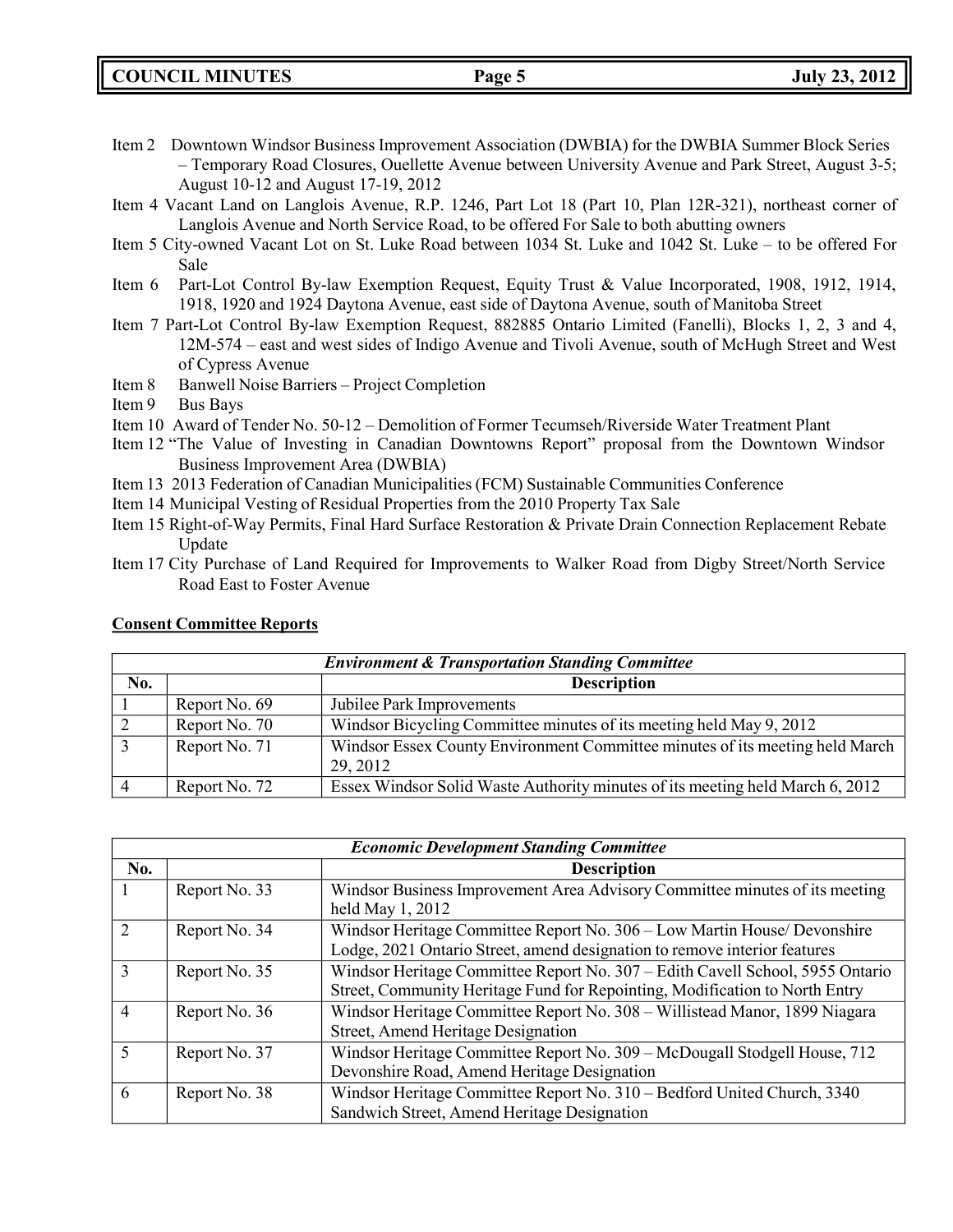**COUNCIL MINUTES Page 6 July 23, 2012**

| <b>Social Development, Health &amp; Culture Standing Committee</b> |               |                                        |
|--------------------------------------------------------------------|---------------|----------------------------------------|
| No.                                                                |               | <b>Description</b>                     |
|                                                                    | Report No. 91 | Parkside Tennis – Use of Reserve Funds |

| <b>Public Safety Standing Committee</b> |               |                                                                    |
|-----------------------------------------|---------------|--------------------------------------------------------------------|
| No.                                     |               | <b>Description</b>                                                 |
|                                         | Report No. 30 | Windsor Licensing Commission Report No. 149 (Taxi Vehicle – Safety |
|                                         |               | Certificates, Age Limit, Insurance)                                |

Carried.

Councillor Hatfield discloses an interest and abstains from voting on Item No. 9

## **Deferrals and/or Referrals and Withdrawals**

## **Item 18 - Response to CQ13-2012 – Preservation of Heritage Trees**

At the request of Councillor Dilkens, this matter is being deferred to allow for further consultations with interested parties.

## **Communication No. 9**

Moved by Councillor Jones, seconded by Councillor Maghnieh,

**M322-2012** That the correspondence from the City of Waterloo dated July 12, 2012 regarding "Heads and Beds – Payment – in-Lieu" **BE DEFERRED** until such time as CQ11-2012 is responded to for Council"s consideration.

Carried.

Councillor Marra discloses an interest and abstains from voting on this matter.

## **Presentations & Delegations:**

### **PRESENTATIONS:**

### **2012 Senior of the Year Award Recipient – Larry Duffield**

Councillor Ed Sleiman appears before Council to present Larry Duffield with the Ontario Senior of the Year Award, which recognizes the contributions by an individual made after the age of 65, and concludes by providing a brief overview of his many community and volunteer commitments.

## **DELEGATIONS**

## **Clover Avenue and Osaka Circle Sidewalks**

### **Suzanne Lukassen**

Suzanne Lukassen, appears before Council to reiterate that a petition was submitted from the residents on Osaka Circle objecting to the proposed construction of a sidewalk on the street, and concludes by requesting that Council respond accordingly.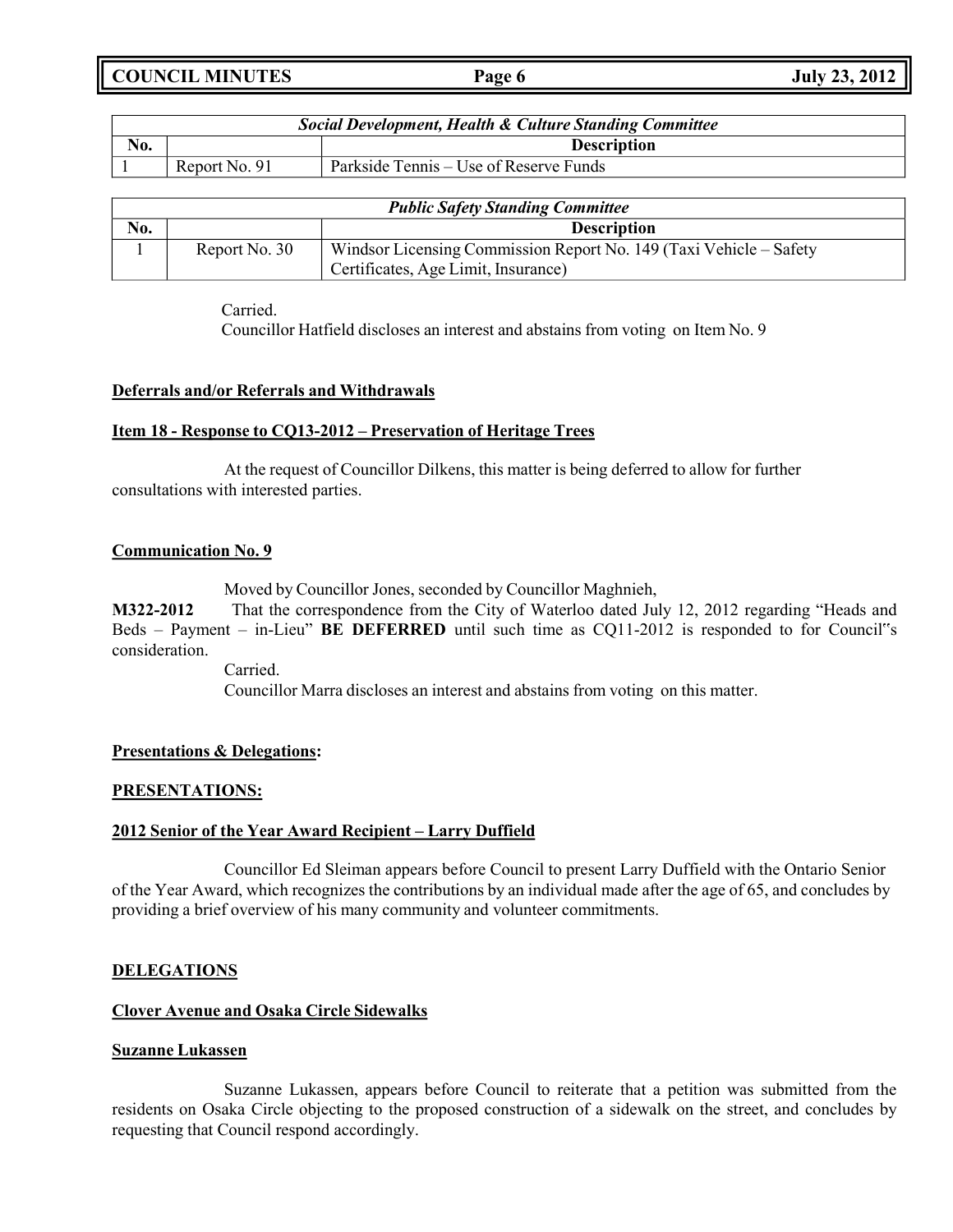# **COUNCIL MINUTES Page 7 July 23, 2012**

# **Ron Bellaire, Resident of Ward 7**

Ron Bellaire, Resident of Ward 7, appears before Council to state that he residents of Clover Avenue deem that sidewalks are not necessary at this time due to the fact that they only have local traffic, and that sidewalks would result in reduced size of their front lawns and concludes by requesting Council postpone the notion of sidewalks until such time as they have access to Wyandotte Street.

ACO/11248 3

(For final disposition of this matter, see Clause **CR159/2012** in Schedule "A" attached hereto.)

# **Report No. 70 of the Planning Standing Committee (1710675 Ontario Inc. (GIAN Corp.) 8650 Wyandotte Street East, application to convert a multiple unit residential apartment building from rental to condominium status**

# **Barney Zimmermann, Resident of Ward 6**

Barney Zimmermann, Resident of Ward 6, appears before Council to state that the question about visitors access to the tenants at 8650 Wyandotte Street East/remains unresolved, as the landlord insists that the installation of a proper intercom and buzzer system will be prohibitively expensive and concludes by stating that if Council decides that this should not be required for the approval of the condominium application, the tenants will have to live with the inconvenience.

# **Erica Krygsman, Solicitor for the Applicant**

Erica Krygsman, Solicitor for the Applicant, appears before Council to request that Council approve the application to convert a multiple unit residential apartment building at 8650 Wyandotte Street East from rental to condominium status, and concludes by stating that the proposed wireless doorbells is a reasonable and acceptable solution as opposed to an alternative intercom/buzzer suggestion, which would cost \$60,000.

# **Barry Horrobin, Director of Planning & Physical Resources, Windsor Police Services**

Barry Horrobin, Director of Planning & Physical Resources, Windsor Police Services appears before Council and is available for questions regarding the application for 8650 Wyandotte Street East to convert a multiple unit, residential apartment building from rental to condominium status.

Moved by Councillor Halberstadt, seconded by Councillor Jones,

**M323-2012** That **Report No. 70 of the Planning Standing Committee** of its meeting held June 11, 2012 regarding "1710675 Ontario Inc. (GIAN Corp) 8650 Wyandotte Street East, application to convert a multiple unit residential apartment building from rental to condominium status" **BE ADOPTED** as amended, to reflect the following changes:

- That the original comments from the Diversity and Accessibility Officer, as included in Appendix "A" to the report, **BE DELETED AND REPLACED** with the attached revised comments dated June 29, 2012; and
- That the original comments from Windsor Police Services, as included in Appendix "A" to the report, **BE AUGMENTED** by the attached comments dated July 6, 2012. Carried.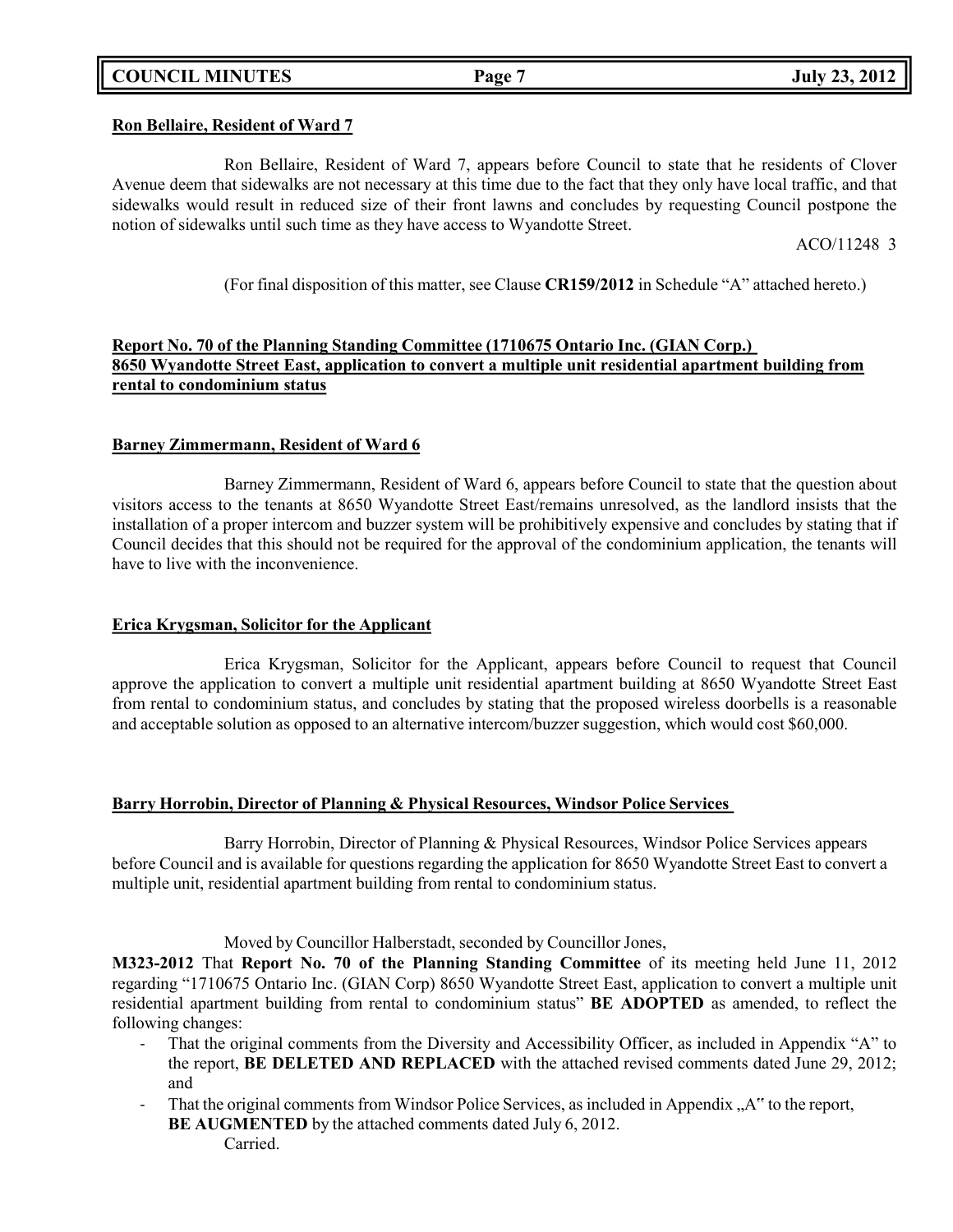# **COUNCIL MINUTES Page 8 July 23, 2012**

Appendices Comments from Diversity and Accessibility Officer Comments from Windsor Police Services Map

## **Report No. 67 of the Environment & Transportation Standing Committee (Residential Permit Parking Petition for Dougall Avenue and Church Street)**

## **Penny Allen, Superintendent of Business, Greater Essex County District School Board**

Penny Allen, Superintendent of Business, Greater Essex County District School Board, appears before Council to speak in opposition to a parking by-law amendment to reflect that residential permit parking will be in effect for Dougall Avenue from Park Street West to Wyandotte Street West and for Church Street from Park Street West to Wyandotte Street West, as there is concern that people who park on these streets and are not residents, may now park in the School Board"s parking lots as an alternative; however, they would be amenable for key times for the Board to ensure there is no residential permit parking being Monday to Friday from 6:00 a.m. to 6:00 p.m., and that therefore, residential parking permits would be in effect on Monday to Friday from 6:00 p.m. to 6:00 a.m. and all day on Saturday and Sunday.

## **Roy Baker, Resident of Ward 3**

Roy Baker, Resident of Ward 3**,** appears before Council to request that the Parking By-law be amended to reflect that residential permit parking be in effect for Dougall Avenue from Park Street West to Wyandotte Street West and for Church Street from Park Street West to Wyandotte Street West, and that any other proposal such as restricting permit parking to Monday to Friday from 6:00 p.m. to 6:00 a.m. and all day on Saturday and Sunday is not viable, as it is during the day where residents encounter parking challenges.

## **Frank De Gasperis and Helen Lee, Residents of Ward 3**

Frank De Gasperis and Helen Lee, residents of Ward 3**,** appear before Council to speak in support of a parking by-law amendment to reflect that residential permit parking will be in effect for Dougall Avenue from Park Street West to Wyandotte Street West and for Church Street from Park Street West to Wyandotte Street West, and conclude by stating that there is overwhelming support for this by residents, and that the parking problems need to be addressed, which are compounded during bad winter weather.

Moved by Councillor Valentinis, seconded by Councillor Jones,

**M317-2012** That **Report No. 67 of the Environment & Transportation Standing Committee** of its meeting held June 27, 2012 regarding Residential Permit Parking Petition for Dougall Avenue and Church Street **BE ADOPTED** as presented, on the condition that City of Windsor display tags are provided to the Greater Essex County District School Board for those using the Church Street parking lots, which would be enforced by the Commissionaires, with the Board being responsible for any towing required.

Carried.

Councillor Hatfield discloses an interest and abstains from voting on this matter.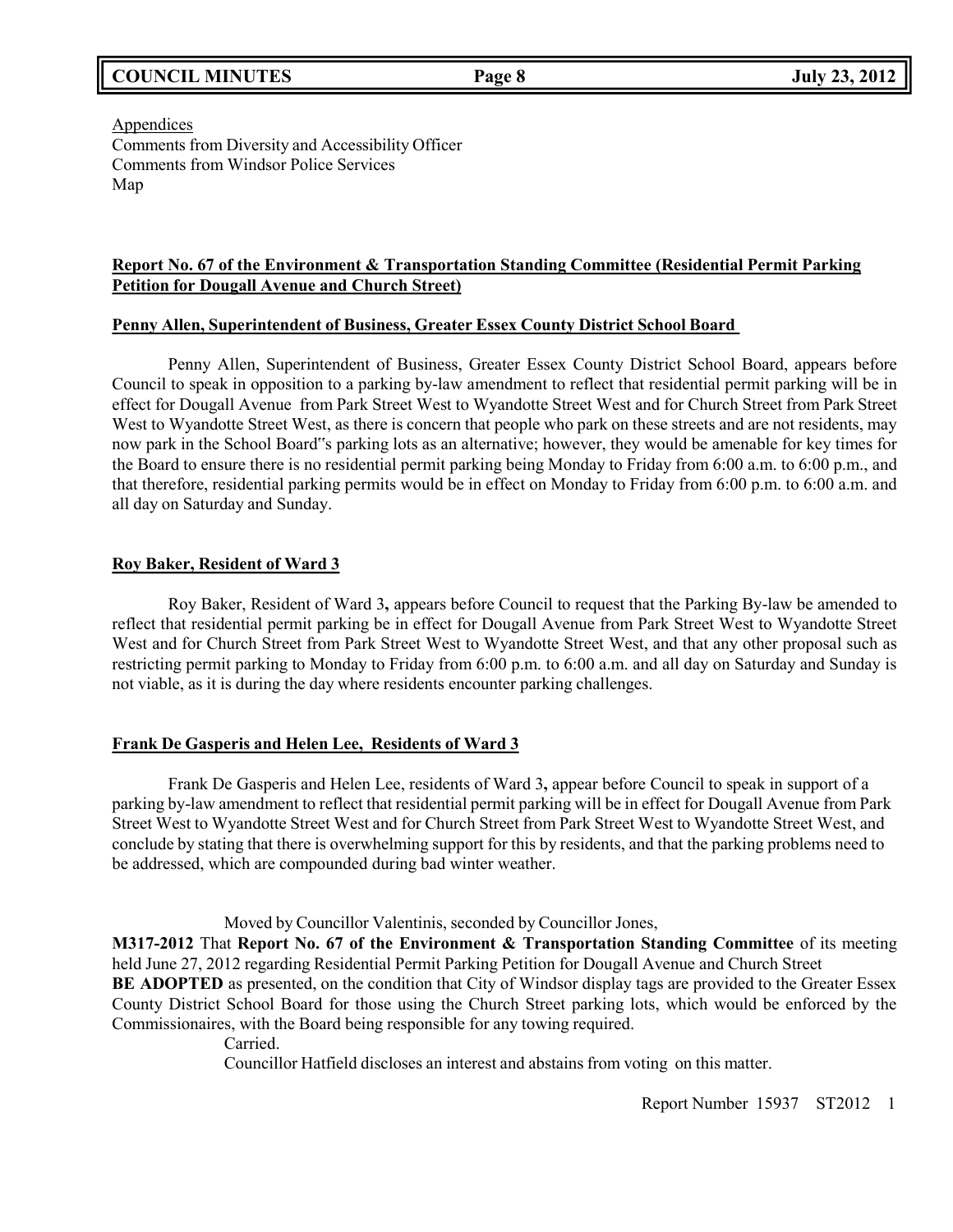# **COUNCIL MINUTES Page 9 July 23, 2012**

## **CQ10-2012 – Regarding Motorcycle Noise Emission**

### **Jerome Brannagan, Deputy Chief of Operations, Windsor Police Services**

Jerome Brannagan, Deputy Chief of Operations, Windsor Police Services, appears before Council and is available for questions regarding the issue of motorcycle noise emission.

## **Andy Furlong, Resident of Ward 4**

Andy Furlong, Resident of Ward 4, appears before Council to reiterate that the issue of excessive vehicle noise is still a concern, and concludes by requesting Council to pursue alternative to mitigate this.

## **EI2012 1**

(For final disposition of this matter, see Clause **CR157/2012** in Schedule "A" attached hereto.)

## **Tender 72-12, District Energy Chiller Upgrade**

### **Veronica Friesen, Director, District Energy Windsor (available for questions)**

Veronica Friesen, Director, District Energy Windsor, appears before Council and is available for questions regarding the administrative recommendation for the City of Windsor to act on behalf of Windsor Utilities Commission in conducting a tender for upgrades to District Energy Windsor"s District chiller plant, to be fully funded by Windsor Utilities Commission.

### **SE/5215 11**

(For final disposition of this matter, see Clause **CR167/2012** in Schedule "A" attached hereto.)

## **Report No. 68 of the Environment & Transportation Standing Committee (By-law Regulations regarding Power Assisted Bicycles (e-bikes)**

Mayor Francis leaves the meeting at 8:08 o"clock p.m. and Councillor Payne assumes the Chair.

## **Nick Stajduhar**

Nick Stajduhar**,** appears before Council to provide background information for Council regarding differences between bikes and e-bikes, so that Council can make an informed decision regarding any by-law regulations for power assisted bicycles ("e-bikes").

Mayor Francis returns to the meeting at 8:12 o"clock p.m., and Councillor Payne returns to his seat at the Council table.

### **Kim Elliott and Angela Demarse, Ontario Public Interest Research Group**

Kim Elliott and Angela Demarse, Ontario Public Interest Research Group (OPIRG)**,** appears before Council to provide comment regarding the recommendation to keep e-bikes off all sidewalks and multi-use trails, supporting it as it relates to sidewalks, but against its inclusion of multi-use trails, suggesting more research is required and that funds be allocated for improved bicycle lanes and a more extensive network of multi-use trails.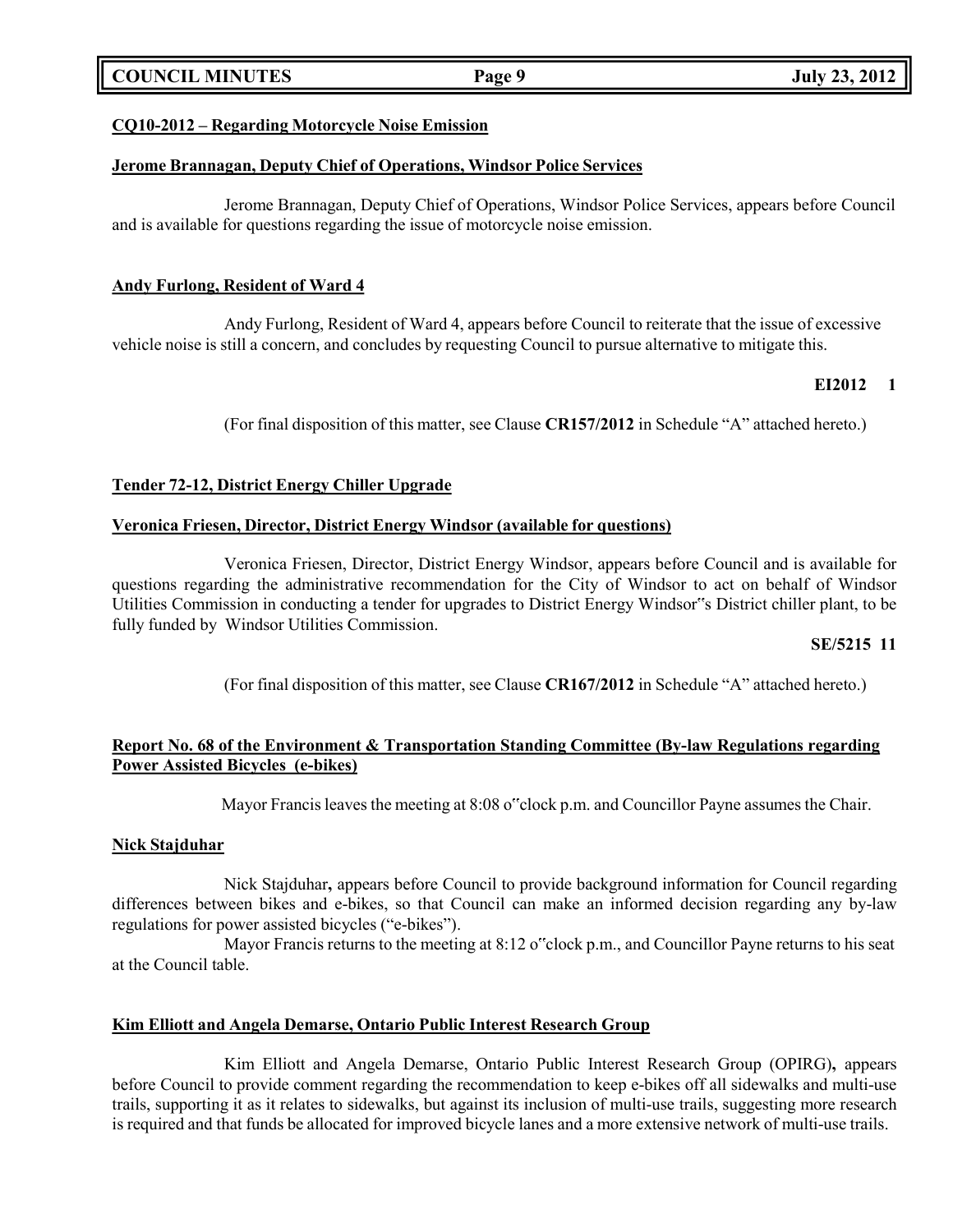# **COUNCIL MINUTES Page 10 July 23, 2012**

### **Peter Antaya**

Peter Antaya appears before Council to suggest there is no need for by-law regulations for e-bikes, as they provide many healthy benefits from an active living perspective.

## **Kim Tucker**

Kim Tucker**,** appears before Council to suggest that there is no need for by-law regulations for ebikes at this time, as more research is required as a starting point.

### **Brian Tucker**

Brian Tucker**,** appears before Council to express concern regarding any proposed by-law regulations for e-bikes at this time, as more research and a legal interpretation is needed, as well as improved infrastructure, and concludes by stating that if you cannot enforce, why bother adopting a by-law.

### **David Nickerson**

David Nickerson appears before Council as someone that sells actual e-bikes, and asks that Council not support proposed by-law regulations for e-bikes, and that until appropriate infrastructure improvements are made, each trail should be given individual consideration for use of e-bikes.

### **Roger Mariuz**

Roger Mariuz appears before Council to express opposition to any proposed by-law regulations for e-bikes, as there are health benefits for using such a device, as he himself has medical issues preventing him from pedaling and thus relies on an e-bike.

### **Gary Winn**

Gary Winn appears before Council to express concerns regarding any proposed by-law regulations for e-bikes, as Council needs to devote more resources towards enhanced infrastructure and to promote a greener footprint.

### **Kari Gignac, Windsor Bicycling Committee Chairperson**

Kari Gignac Windsor Bicycling Committee Chairperson**,** appears before Council to suggest that it may be premature to implement proposed by-law regulations for e-bikes, as improvements to the trails system need to be made first as well as increased bike lanes on city streets, along with a safety outreach campaign.

### **Daryl Weber**

Daryl Weber appears before Council to provide comment regarding proposed by-law regulations for e-bikes, as attention needs to first be directed towards better roads with bike lanes, to discourage people from riding on sidewalks.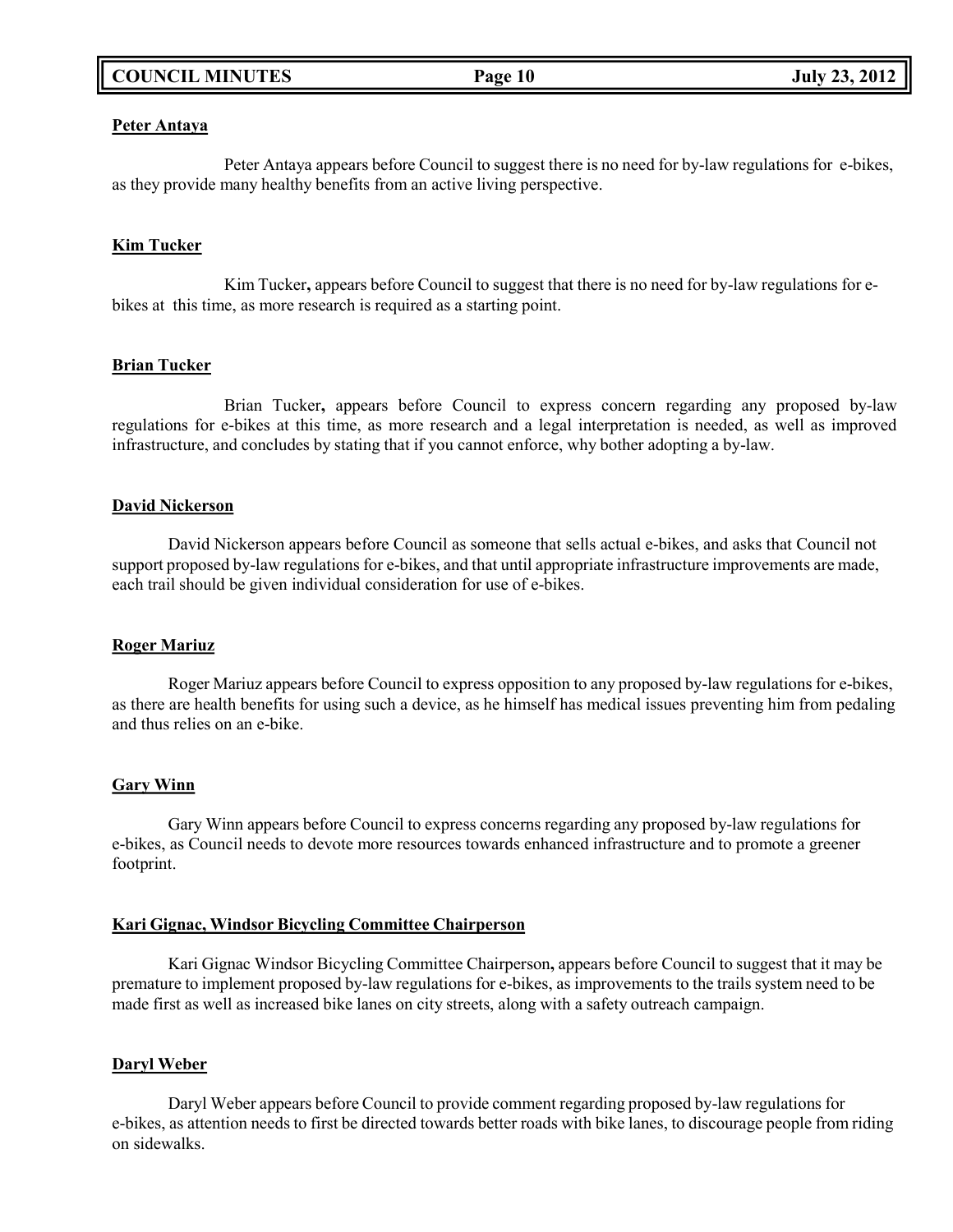# **COUNCIL MINUTES Page 11 July 23, 2012**

## **Michael Buck**

Michael Buck appears before Council to speak in opposition to any proposed by-law regulations regarding e-bikes on multi-use trails.

## **Mike Mastromattei**

Mike Mastromattei appears before Council to speak in support of proposed by-law regulations regarding power assisted bicycles (e-bikes), and stresses that for this to actually succeed, there must be enforcement by police.

Mayor Francis leaves the meeting at 9:08 o"clock p.m. and Councillor Dilkens assumes the Chair.

Mayor Francis returns to the meeting at 9:21 o"clock p.m. and Councillor Dilkens returns to his seat at the Council table.

# **Jerome Brannagan, Deputy Chief of Operations, Windsor Police Services**

Jerome Brannagan, Deputy Chief of Operations, Windsor Police Services, appears before Council and is available for questions regarding proposed by-law regulations for Power Assisted Bicycle (e-bikes).

> Moved by Councillor Hatfield, seconded by Councillor Marra, That the Traffic Bylaw 9148 **BE AMENDED** as follows:

**"Power Assisted Bicycle (e-bike)"** shall mean a power assisted bicycle as defined by the Highway Traffic Act, R.S.O. 1990, c. H-8, as amended.

**"Shared Pathway (multi-use trail, trail)"** shall mean a separate trail or path from which motor vehicles are prohibited and which is for the exclusive use of bicycles and pedestrians (including skaters). Where such a trail or path forms a part of a highway, it is separated from the roadways for motor vehicle traffic by an open space, rumbel strip, or barrier.

# Part VII, REGULATIONS RE: BICYCLES

25 (1) No person shall ride a bicycle, with a wheel or wheels more than sixty centimetres (60 cm.) in diameter, or a Power Assisted Bicycle (e-bike) upon a sidewalk.

25 (2) No person shall operate a bicycle or a Power Assisted Bicycle (e-bike) on the E.C. Row Expressway or Dougall Parkway (between Roseland Drive East and Sixth Concession Road.)

25(2) BiSubject to Section 25C., no person shall operate a vehicle other than a bicycle or a Power Assisted Bicycle (e-bike) in any lane or portion of a lane designated under Schedule "R" except: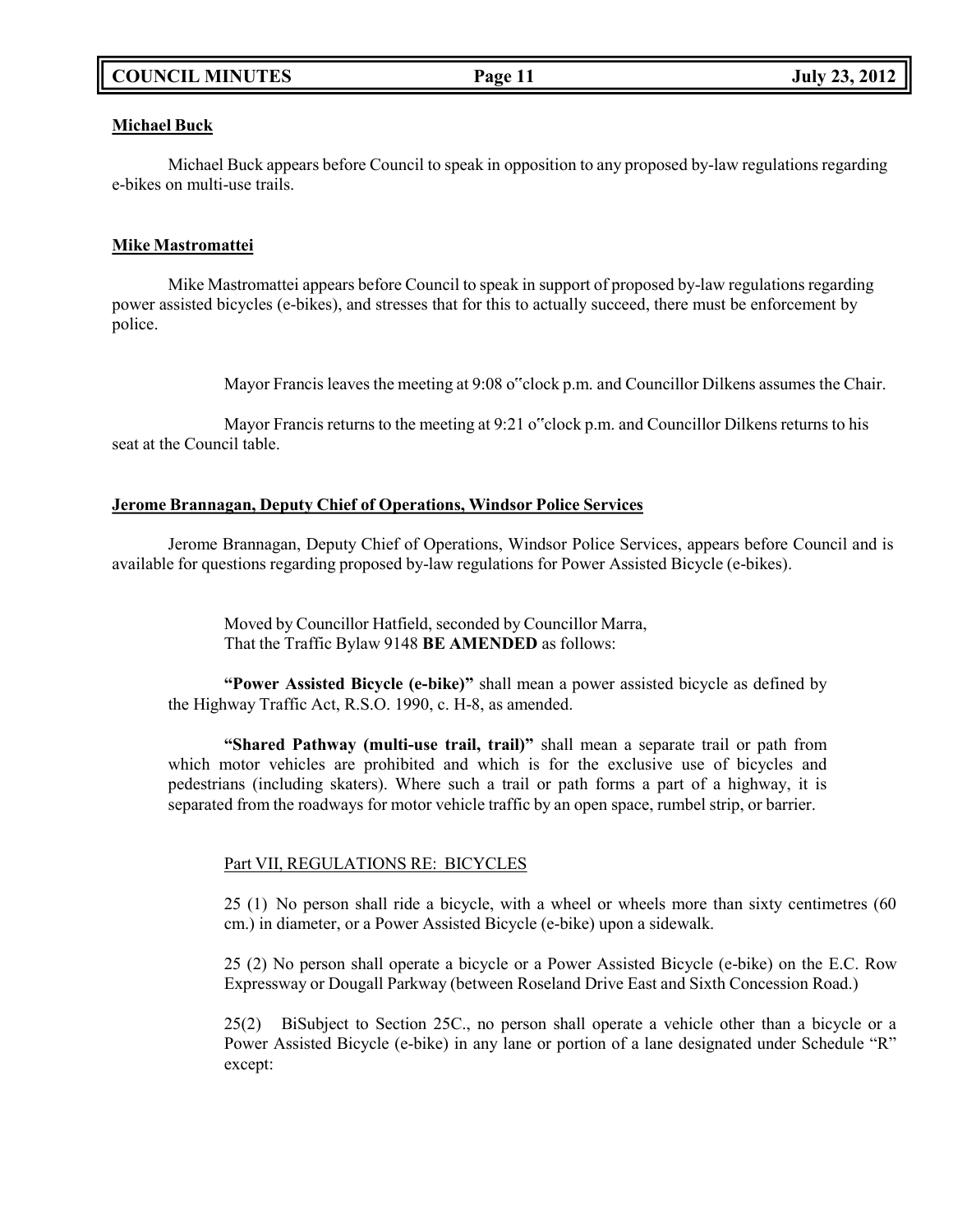**THAT**, the Use, Regulation, and Protection of Parks By Law 200-2002 **BE AMENDED** as follows:

DEFINITIONS 2.1(t) Vehicle includes a motor vehicle as defined in the *Highway Traffic Act,R.S.O.* 1990, c.H-8, as may be amended from time to time, and any bicycle, power assisted bicycle, carriage, wagon, sleigh or other vehicle or conveyance of every description, whatever the mode of power and includes in-line roller skates and skateboards, but excludes a wheelchair or similar device (powered or otherwise) used by an individual due to a disability, baby carraige or cart, child"s wagon, child"s stroller, child"s sleigh, or other conveyance of like nature

## AND

**THAT** Windsor Police Services **BE ADVISED** of these by law amendments for enforcement as resources allow and that Administration **BE DIRECTED** to prepare reports regardig:

- (a) costs on widening city trails;
- (b) costs of painting lines and delineating trails;
- (c) costs to install speed limit signs on trails.

The motion is put and is lost.

At the request of Councillor Gignac a **recorded vote** is taken:

## **RESULTS OF RECORDED VOTE:**

| In Favour      | Councillors Hatfield, Marra, Maghnieh, Valentinis and Halberstadt    |
|----------------|----------------------------------------------------------------------|
| Opposed        | Councillors Payne, Gignac, Sleiman, Dilkens, Jones and Mayor Francis |
| <b>Abstain</b> | None                                                                 |
| Absent         | None                                                                 |

Report Number 15995 ST2012 2

Moved by Councillor Jones, seconded by Councillor Marra, **M318-2012** That Traffic Bylaw 9148 **BE AMENDED** as follows:

> **"Power Assisted Bicycle (e-bike)"** shall mean a power assisted bicycle as defined by the Highway Traffic Act, R.S.O. 1990, c. H-8, as amended.

> **"Shared Pathway (multi-use trail, trail)"** shall mean a separate trail or path from which motor vehicles are prohibited and which is for the exclusive use of bicycles and pedestrians (including skaters). Where such a trail or path forms a part of a highway, it is separated from the roadways for motor vehicle traffic by an open space, rumbel strip, or barrier.

## Part VII, REGULATIONS RE: BICYCLES

25 (1) No person shall ride a bicycle, with a wheel or wheels more than sixty centimetres (60 cm.) in diameter, or a Power Assisted Bicycle (e-bike) upon a sidewalk.

25 (2) No person shall operate a bicycle or a Power Assisted Bicycle (e-bike) on the E.C. Row Expressway or Dougall Parkway (between Roseland Drive East and Sixth Concession Road.)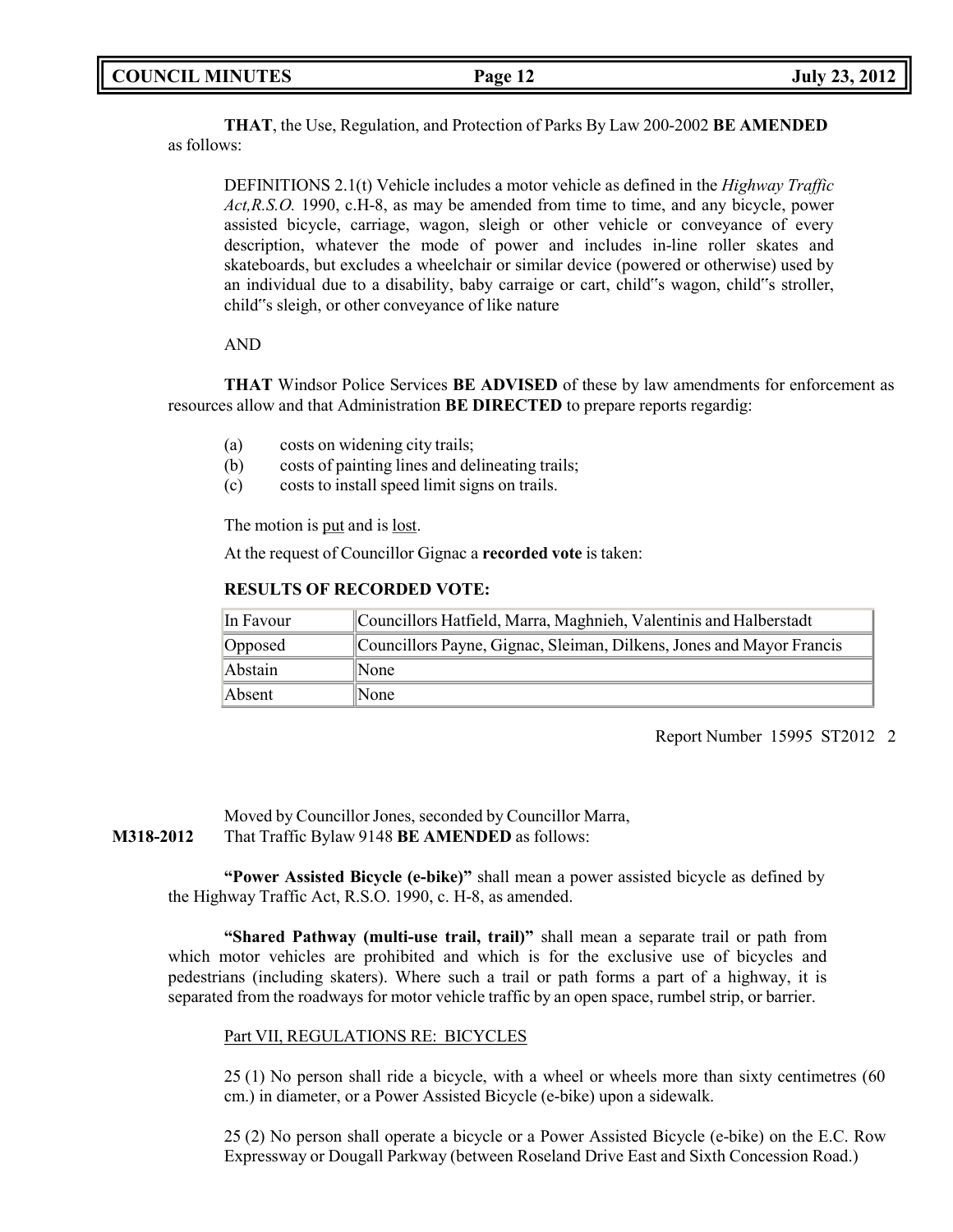25(2) BiSubject to Section 25C., no person shall operate a vehicle other than a bicycle or a Power Assisted Bicycle (e-bike) in any lane or portion of a lane designated under Schedule "R"

**THAT**, the Use, Regulation, and Protection of Parks By Law 200-2002 **BE AMENDED** as follows:

DEFINITIONS 2.1(t) Vehicle includes a motor vehicle as defined in the *Highway Traffic Act,R.S.O.* 1990, c.H-8, as may be amended from time to time, and any bicycle, power assisted bicycle, carriage, wagon, sleigh or other vehicle or conveyance of every description, whatever the mode of power and includes in-line roller skates and skateboards, but excludes a wheelchair or similar device (powered or otherwise) used by an individual due to a disability, baby carraige or cart, child"s wagon, child"s stroller, child"s sleigh, or other conveyance of like nature

AND

**THAT** Windsor Police Services **BE ADVISED** of these by law amendments for enforcement as resources allow.

Carried.

Moved by Councillor Dilkens, seconded by Councillor Gignac, That Traffic Bylaw 9148 **BE AMENDED** as follows:

### Part VII, REGULATIONS RE: BICYCLES

25 (3) No person shall operate a Power Assisted Bicycle (e-bike) on a shared pathway (multi-use trail, trail) unless the electric bicycle is powered by human power alone.

The motion is put and is <u>lost</u>.

| In Favour | Councillors Dilkens and Gignac                                                              |
|-----------|---------------------------------------------------------------------------------------------|
| Opposed   | Councillors Hatfield, Marra, Maghnieh, Valentinis, Halberstadt, Payne,<br>Sleiman and Jones |
| Abstain   | None                                                                                        |
| Absent    | None                                                                                        |

Moved by Councillor Gignac, seconded by Councillor Jones, **M319-2012** That Traffic Bylaw 9148 **BE AMENDED** as follows:

### Part VII, REGULATIONS RE: BICYCLES

25 (3) No person shall operate a Power Assisted Bicycle (e-bike) on a shared pathway (multi-use trail, trail) unless such a multi-use trail has been specifically designated by Council to allow for such activity with a set speed limit of 10 km per hour, and further, that Administration **REPORT BACK** to Council on appropriate trails to be considered for such activity.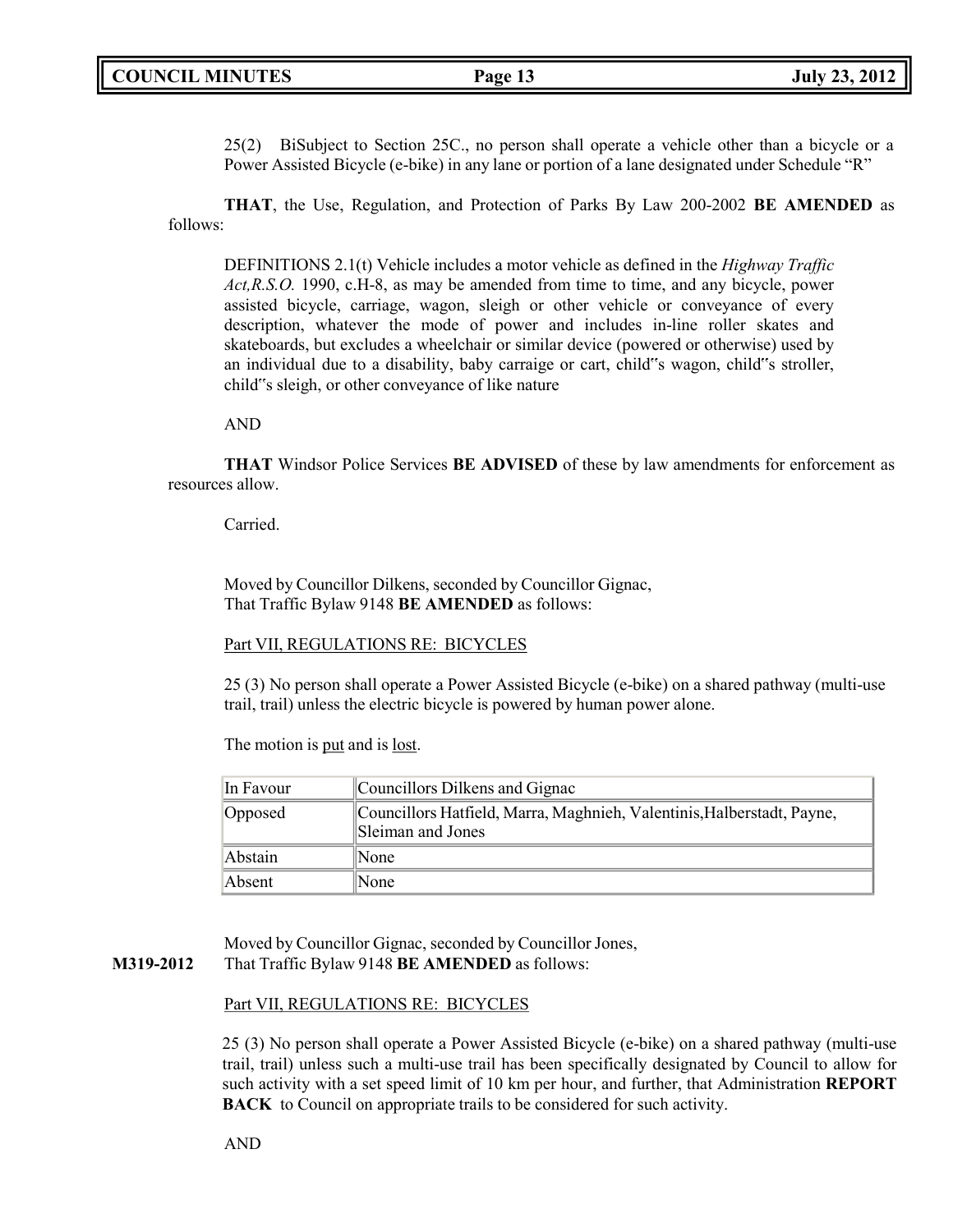**THAT** Windsor Police Services **BE ADVISED** of these by law amendments for enforcement as resources allow.

Carried.

At the request of Councillor Gignac a **recorded vote** is taken:

## **RESULTS OF RECORDED VOTE:**

| In Favour | Councillors Hatfield, Marra, Maghnieh, Valentinis, Gignac, Sleiman,<br>Dilkens, Jones and Mayor Francis |
|-----------|---------------------------------------------------------------------------------------------------------|
| Opposed   | Councillors Halberstadt and Payne                                                                       |
| Abstain   | None                                                                                                    |
| Absent    | None                                                                                                    |

## **Report No. 73 of the Environment & Transportation Standing Committee**

Moved by Councillor Gignac, seconded by Councillor Valentinis,

**M320-2012** That **Report No. 73 of the Environment & Transportation Standing Committee** of its meeting held June 27, 2012 regarding M122-2011 – Bellagio Street Closure Petition **BE RECEIVED** for information.

Carried. Councillors Hatfield and Halberstadt voting nay.

Report Number 15901 ACO/11189 4

Moved by Councillor Marra, seconded by Councillor Hatfield, **M321-2012** That Rule 3.5 of the Procedure By-law **BE WAIVED** to extend the meeting beyond 11:00 o"clock p.m. to continue to discuss the remainder of business items. Carried.

## **Regular Business Items (for final disposition of these matters see Schedule "A" attached)**

Item 16 Expiration of the Food Service Agreement (City Hall Cafeteria) between The Corporation of the City of Windsor and Aversa Food Services (Caterer)

## **Consideration of Committee Reports**

Nil.

## **By-laws**

Moved by Councillor Jones, seconded by Councillor Maghnieh,

That the following By-laws No. 79-2012 and 103-2012 through 105-2012 (inclusive), be introduced and read a first and second time: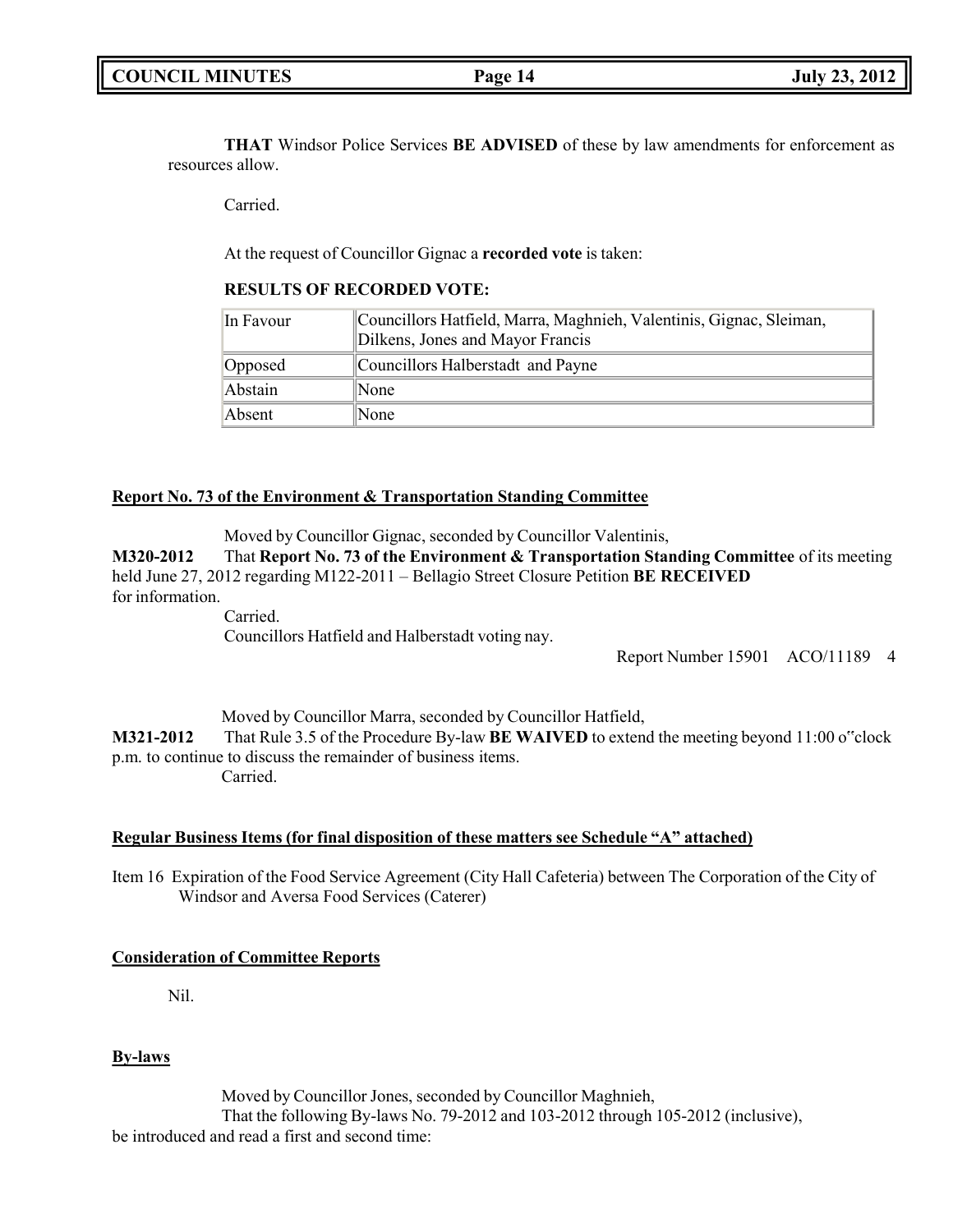| <b>COUNCIL MINUTES</b> |                                                                                                                   | Page 15 | <b>July 23, 2012</b> |  |
|------------------------|-------------------------------------------------------------------------------------------------------------------|---------|----------------------|--|
| 79-2012                | "A BY-LAW TO AMEND BY-LAW 137-2007, BEING A BY-LAW RESPECTING THE<br>LICENSING AND REGULATING OF PUBLIC VEHICLES" |         |                      |  |

- 103-2012 "A BY-LAW TO PROVIDE THAT PART-LOT CONTROL SHALL NOT APPLY TO CERTAIN LAND THAT IS WITHIN REGISTERED PLAN 948, IN THE CITY OF WINDSOR"
- 104-2012 "A BY-LAW TO PROVIDE THAT PART-LOT CONTROL SHALL NOT APPLY TO CERTAIN LAND THAT IS WITHIN REGISTERED PLAN 12M-574, IN THE CITY OF WINDSOR"
- 105-2012 "A BY-LAW TO CONFIRM THE PROCEEDINGS OF THE COUNCIL OF THE CORPORATION OF THE CITY OF WINDSOR AT ITS MEETING HELD ON THE TWENTY-THIRD DAY OF JULY, 2012".

Carried.

Moved by Councillor Marra, seconded by Councillor Payne,

That the Committee of the Whole does now rise and report to Council respecting the business items considered by the Committee:

|--|

- **2) Consent Agenda (as amended)**
- **3) Items Deferred**
- **Items Referred**
- **4) Consideration of the Balance of Business Items (see Schedule "A")**
- **5) Committee Reports - Nil**
- **6) By-laws given first and second readings (as presented)**

Carried.

## **Notices of Motion**

Moved by Councillor Marra, seconded by Councillor Hatfield,

**M324-2012** THAT Rule 13.9 of the City of Windsor Procedural By-law with respect to notice of all new motions **BE WAIVED** to introduce a motion for consideration without prior notice regarding the 2012 Olympic and Paralympic Games.

Carried.

Moved by Councillor Hatfield, seconded by Councillor Maghnieh

**M325-2012 WHEREAS** the City of Windsor wishes to provide recognition in the community for local athletes participating in the Olympic Games; and

**WHEREAS** Melissa Bishop, Virginia McLachlan, Amanda Reason, Mary Spencer and David Tremblay have been chosen to represent Canada at the 2012 Olympic and Paralympic Games to be held in London, England;

**THEREFORE** be it resolved that the City of Windsor **UNDERTAKE AN EXPENDITURE** not to exceed \$7,500 for the printing of banners, which will feature the names and images of our athletes, and that such banners be erected throughout the City of Windsor.

Carried.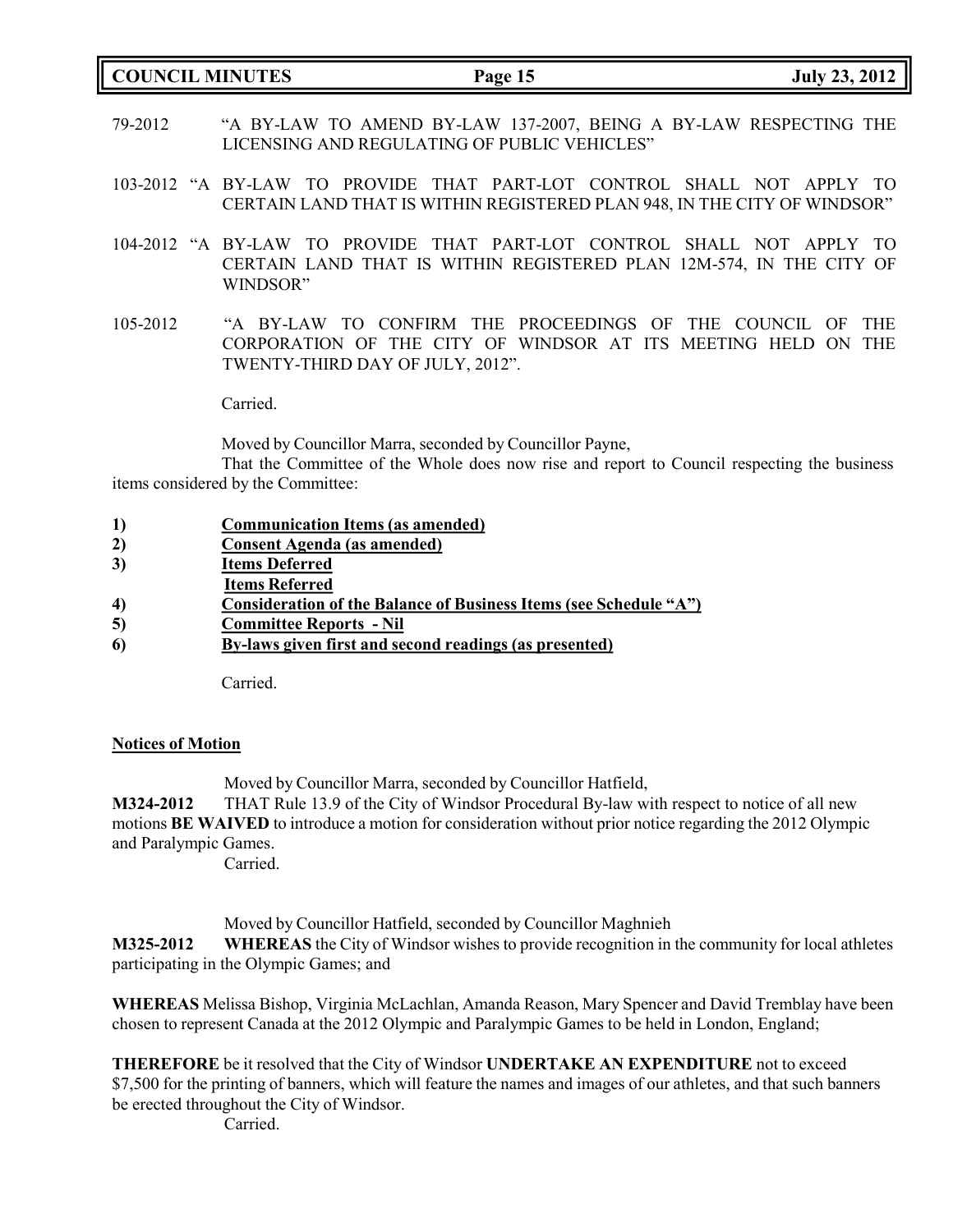| <b>COUNCIL MINUTES</b>          |                                                                 | Page 16                                                                                                                                                                                                                                              | <b>July 23, 2012</b> |
|---------------------------------|-----------------------------------------------------------------|------------------------------------------------------------------------------------------------------------------------------------------------------------------------------------------------------------------------------------------------------|----------------------|
|                                 |                                                                 | Clerk"s Note: $\sqrt{(The City Treasury notes that this is to BE FUNDED from the Budget)}$<br>Stabilization Reserve Fund). $\sqrt{}$                                                                                                                 | APR2012              |
| M326-2012                       | Carried                                                         | Moved by Councillor Marra, seconded by Councillor Sleiman,<br>THAT Rule 13.9 of the City of Windsor Procedural By-law with respect to notice of all new<br>motions BE WAIVED to introduce a motion for consideration without prior notice.           |                      |
| M327-2012<br>bonding;           | satisfactory in form to the CAO and City Solicitor.<br>Carried. | Moved by Councillor Marra, seconded by Councillor Sleiman,<br><b>WHEREAS</b> an issue has arisen regarding the Erie Wildlife at Malden Park as it pertains to the<br>THEREFORE BE IT RESOLVED that Administration BE DIRECTED to negotiate security, |                      |
| <b>Third Reading of By-laws</b> |                                                                 | Moved by Councillor Sleiman, seconded by Councillor Valentinis,                                                                                                                                                                                      |                      |

That the following By-laws No. 79-2012 and 103-2012 through 105-2012 (inclusive), having been read a first and second time be now read a third time and finally passed and that the Mayor and Clerk **BE AUTHORIZED** to sign and seal the same notwithstanding any contrary provision of the Council.

Carried.

## **Petitions**

Moved by Councillor Dilkens, seconded by Councillor Gignac,

**M331-2012** That the petition presented by Councillor Dilkens from residents on Centre Lake Drive regarding proposed parking changes to Centre Lake Drive and Cranston Court **BE RECEIVED** by the Clerk and the Clerk **BE DIRECTED** to forward the petition to the Executive Director of Operations for the purpose of an examination of the requested works or undertakings; and further that a report **BE PROVIDED** consistent with the direction provided.

> Carried. Councillor Marra was absent from the meeting when the vote was taken on this matter.

> > ACO/11248

## **Council Questions**

Moved by Councillor Halberstadt, seconded by Councillor Hatfield,

**M328-2012** That the following Council Question by Councillor Jones **BE APPROVED**, and that Administration **BE DIRECTED** to proceed with the necessary actions to respond to the Council Question in the form of a written report, consistent with Council"s instructions, and in accordance with Section 17.1 of the Procedure By-law 98-2011: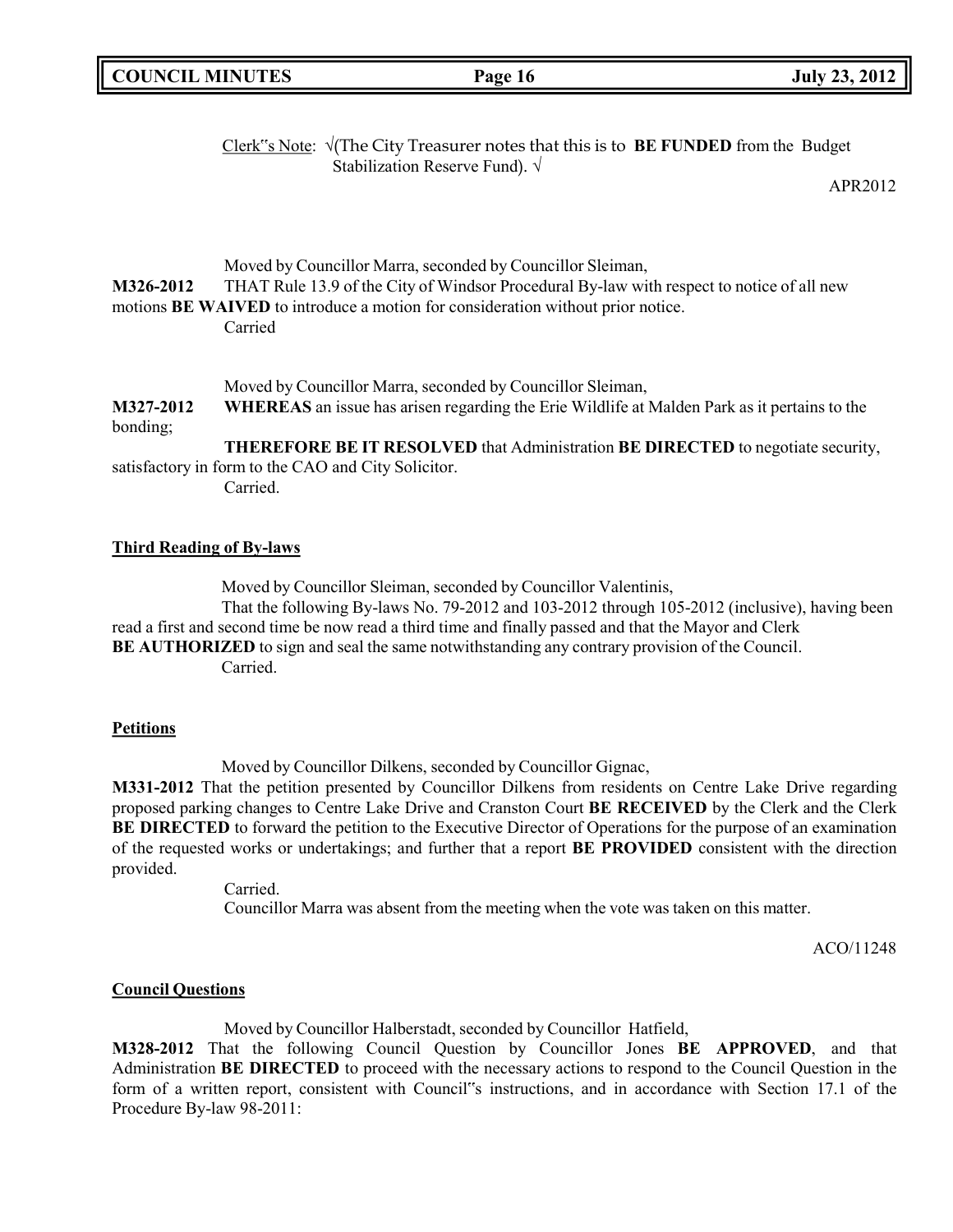| <b>COUNCIL MINUTES</b> | Page 17                                                                                                                                                                                                                                                                                                                                                                                        | <b>July 23, 2012</b> |
|------------------------|------------------------------------------------------------------------------------------------------------------------------------------------------------------------------------------------------------------------------------------------------------------------------------------------------------------------------------------------------------------------------------------------|----------------------|
| CQ16-2012              | Asks that the Mayor be requested to meet with Peter Wares, Windsor Essex<br>Community Health Care Centre Board President, Teresa Piruzza, Member of<br>Provincial Parliament, and Ronna Warsh, Community Development & Health<br>Commissioner to resurrect negotiations with the Windsor Essex Community Health<br>Care Centre as it pertains to the College Avenue Community Centre Property. |                      |
|                        |                                                                                                                                                                                                                                                                                                                                                                                                | APM2012              |

Carried.

# **Adjournment**

of the Mayor. Moved by Councillor Jones, seconded by Councillor Maghnieh, That this Council meeting stand adjourned until the next regular meeting of Council or at the call Carried.

Accordingly, the meeting is adjourned at 11:12 o'clock p.m.

**MAYOR**

# **CITY CLERK**

# **THIS IS A DRAFT COPY**

# **DEPUTY CITY CLERK/SENIOR MANAGER OF COUNCIL SERVICES**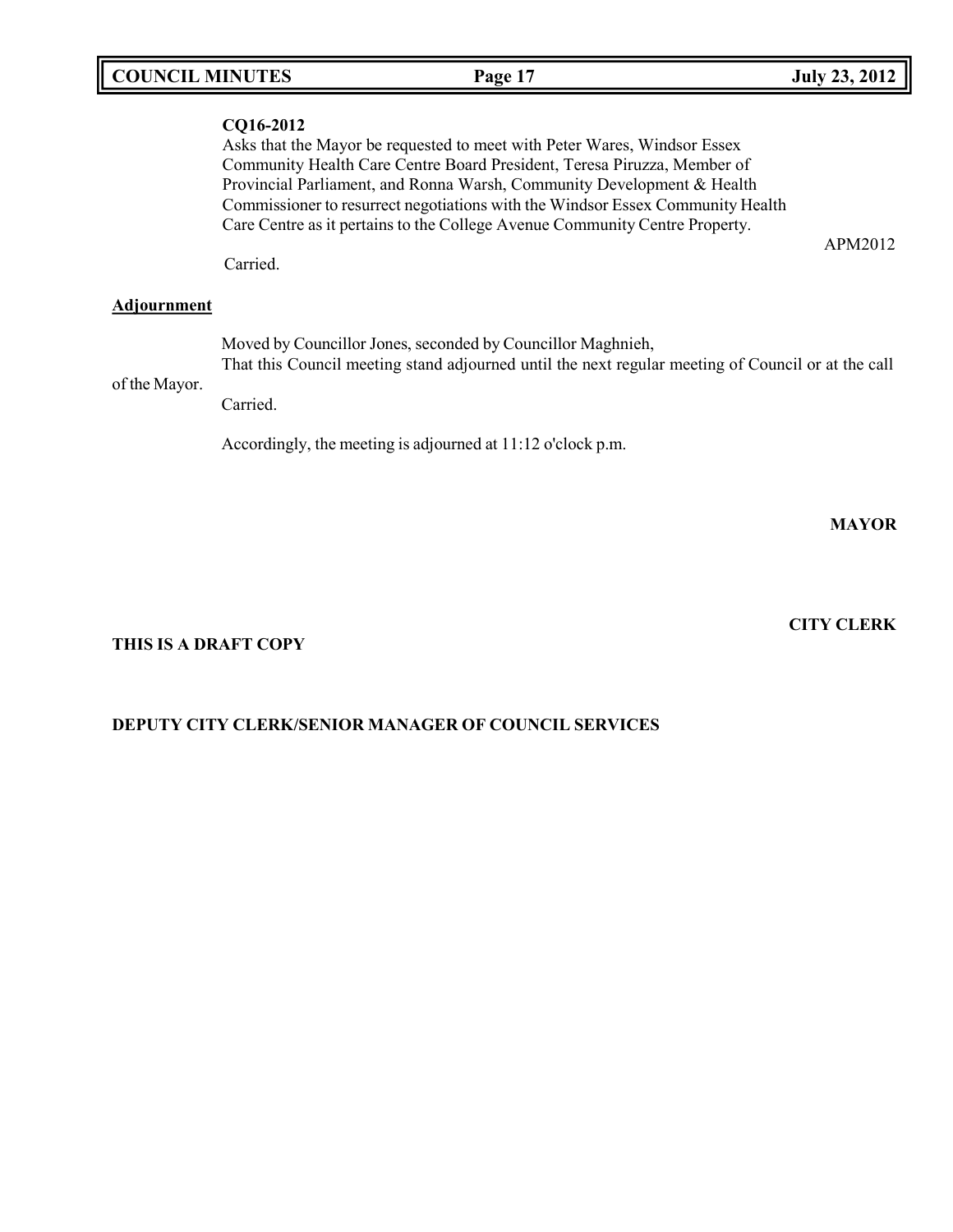# **COUNCIL MINUTES Page 18 July 23, 2012**

Halberstadt Dilkens

## CR157/2012

That City Council **RECEIVE FOR INFORMATION** the report of the Chief Building Official dated April 12, 2012 entitled "CQ10-2012 – Regarding Motorcycle Noise Emission**"** as it relates to noise emissions from the operation of motor vehicles and motorcycles.

Carried.

Report Number **15881 EI2012 1**

Sleiman Valentinis

CR158/2012

That the request from the Downtown Windsor Business Improvement Association (DWBIA) to amend CR #15940 to close Ouellette Avenue between University Avenue and Park Street, July 20 - July 22, 2012, and July 27 - July 29, 2012, to August 10 – August 12, 2012 and August 17 – August 19, 2012 **BE APPROVED;** and further

That the request from the DWBIA to close Ouellette Avenue between University Avenue and Park Street August 3 – August 5, 2012 **BE APPROVED.**

Carried.

Report Number **16034 SAS2012 C2**

Gignac Valentinis

CR159/2012

- I) That the report from the City Engineer regarding sidewalk construction on Clover Avenue between Beverly Glen Street and Little River Blvd and Osaka Circle, north of Ducharme Street, **BE ACCEPTED** as information and **BE NOTED AND FILED**; and
- II) That no action **BE TAKEN** on the petitions by the residents of Clover Avenue and Osaka Circle.
- III) That the petitioners **BE INSTRUCTED** to make application on or before August 13, 2012 to the Planning Department should they choose to proceed with an amendment to the Official Plan to delete the requirement for sidewalks on one side of all residential roads, specifically for Clover Avenue from Beverly Glen Street to Little River Blvd and for Osaka Circle from Ducharme Street to Osaka Circle, failing receipt of which, construction of said sidewalks will proceed.

Carried. Councillor Payne voting nay.

Report Number **16018 ACO/11248 3**

Sleiman Valentinis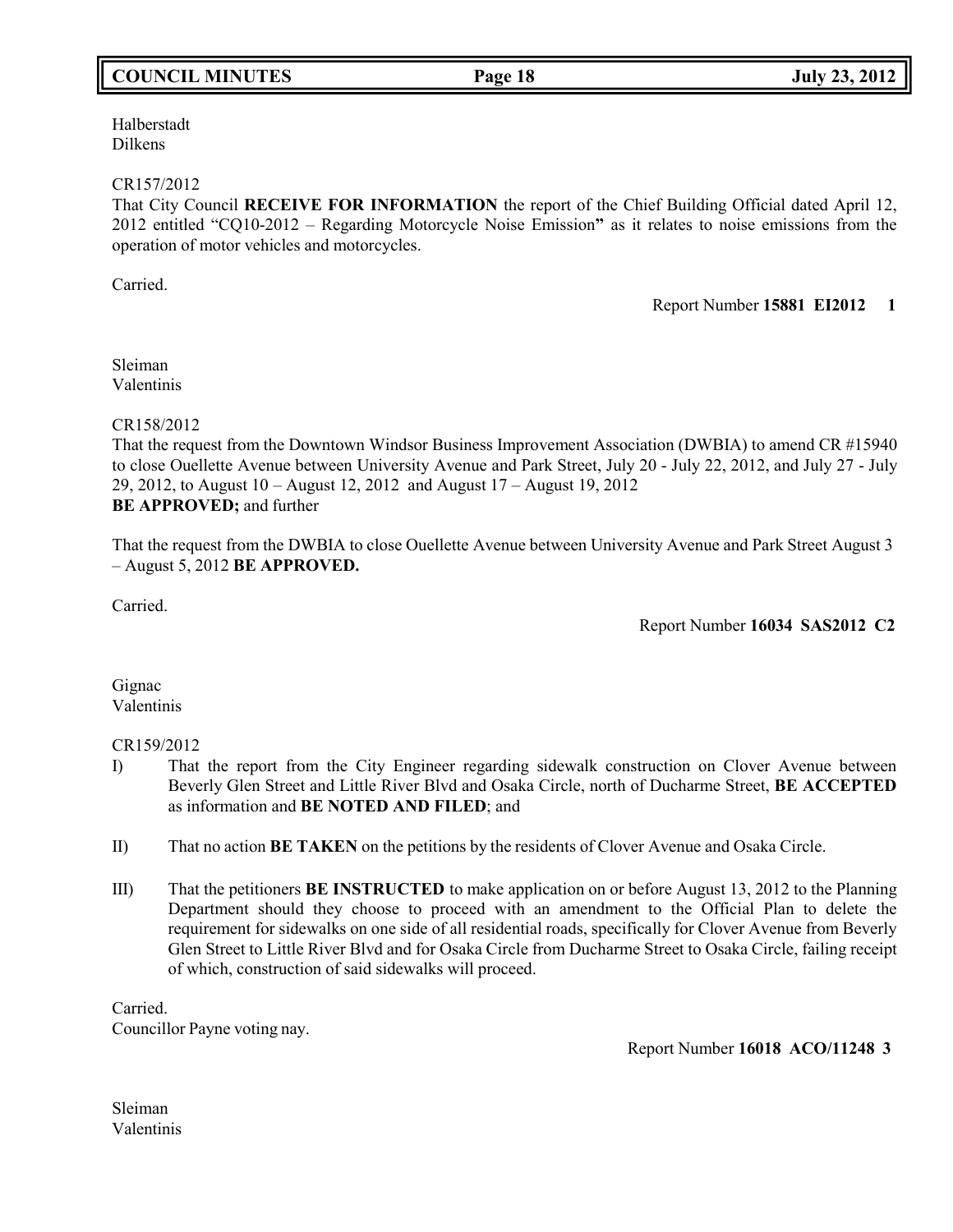# **COUNCIL MINUTES Page 19 July 23, 2012**

## CR160/2012

- I. That the report prepared by the Property Coordinator and Property Supervisor with respect to notification of all real property to be sold **BE RECEIVED** for information.
- II. That the Property Coordinator and Property Supervisor **BE AUTHORIZED** to offer the City-owned vacant 13.19" X 148" X 40.22" X 150.45"irregular shaped parcel of land (less the lands required by Public Works to be retained for an approximate 15" X 15" corner cutoff) situated on the east side of Langlois Avenue, legally described as Part of Lot 18, Registered Plan 1246, designated as Part of Part 10, Plan 12R-321 and to be further described on a reference plan of survey to both abutting owners (2968 Langlois Avenue and 1070 North Service Road) and report back to Council in the event that an offer or offers are received.
- III. That in the event that Recommendation  $\# 2$  is approved by City Council and the remnant parcel is sold to one of the abutting property owners the City Solicitor **BE DIRECTED** to prepare a by-law to declare the approximate 15" X 15" corner cut-off a public highway known as the North Service Road.

Carried.

Report Number **15942 APM2012 C4**

Sleiman Valentinis

## CR161/2012

That the report prepared by the Property Coordinator and Property Supervisor with respect to notification of the following real property to be sold **BE RECEIVED** for information:

Vacant land on the east side of St Luke Road legally described as Lot 26,  $\bullet$ Registered Plan 627.

Carried.

Report Number **15973 APM2012 C5**

Sleiman Valentinis

CR162/2012

**I** That the application of Equity Trust & Value Incorporated for part-lot control exemption for the lands known municipally as 1908, 1912, 1914, 1918, 1920 and 1924 Daytona Avenue and legally described as Part of Lots 29 and 30 and Part Closed Alley, Plan 948, now designated as Parts 1 to 4 inclusive, Reference Plan 12R-20254 and Part of Lots 30 to 33, inclusive, and Part Closed Alley Plan 948, now designated as Parts 1 to 8 inclusive, Reference Plan 12R-20371, as identified on attached Map No. PLC-004/12-2, to allow the severance of 6 semi-detached dwelling units, **BE APPROVED** for a period of one year.

**II** That By-law 103-2012 **BE ENACTED**.

Carried.

Report Number **16033 ZPLC2012 C6**

Appendices Map No. PLC-004/12-2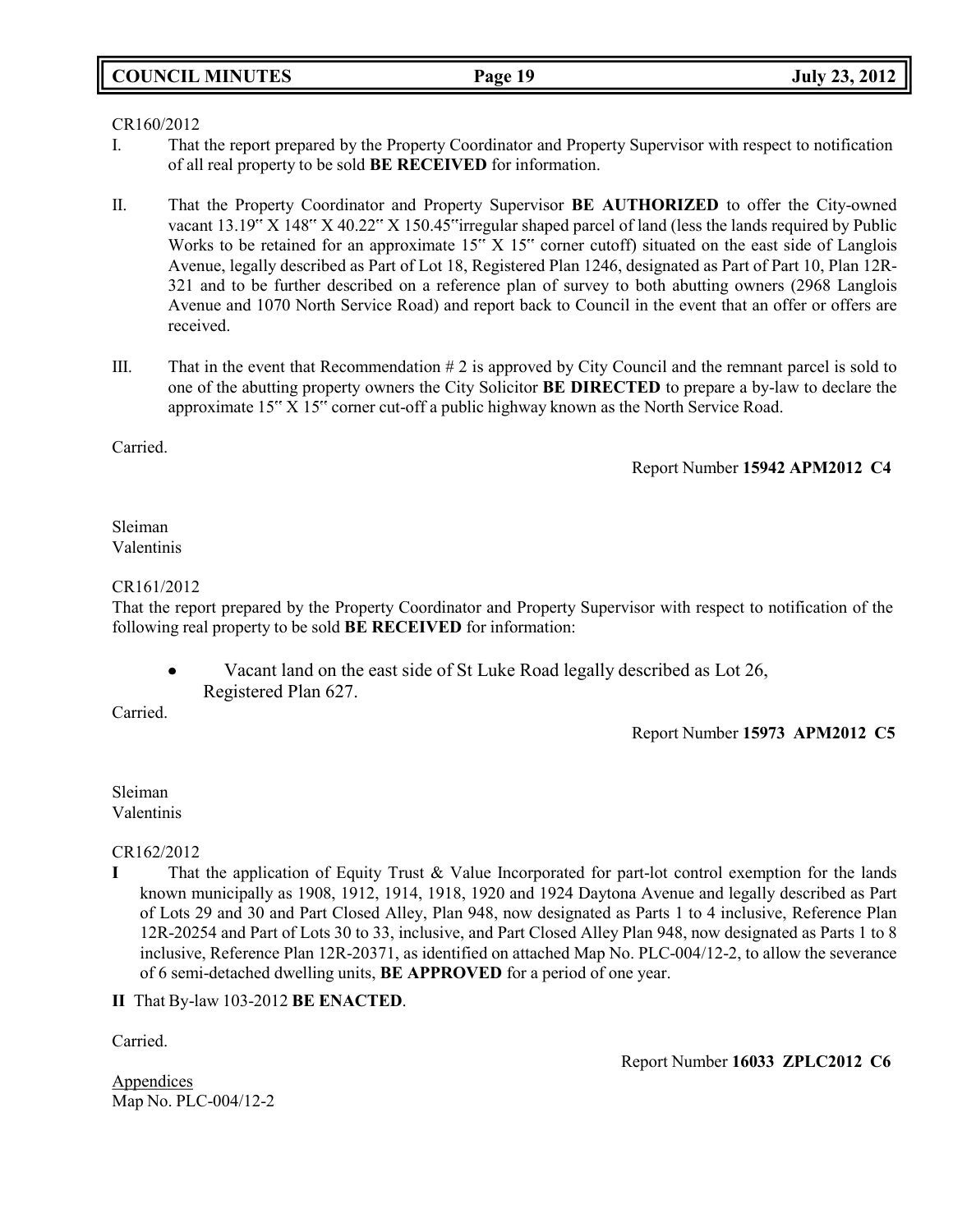# **COUNCIL MINUTES Page 20 July 23, 2012**

Sleiman Valentinis

# CR163/2012

**I** That the application of 882885 Ontario Limited (Fanelli) for part-lot control exemption for the lands legally described as Blocks 1 to 4, inclusive, Plan 12M-574, located on the east and west sides of Indigo Avenue and Tivoli Avenue, west of Cypress Avenue and south of McHugh Street, as identified on attached Map No. PLC-005/12-2, to allow the creation of 40 lots for 38 townhomes and two (2) semi-detached dwelling units, **BE APPROVED** for a period of three years.

**II** That By-law 104-2012 **BE ENACTED**.

Carried.

Report Number **16040 ZPLC2012 C7**

Appendices Map No. PLC-005/12-2

Sleiman Valentinis

## CR164/2012

- I. THAT the report on completion of the Banwell Noise Barriers Project dated July 6, 2012 **BE RECEIVED** for information; and
- II. THAT **APPROVAL BE GIVEN** to establish a new reserve account called Maintenance Reserve for Noise Barriers and to transfer the balance of the project in surplus (Project ID # 7081016) to a reserve for maintenance of noise barriers.

Carried.

Report Number **16043 SW2012 C8**

Sleiman Valentinis

CR165/2012

That Council **APPROVE** the expenditure of \$100,000.00 currently in placeholder for the construction of Bus Bays at various schools throughout the City of Windsor as identified by the school boards, to be transferred to Bus Bay Program (Project ID# 7119001). The bus bays to be competed will follow the recommendation of the priority of the four school boards.

Carried.

Councillor Hatfield discloses an interest and abstains from voting on this matter.

Report Number **16011 SW2012 C9**

Sleiman Valentinis

CR166/2012 **I.** That the following lowest compliant tender **BE ACCEPTED:**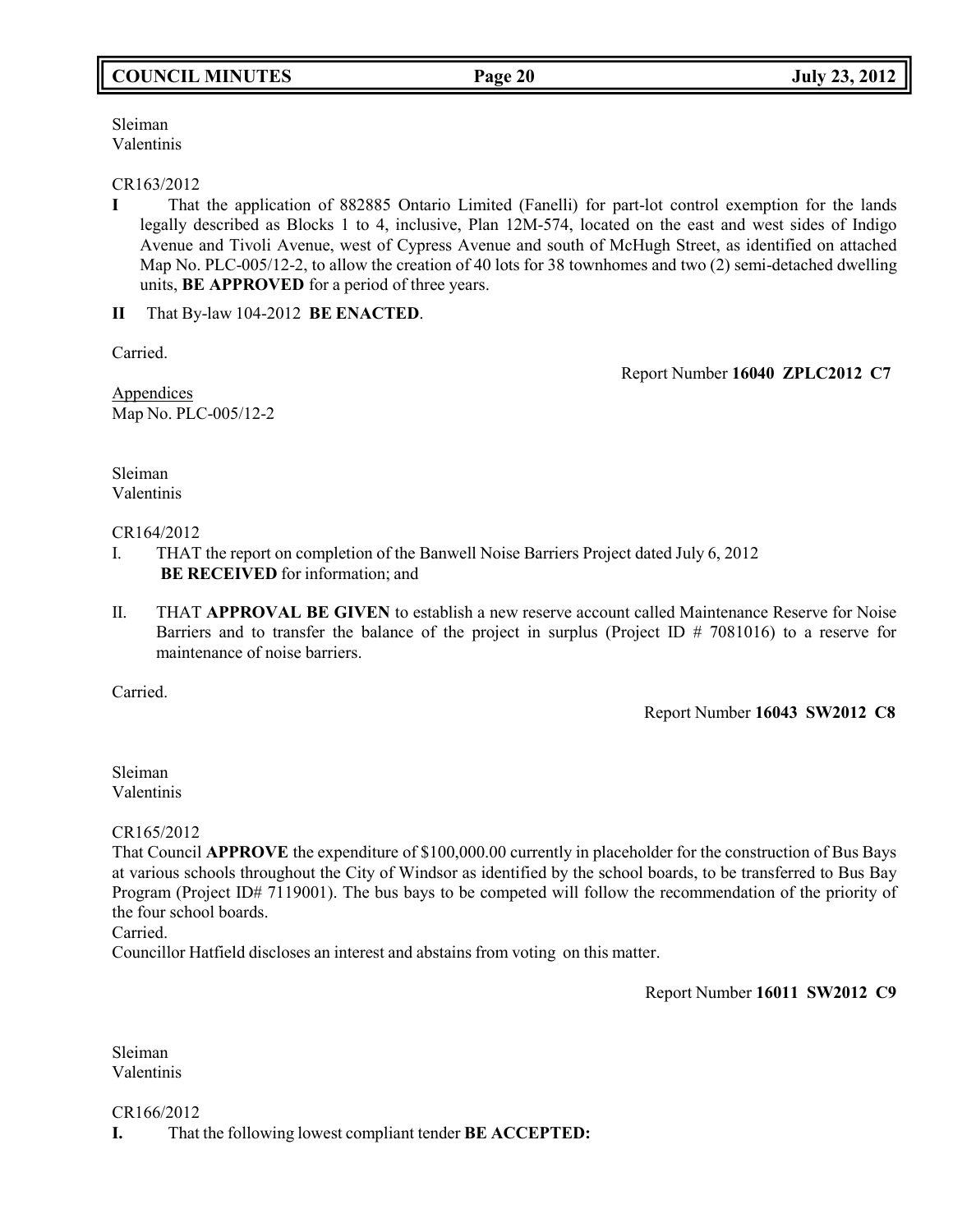| <b>COUNCIL MINUTES</b> | Page 21 | <b>July 23, 2012</b> |
|------------------------|---------|----------------------|

| <b>TENDERER:</b>   | <b>Priestly Demolition Inc.</b><br>3200 Lloydtown-Aurora Road<br><b>Kettleby, Ontario L0G 1J0</b> |
|--------------------|---------------------------------------------------------------------------------------------------|
| <b>TENDER NO.:</b> | $50-12$                                                                                           |

**TOTAL TENDER PRICE**: **\$433,710 (excluding HST)**

and that the Chief Administrative Officer and City Clerk **BE AUTHORIZED** to sign a contract with Priestly Demolition Inc., satisfactory in technical content to the City Engineer, in financial content to the City Treasurer, and in form to the City Solicitor; and

**II.** That **APPROVAL BE GIVEN** to undertake a total project expenditure of \$681,824 (excluding recoverable HST), for the demolition of the former Tecumseh/Riverside Water Treatment Plant, to **BE FUNDED** from Project ID# 7103001.

Carried.

Report Number **16045 SW/11511 C10**

## Marra Sleiman

## CR167/2012

- I. That Administration **BE AUTHORIZED** to act on behalf of Windsor Utilities Commission in conducting a tender for upgrades to District Energy Windsor"s district chiller plant, to be fully funded by Windsor Utilities Commission; and that the Chief Administrative Officer and City Clerk **BE AUTHORIZED** to execute an agreement and indemnification with Windsor Utilities Commission in respect of all work conducted by the City on its behalf, satisfactory in form and content to the City Solicitor; and,
- II. That the Chief Administrative Officer and City Clerk **BE AUTHORIZED** to execute an agreement with the successful bidder, satisfactory in legal content to the City Solicitor, in financial content to the City Treasurer and in technical content to District Energy Windsor/Windsor Utilities Commission provided that the cost falls within the Windsor Utilities Commission budget for this initiative as may be amended by Windsor Utilities Commission from time to time; and,
- III. That Administration **BE AUTHORIZED** to purchase an air-cooled chiller as specified by District EnergyWindsor/Windsor Utilities Commission engineering consultants for installation in the upgraded District Energy Windsor district chiller plant in accordance with the Purchasing Bylaw, to be fully funded by Windsor Utilities Commission, provided the cost falls within the DE project budget as may be amended by Windsor Utilities Commission from time to time; and,
- IV. That the Chief Administrative Officer and City Clerk **BE AUTHORIZED** to execute an assignment agreement between the City and EllisDon Corporation/DeAngelis Construction Inc. (acting in joint venture) assigning the contract for the upgrade of the District Energy Windsor district chiller plant to EllisDon Corporation/DeAngelis Construction Inc. (acting in joint venture), satisfactory in legal content to the City Solicitor, in financial content to the City Treasurer, and in technical content to the Project Manager; and,
- V. That Administration **BE AUTHORIZED** to carry out any other ancillary matters necessary or contemplated to bring effect to the Windsor Utilities Commission resolution of June 19, 2012; and,
- VI. That Administration **REPORT** on the outcome of this process upon completion.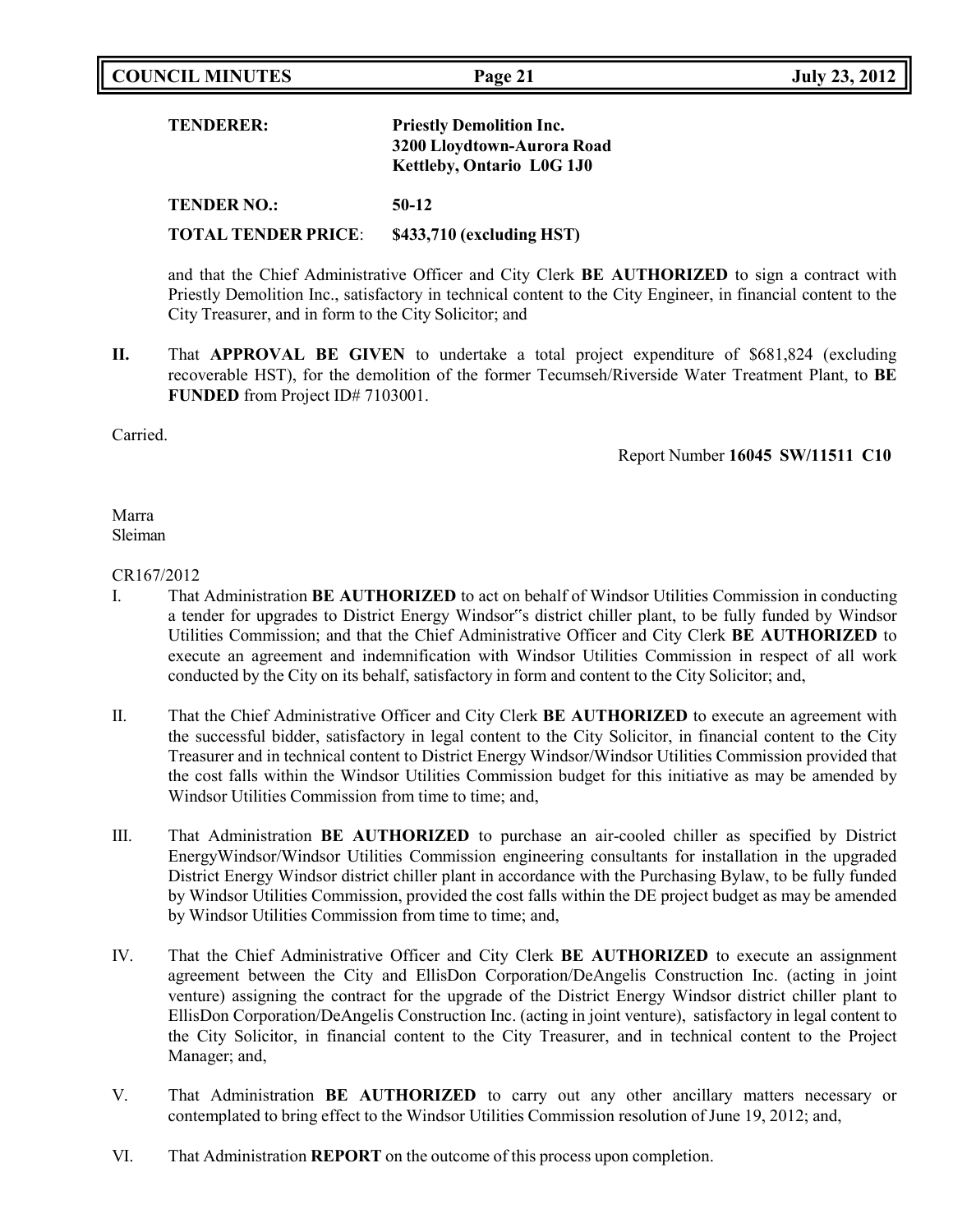Carried.

At the request of Councillor Hatfield a **recorded vote** is taken:

# **RESULTS OF RECORDED VOTE:**

| In Favour | Councillors Dilkens, Jones, Halberstadt, Valentinis, Marra, Gignac, Hatfield, Payne, Sleiman, Maghnieh and Mayor Francis |
|-----------|--------------------------------------------------------------------------------------------------------------------------|
| Opposed   | $\mathbb{N}$ one                                                                                                         |
| Abstain   | $\mathbb{N}$ one                                                                                                         |
| Absent    | $\mathbb{N}$ one                                                                                                         |

# Report Number **16038 SE/5215 11**

# Sleiman Valentinis

CR168/2012

- I. THAT the request made by the Downtown Windsor Business Improvement Area to partner in the Canadian Urban Institute (CUI) project "The Value Of Investing In Canadian Downtowns" by sharing the project cost and staff resources **BE APPROVED**.
- II. THAT the City Planner **BE AUTHORIZED** to forward payment of \$5,000 from capital account 7011022 (City Centre Revitalization Program) to the Canadian Urban Institute.

Carried.

Report Number **15919 MI/9444 C12**

# Sleiman Valentinis

# CR169/2012

That City Council **AUTHORIZE** the City Clerk and Chief Administrative Officer to sign the Agreement between the Federation of Canadian Municipalities (FCM) and the City of Windsor and the County of Essex relative to the FCM Sustainable Communities Conference and Trade Show to be held in the City of Windsor from February 13- 15, 2013 (attached), satisfactory in form to the City Solicitor and financial content to the City Treasurer and Chief Financial Officer.

Carried.

Report Number **16039 AT/9992 C13**

Sleiman Valentinis

CR170/2012

THAT City Council **AUTHORIZE** that the following properties be vested in the name of the Municipality;

 1785 University W., PLAN 520 LOT 1 W PT LOT 2; CORNER; 3695.00SF 45.00FR, Roll #  $\bullet$ 050-050-02400.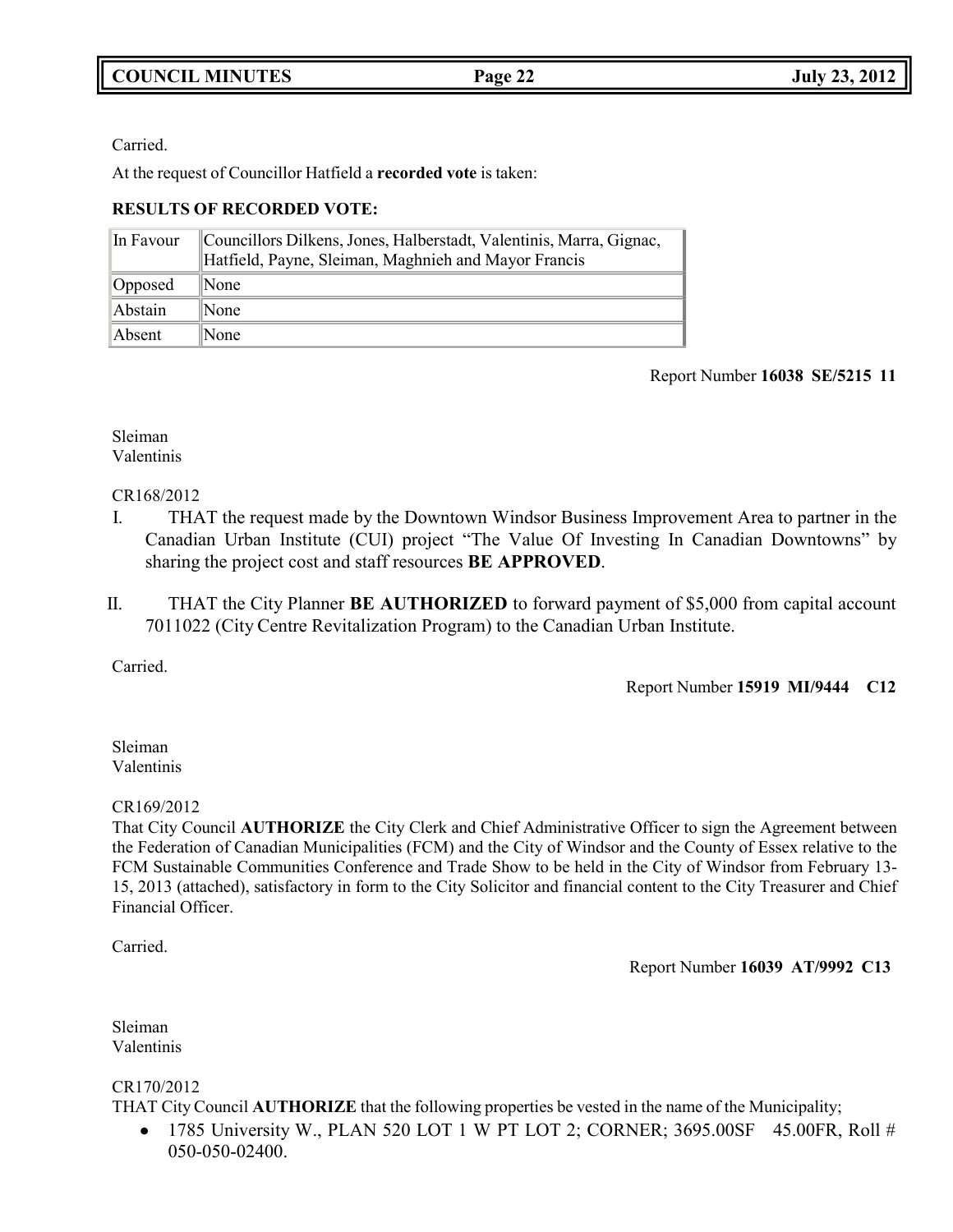| <b>COUNCIL MINUTES</b> | Page 23 | <b>July 23, 2012</b> |
|------------------------|---------|----------------------|
|                        |         |                      |

- 1202 Laurendeau Ave., PLAN 666; LOTS 139 & 140 & PT CLOSED ALLEY; IRREG; CORNER, Roll # 010-170-11000.
- 1777 University W., PLAN 520 E PT LOT 2; 21X20.95R X80.08X80.91; 1687.00SF 21.00FR, Roll # 050-050-02200.
- 629 Chatham St. E., PLAN 126 E PT LOT 7; E PT LOT 8 BLK 8; 0.05AC 53.08FR 43.00D,  $Roll # 030-070-05500.$
- 641 Chatham St. E., PLAN 126 S PT LOT 7 BLK 8; REAR BLDG; 1486.24SF 53.08FR 28.00D, Roll # 030-070-05400.
- 673 Caron Ave., PLAN 282; LOT 41 TO LOT 44; S PT LOT 40 N PT LOT 45; RP 12R13526; PART 2, Roll # 040-250-00400.
- 0 Church St., PLAN 435 E PT LOT 383 TO;E PT LOT 390;REAR;12500.00SF 250.00FR 50.00D, Roll # 040-470-04800.
- 1573 McDougall, CON 1; PT LOT 85; RP 12R19364; PART 1, Roll # 030-480-11810.

THAT City Council **AUTHORIZE** the City Treasurer/designate to remove from the tax roll property taxes in the amount of \$1,252,149 plus any additional levies or penalties that may be added from the date of this report until the date of actual write-off.

Carried.

Report Number **16047 AF2012 C14**

Sleiman Valentinis

# CR171/2012

- 1. That City Council **ENDORSE** Administration"s direction to have ALL final restoration of hard surfaces within the City right-of-way completed under a municipal restoration program and that the full restoration costs and administration fee **BE RECOVERED** through the revised permit process; and,
- 2. That Council **APPROVE** the increase in the "City Share of Private Drain Connection Replacement Cost Rebate (Max)" to \$2,000 (Max) and updating of the 2012 User Fee Schedule accordingly.

Carried.

Report Number **16008 SW2012 C15**

Valentinis Marra

# CR172/2012

That the report of the City Solicitor dated June 25, 2012 entitled "Expiration of the Food Service Agreement (City Hall Cafeteria) between the Corporation of the City of Windsor and Aversa Food Services (Caterer) **BE DEFERRED** a minimum of 30 days, to allow for Administration to meet with the current caterer, to determine if the menu can be adjusted so as to allow for the discontinuation of use of the deep fryer due to a Fire Code Violation with the commercial cooking equipment exhaust vent, and that the Fire Department **BE REQUESTED** to postpone enforcement of the violations during this 30 day period; and that the results of these discussions **BE FORWARDED** to Council as part of final deliberations on the report.

Carried.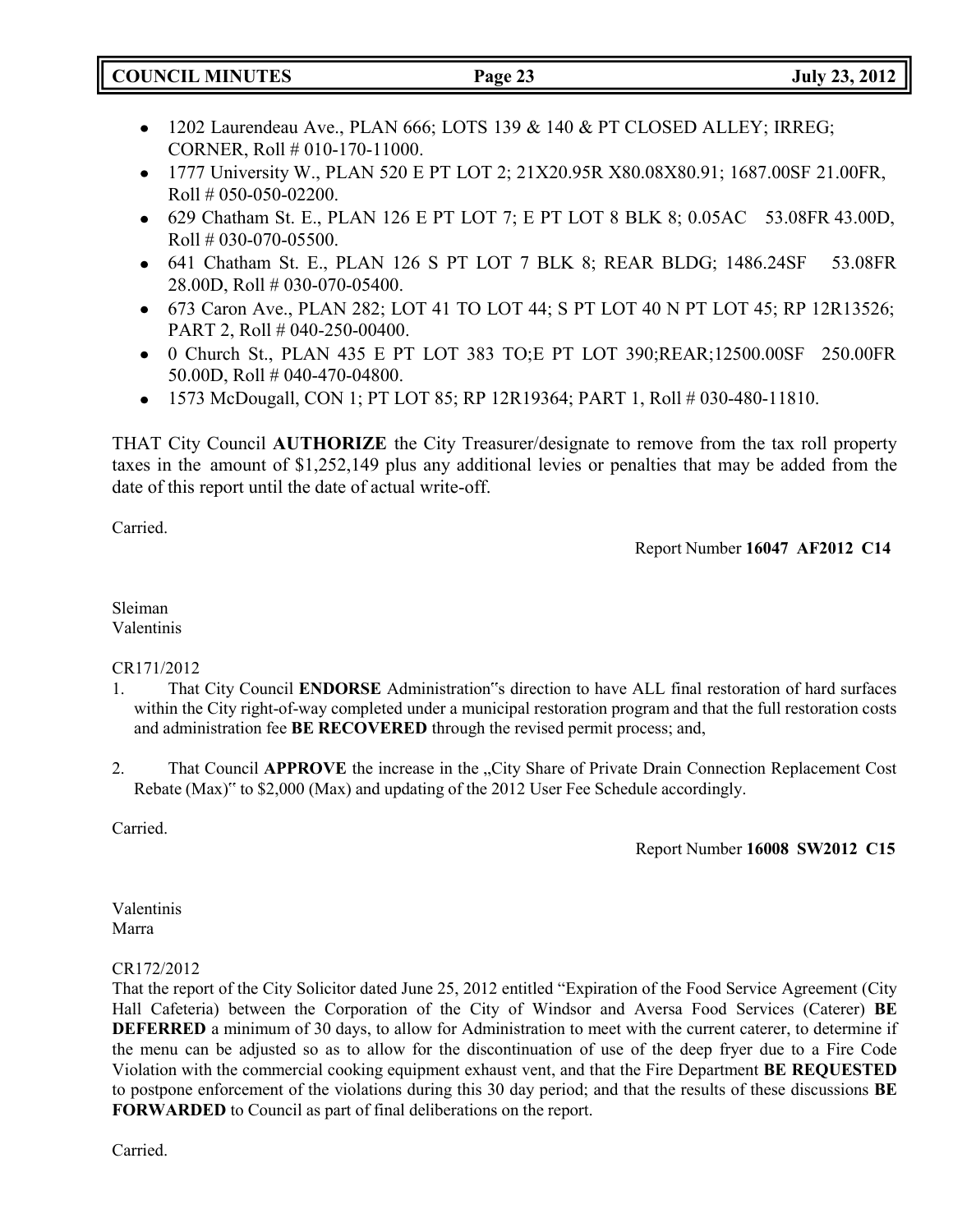# **COUNCIL MINUTES Page 24 July 23, 2012**

# Councillors Gignac and Dilkens voting nay.

# Report Number **16032 APM2012 16**

Sleiman Valentinis

## CR173/2012

- I. That **APPROVAL BE GIVEN** to the acquisition of the property described in the Private and Confidential memo for improvements to Walker Road From Digby Street/North Service Road East to Foster Avenue:
	- a] **VENDOR:** See Private and Confidential memo.
	- b] **PROPERTY:** See Private and Confidential memo.
	- c] **PURCHASE PRICE:** See Private and Confidential memo
		- d] **CONDITIONS:**
			- 1. This transaction shall be completed within 14 days after City Council approval.
			- 2.The City agrees to pay all reasonable legal fees, disbursements, restoration costs and other miscellaneous costs related to this transaction.
- II. That the Chief Administrative Officer and the City Clerk **BE AUTHORIZED** to sign any required written documents satisfactory in form and content to the City Solicitor and in financial content to the Chief Financial Officer and City Treasurer and that the transaction **BE COMPLETED** electronically pursuant to By-Law 366- 2003.

Carried.

Report Number **16050 SW/10859 C17**

Dilkens Marra

CR174/2012

That the report of the City Solicitor dated July 11, 2012 entitled "Response to CQ13-2012 – preservation of heritage trees" **BE DEFERRED** to allow for further consultation with interested parties.

Carried.

Report Number **16052 MBA2012** 18

# **STANDING COMMITTEE RESOLUTIONS**

Moved by Councillor Sleiman, seconded by Councillor Valentinis,

**M329-2012** That **Report No. 69 of the Environment & Transportation Standing Committee** of its meeting held June 27, 2012 regarding Jubilee Park Improvements **BE ADOPTED** as presented.

Carried.

Report Number 15734 SR2012 4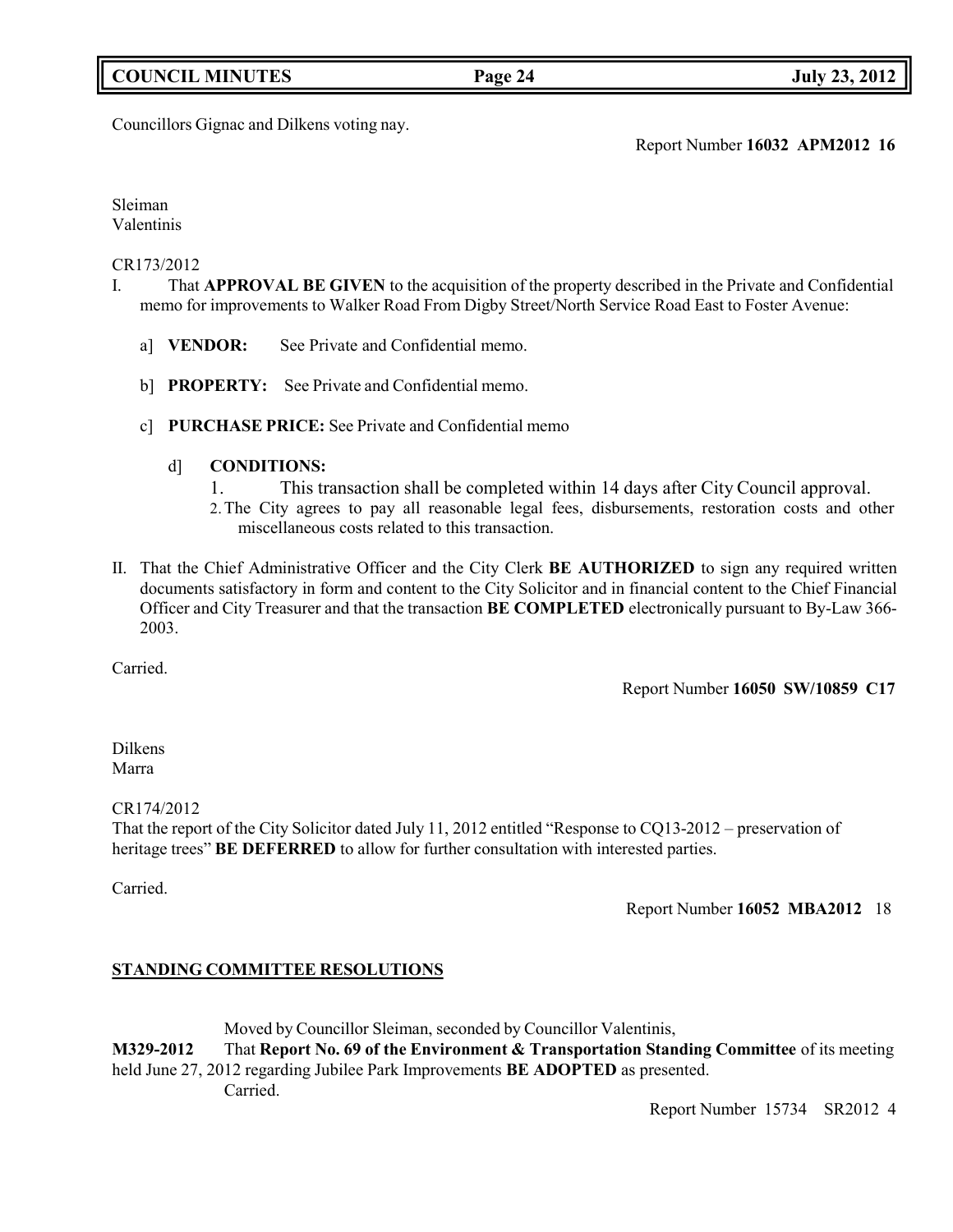| <b>COUNCIL MINUTES</b> | Page 25 | <b>July 23, 2012</b> |
|------------------------|---------|----------------------|
|                        |         |                      |

Moved by Councillor Sleiman, seconded by Councillor Valentinis, **M330-2012** That **Report No. 70 of the Environment & Transportation Standing Committee** of its meeting held June 27, 2012 regarding Minutes of the Windsor Bicycling Committee meeting held May 9, 2012 **BE ADOPTED** as presented. Carried.

MB2012

MB2012

Moved by Councillor Sleiman, seconded by Councillor Valentinis,

**M332-2012** That **Report No. 71 of the Environment & Transportation Standing Committee** of its meeting held June 27, 2012 regarding Minutes of the Windsor-Essex County Environment Committee meeting held March 29, 2012 **BE ADOPTED** as presented.

Carried.

Moved by Councillor Sleiman, seconded by Councillor Valentinis,

**M333-2012** That **Report No. 72 of the Environment & Transportation Standing Committee** of its meeting held June 27, 2012 regarding Minutes of the Essex-Windsor Solid Waste Authority meeting held March 6, 2012 **BE ADOPTED** as presented.

Carried.

MB2012

Moved by Councillor Sleiman, seconded by Councillor Valentinis,

**M334-2012** That **Report No. 33 of the Economic Development Standing Committee** of its meeting held July 4, 2012 regarding Minutes of the Windsor Business Improvement Area Advisory Committee meeting held May 1, 2012 **BE ADOPTED** as presented.

Carried.

MB2012

Moved by Councillor Sleiman, seconded by Councillor Valentinis,

**M335-2012** That **Report No. 34 of the Economic Development Standing Committee** of its meeting held July 4, 2012 regarding Report No. 306 of the Windsor Heritage Committee (Low-Martin House/Devonshire Lodge, 2021 Ontario Street, Amend Designation to Remove Interior Features) **BE ADOPTED** as presented.

Carried.

Report Number 16003 MB2012

Moved by Councillor Sleiman, seconded by Councillor Valentinis,

**M336-2012** That **Report No. 35 of the Economic Development Standing Committee** of its meeting held July 4, 2012 regarding Report No. 307 of the Windsor Heritage Committee (Edith Cavell School, 5955 Ontario Street, Community Heritage Fund for Repointing; Modification to North Entry) **BE ADOPTED** as presented.

Carried.

Report Number 16003 MB2012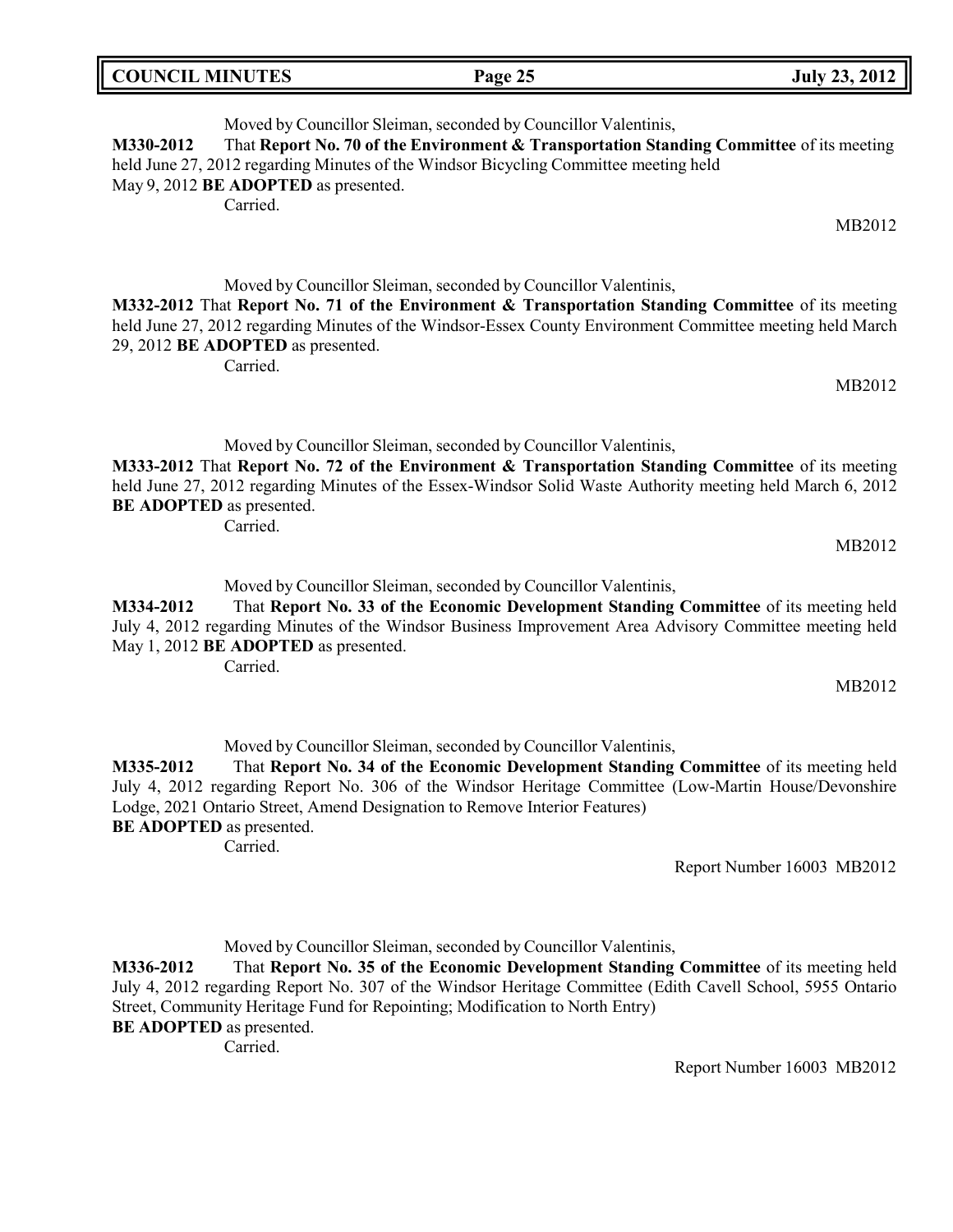| <b>COUNCIL MINUTES</b> | <b>July 23, 2012</b><br>Page 26 |
|------------------------|---------------------------------|
|------------------------|---------------------------------|

Moved by Councillor Sleiman, seconded by Councillor Valentinis, **M337-2012** That **Report No. 36 of the Economic Development Standing Committee** of its meeting held July 4, 2012 regarding Report No. 308 of the Windsor Heritage Committee (Willistead Manor, 1899 Niagara Street, Amend Heritage Designation) **BE ADOPTED** as presented. Carried. Report Number 16000 MB2012 Moved by Councillor Sleiman, seconded by Councillor Valentinis, **M338-2012** That **Report No. 37 of the Economic Development Standing Committee** of its meeting held July 4, 2012 regarding Report No. 309 of the Windsor Heritage Committee (McDougall Stodgell House, 712 Devonshire Road, Amend Heritage Designation) **BE ADOPTED** as presented with the following **amendment to page 6 of 13**, Section "Exterior features that contribute to the architectural value of the McDougall-Stodgell House include", first solid bullet, fourth hollow bullet, should read:

 $\circ$  Multi pane (6/1) double hung windows.

Carried.

Report Number 15999 MB2012

Moved by Councillor Sleiman, seconded by Councillor Valentinis, **M339-2012** That **Report No. 38 of the Economic Development Standing Committee** of its meeting held July 4, 2012 regarding Report No. 310 of the Windsor Heritage Committee (Bedford United Church, 3340 Sandwich Street, Amend Heritage Designation) **BE ADOPTED** as presented.

Carried.

Report Number 15998 MB2012

Moved by Councillor Sleiman, seconded by Councillor Valentinis,

**M340-2012** That **Report No. 30 of the Public Safety Standing Committee** of its meeting held July18, 2012 regarding Report No. 149 of the Windsor Licensing Commission (Taxi Vehicle – Safety Certificates, Age Limited, Insurance) **BE ADOPTED** as presented.

Carried.

Report Number 16044 ACL2012

Moved by Councillor Sleiman, seconded by Councillor Valentinis,

**M341-2012** That **Report No. 91 of the Social Development, Health & Culture Standing Committee** of its meeting held July 11, 2012 regarding " Parkside Tennis – Use of Reserve Funds" **BE ADOPTED** as presented.

Carried.

Report Number 15980 APM2012 2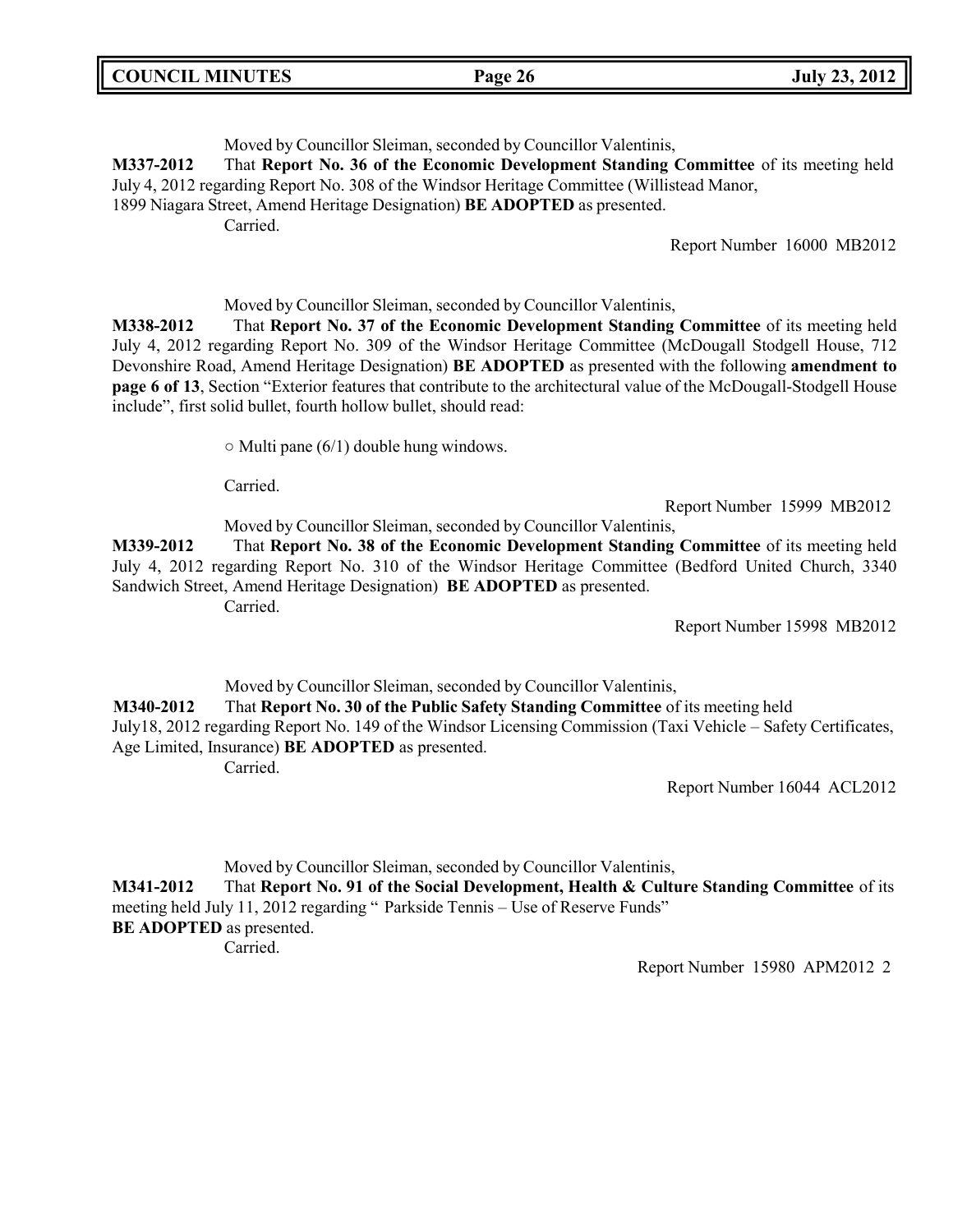**COUNCIL MINUTES Page 27 July 23, 2012**

## **Adopted by Council at its meeting held July 23, 2012**

as presented, on the condition that City of Windsor display tags are provided to the Greater Essex County District School Board for those using the Church Street parking lots, which would be enforced by the Commissionaires, with the Board being responsible for any towing required. **[M317-2012] /AA**

Windsor, Ontario July 23 2012

# **REPORT NO. 67** of the **ENVIRONMENT & TRANSPORTATION STANDING COMMITTEE**

of its meeting held June 27, 2012

**Present: Councillor Hatfield, Chair Councillor Halberstadt Councillor Payne Councillor Sleiman**

**Regrets: Councillor Valentinis**

That the following recommendations of the Environment and Transportation Standing Committee **BE APPROVED:**

Moved by Councillor Sleiman, seconded by Councillor Halberstadt,

**THAT** CR1377/95 **BE WAIVED** and that the Parking By-law 9023 **BE AMENDED** as listed and attached in Appendix "A" of this report to reflect that residential permit parking will be in effect for Dougall Avenue from Park Street West to Wyandotte Street West and for Church Street from Park Street West to Wyandotte Street West and further, that the City Solicitor prepare the necessary documents to amend the by-law, and further

Carried.

*Clerk's Note:* **The report authored by the City Engineer dated June 13, 2012 entitled "Residential Permit Parking Petition for Dougall Avenue and Church Street" is** *attached* **as background information.**

**Livelink 15937, ST2012**

**CHAIRPERSON**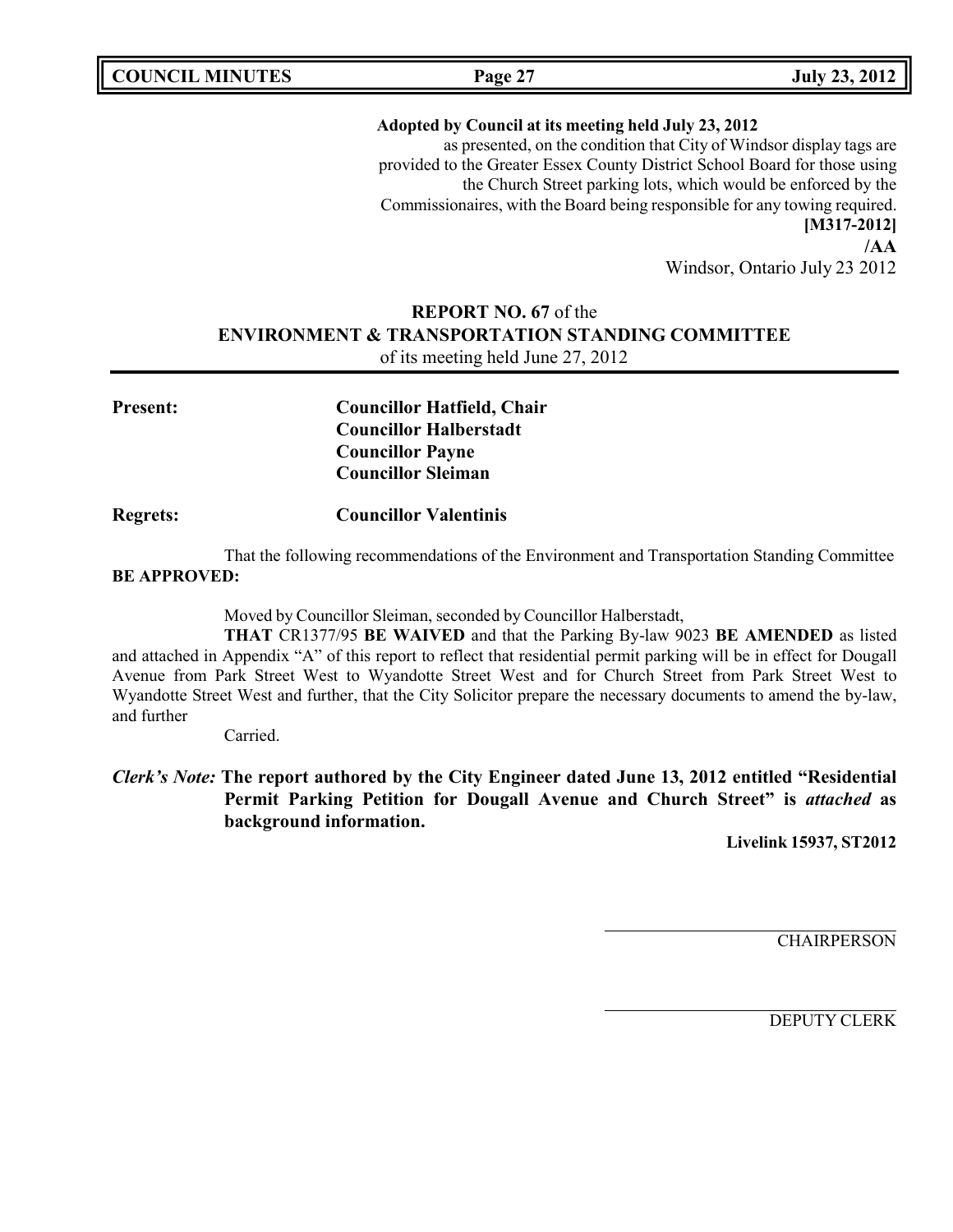**That Traffic Bylaw 9148 BE AMENDED as adopted by Council at its meeting held July 23, 2012 by M318-2012 and M319-2012 /AA** Windsor, Ontario July 23 2012

# **REPORT NO. 68** of the **ENVIRONMENT & TRANSPORTATION STANDING COMMITTEE** of its meeting held June 27, 2012

| <b>Present:</b> | <b>Councillor Hatfield, Chair</b> |
|-----------------|-----------------------------------|
|                 | <b>Councillor Halberstadt</b>     |
|                 | <b>Councillor Payne</b>           |
|                 | <b>Councillor Sleiman</b>         |

## **Regrets: Councillor Valentinis**

That the following recommendations of the Environment and Transportation Standing Committee **BE APPROVED:**

> Moved by Councillor Payne, seconded by Councillor Sleiman, **THAT** Traffic Bylaw 9148 **BE AMENDED** as follows:

**"Power Assisted Bicycle (e-bike)"** shall mean a power assisted bicycle as defined by the Highway Traffic Act, R.S.O. 1990, c. H-8, as amended.

**"Shared Pathway (multi-use trail, trail)"** shall mean a separate trail or path from which motor vehicles are prohibited and which is for the exclusive use of bicycles and pedestrians (including skaters). Where such a trail or path forms a part of a highway, it is separated from the roadways for motor vehicle traffic by an open space, rumbel strip, or barrier.

### Part VII, REGULATIONS RE: BICYCLES

25 (1) No person shall ride a bicycle, with a wheel or wheels more than sixty centimetres (60 cm.) in diameter, or a Power Assisted Bicycle (e-bike) upon a sidewalk.

25 (2) No person shall operate a bicycle or a Power Assisted Bicycle (e-bike) on the E.C. Row Expressway or Dougall Parkway (between Roseland Drive East and Sixth Concession Road.)

25(2)Bi Subject to Section 25C., no person shall operate a vehicle other than a bicycle or a Power Assisted Bicycle (e-bike) in any lane or portion of a lane designated under Schedule "R" except:

25 (3) No person shall operate a Power Assisted Bicycle (e-bike) on a shared pathway (multi-use trail, trail).

**THAT**, the Use, Regulation, and Protection of Parks By Law 200-2002 **BE AMENDED** as follows:

DEFINITIONS 2.1(t) Vehicle includes a motor vehicle as defined in the *Highway Traffic Act,R.S.O.* 1990, c.H-8, as may be amended from time to time, and any bicycle, power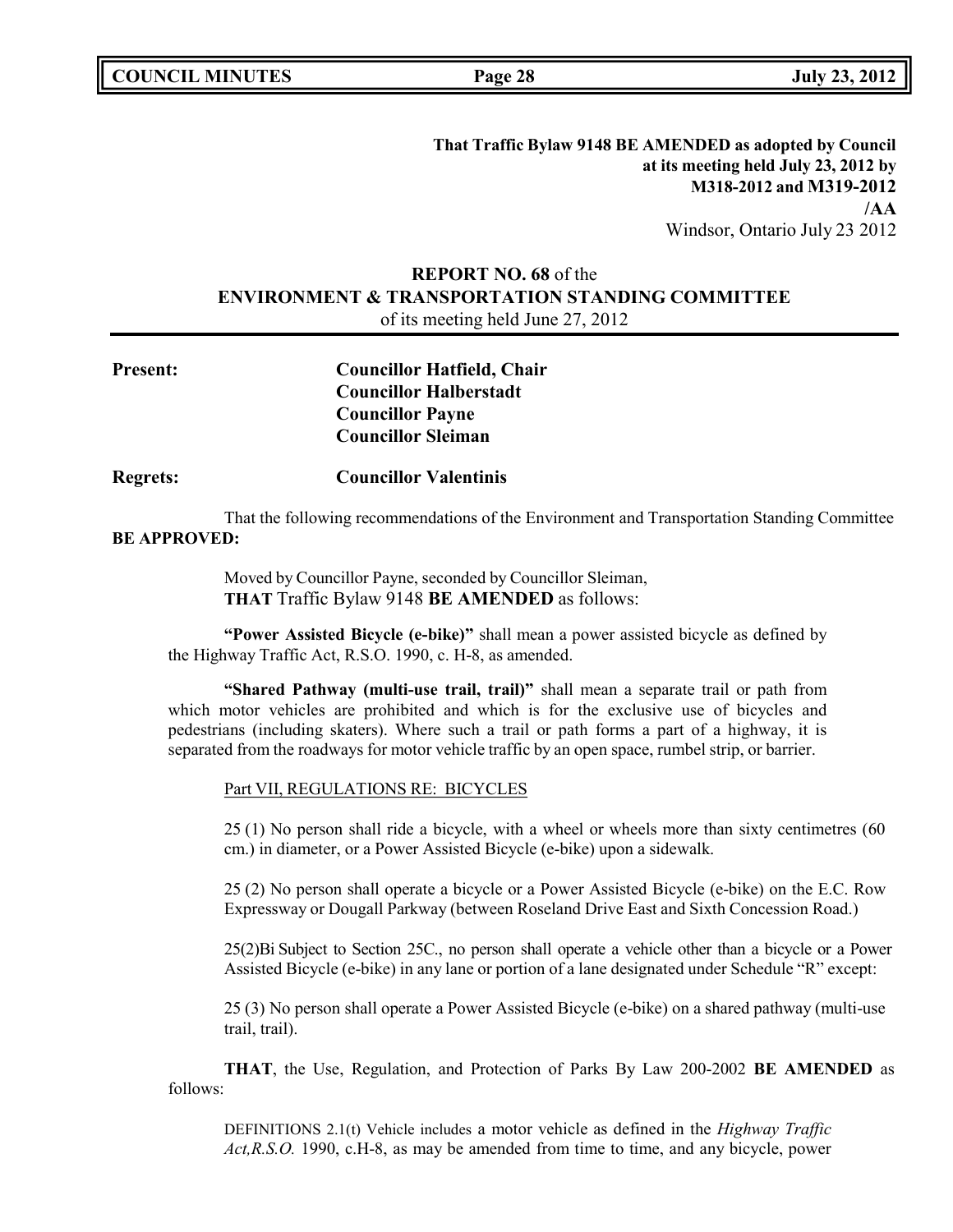# **COUNCIL MINUTES Page 29 July 23, 2012**

assisted bicycle, carriage, wagon, sleigh or other vehicle or conveyance of every description, whatever the mode of power and includes in-line roller skates and skateboards, but excludes a wheelchair or similar device (powered or otherwise) used by an individual due to a disability, baby carraige or cart, child"s wagon, child"s stroller, child"s sleigh, or other conveyance of like nature

AND

**THAT** Windsor Police Services **BE ADVISED** of these by law amendments for enforcement as resources allow.

Carried.

*Clerk's Note:* **The report authored by the City Engineer dated May 12, 2012 entitled "By-law Regulations RE: Power Assisted Bicycles (e-bikes)" is** *attached* **as background information.**

**Livelink 15995, ST2012**

**CHAIRPERSON**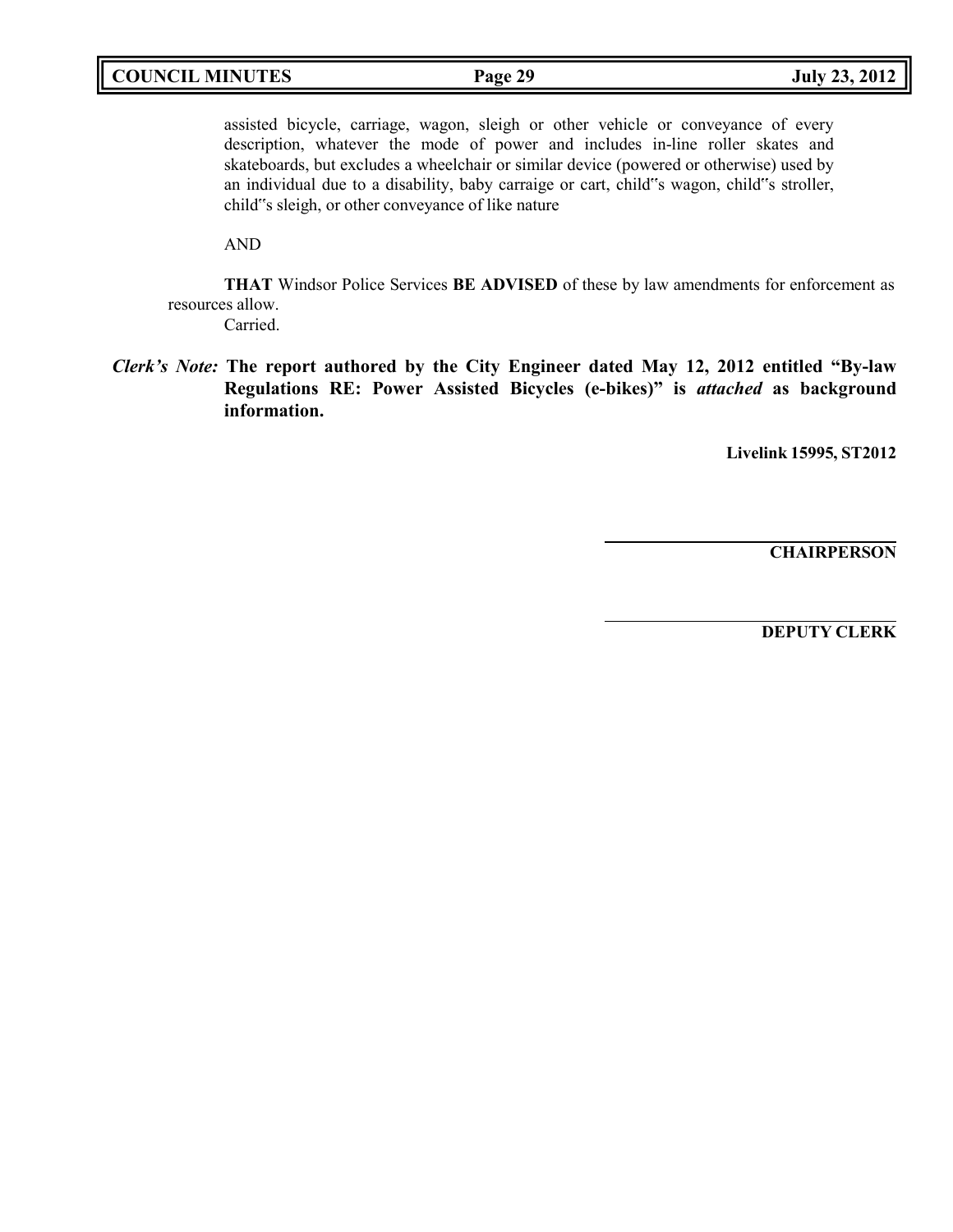**Adopted by Council at its meeting held July 23, 2012 [M329-2012] /AA** Windsor, Ontario July 23 2012

# **REPORT NO. 69** of the **ENVIRONMENT & TRANSPORTATION STANDING COMMITTEE** of its meeting held June 27, 2012

**Present: Councillor Hatfield, Chair Councillor Halberstadt Councillor Payne Councillor Sleiman**

**Regrets: Councillor Valentinis**

That the following recommendations of the Environment and Transportation Standing Committee **BE APPROVED:**

Moved by Councillor Sleiman, seconded by Councillor Payne,

**THAT** Council **APPROVE** the attached concept plan designed by Parks and Facilities for Walkerville Jubilee Park. (See Appendix A) and;

**THAT** Council **DIRECT** Parks and Facilities to prepare plans and specifications based on the design in Appendix A, to the satisfaction of the Executive Director of Parks and Facilities and;

**THAT** Council **DIRECT** Parks and Facilities to construct the improvements as outlined in Appendix A subject to funding being received from Walkerville BIA in the amount of \$15,000 and Ward funds identified in Capital Budget in 2010 Capital Project 7031109-Neighbourhood Park Redevelopment in the amount of \$6,000 and;

**THAT** Council **ACCEPT** funds for improvements to Walkerville Jubilee Park from the Walkerville BIA in the amount of \$15,000 (see Appendix B) and;

**THAT** additional funding for park improvements **BE APPROVED** under the 2012 Capital budget line item PFO-014-12 "Partnerships" in the amount of \$21,000. This capital budget item has been created for community initiatives looking for matching dollars.

Carried.

# *Clerk's Note:* **The report authored by the Executive Director of Parks and Facilities dated January 23, 2012 entitled "Jubilee Park Improvements" is** *attached* **as background information.**

**Livelink 15734, SR2012**

**CHAIRPERSON**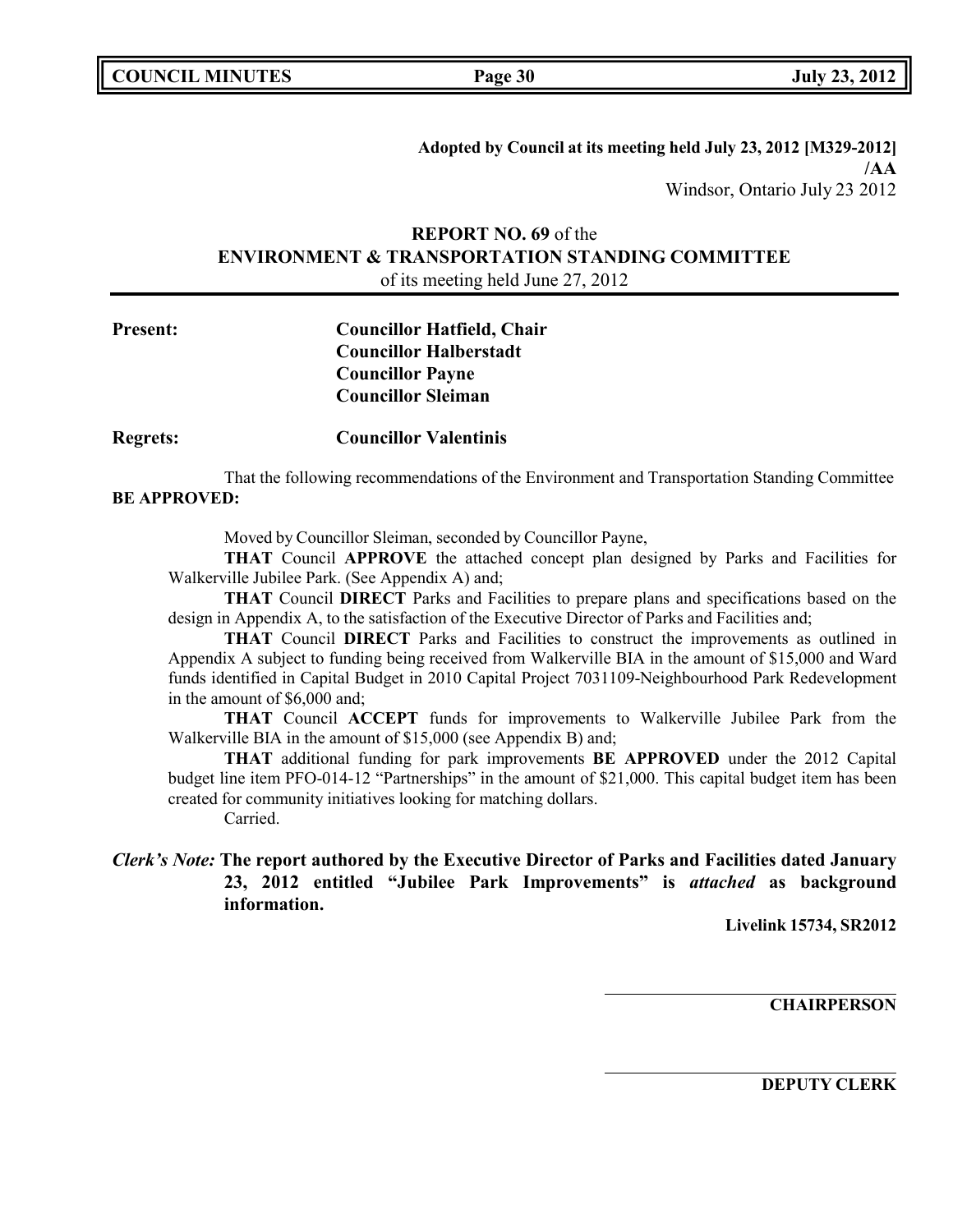**COUNCIL MINUTES Page 31 July 23, 2012**

**Adopted by Council at its meeting held July 23, 2012 [M330-2012] /AA** Windsor, Ontario July 23 2012

# **REPORT NO. 70** of the **ENVIRONMENT & TRANSPORTATION STANDING COMMITTEE** of its meeting held June 27, 2012

| <b>Present:</b> | <b>Councillor Hatfield, Chair</b> |
|-----------------|-----------------------------------|
|                 | <b>Councillor Halberstadt</b>     |
|                 | <b>Councillor Payne</b>           |
|                 | <b>Councillor Sleiman</b>         |

**Regrets: Councillor Valentinis**

That the following recommendations of the Environment and Transportation Standing Committee **BE APPROVED:**

Moved by Councillor Halberstadt, seconded by Councillor Sleiman, **THAT** the minutes of the Windsor Bicycling Committee meeting held May 9, 2012 **BE RECEIVED** for information. Carried.

*Clerk's Note:* **The minutes of the Windsor Bicycling Committee meeting held May 9, 2012 are** *attached* **as background information.**

**CHAIRPERSON**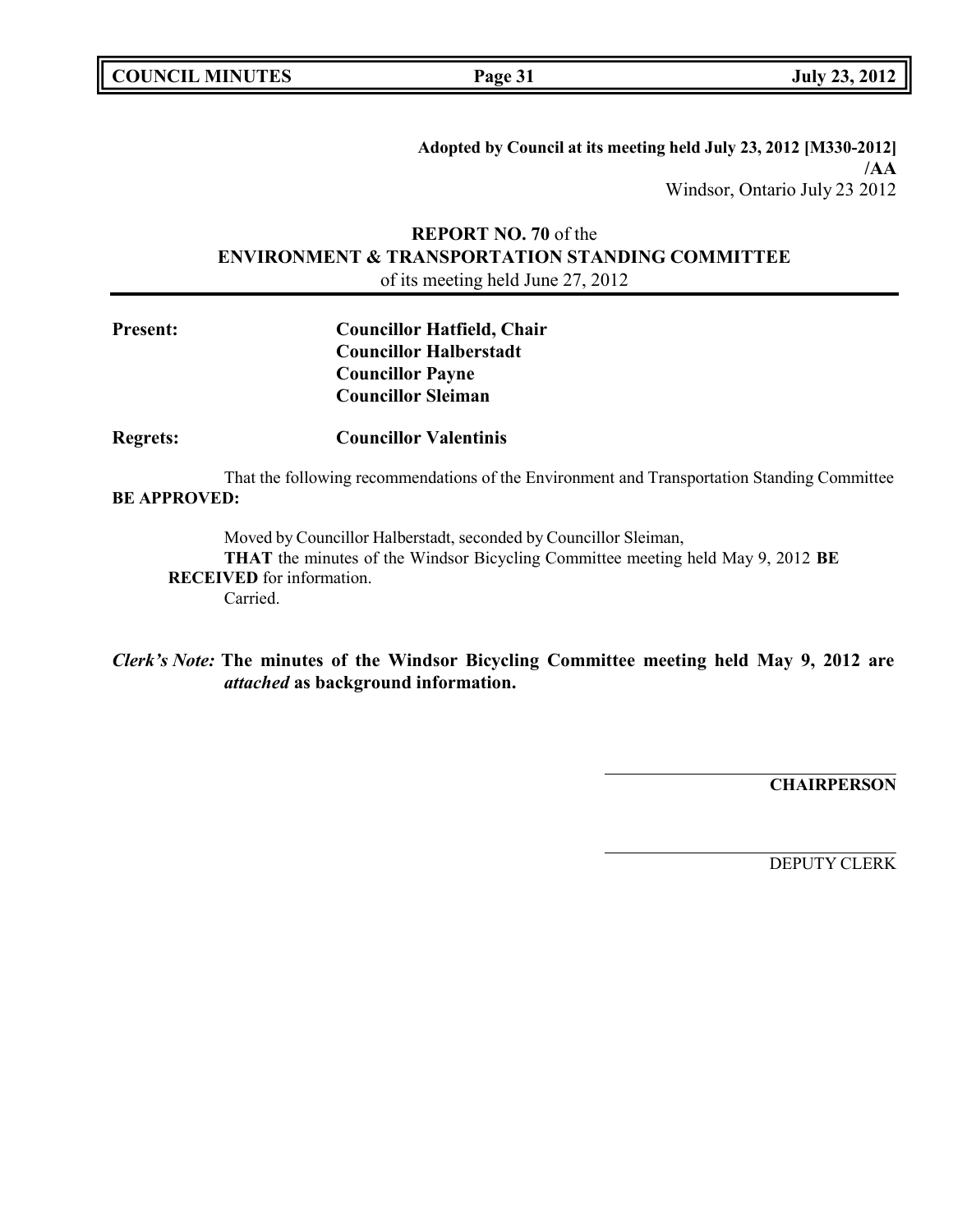**Adopted by Council at its meeting held July 23, 2012 [M332-2012] /AA** Windsor, Ontario July 23 2012

# **REPORT NO. 71** of the **ENVIRONMENT & TRANSPORTATION STANDING COMMITTEE** of its meeting held June 27, 2012

# **Present: Councillor Hatfield, Chair Councillor Halberstadt Councillor Payne Councillor Sleiman**

**Regrets: Councillor Valentinis**

That the following recommendations of the Environment and Transportation Standing Committee **BE APPROVED:**

Moved by Councillor Halberstadt, seconded by Councillor Payne,

**THAT** the minutes of the Windsor-Essex County Environment Committee meeting held March 29, 2012 **BE RECEIVED** for information. Carried.

*Clerk's Note:* **The minutes of the Windsor-Essex County Environment Committee meeting held March 29, 2012 are** *attached* **as background information.**

**CHAIRPERSON**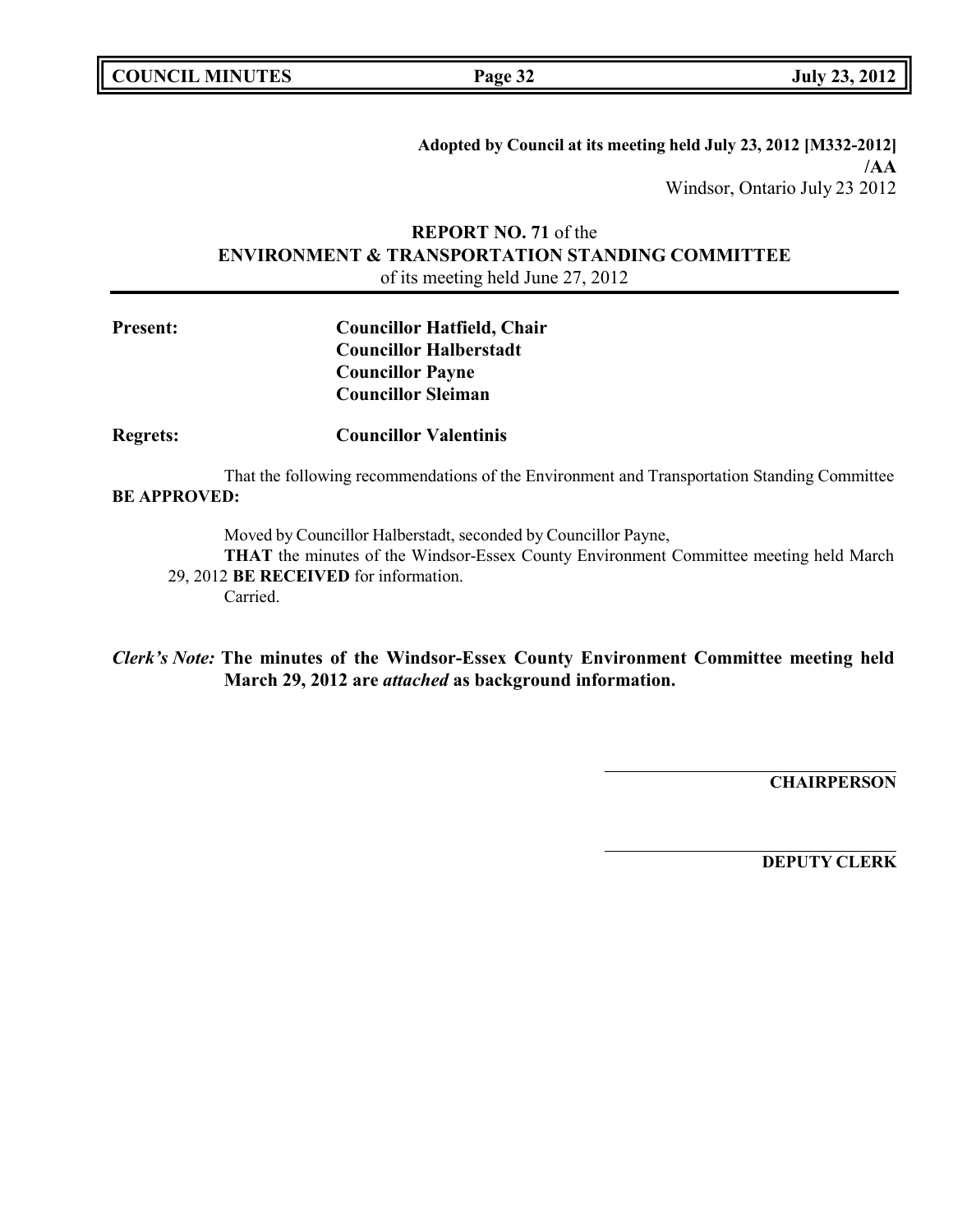**COUNCIL MINUTES Page 33 July 23, 2012**

**Adopted by Council at its meeting held July 23, 2012 [M333-2012] /AA** Windsor, Ontario July 23 2012

# **REPORT NO. 72** of the **ENVIRONMENT & TRANSPORTATION STANDING COMMITTEE** of its meeting held June 27, 2012

| <b>Councillor Hatfield, Chair</b> |
|-----------------------------------|
| <b>Councillor Halberstadt</b>     |
| <b>Councillor Payne</b>           |
| <b>Councillor Sleiman</b>         |
|                                   |

**Regrets: Councillor Valentinis**

That the following recommendations of the Environment and Transportation Standing Committee **BE APPROVED:**

Moved by Councillor Sleiman, seconded by Councillor Halberstadt,

**THAT** the minutes of the Essex-Windsor Solid Waste Authority meeting held March 6, 2012 **BE RECEIVED** for information. Carried.

*Clerk's Note:* **The minutes of the Essex-Windsor Solid Waste Authority meeting held March 6, 2012 are** *attached* **as background information.**

**CHAIRPERSON**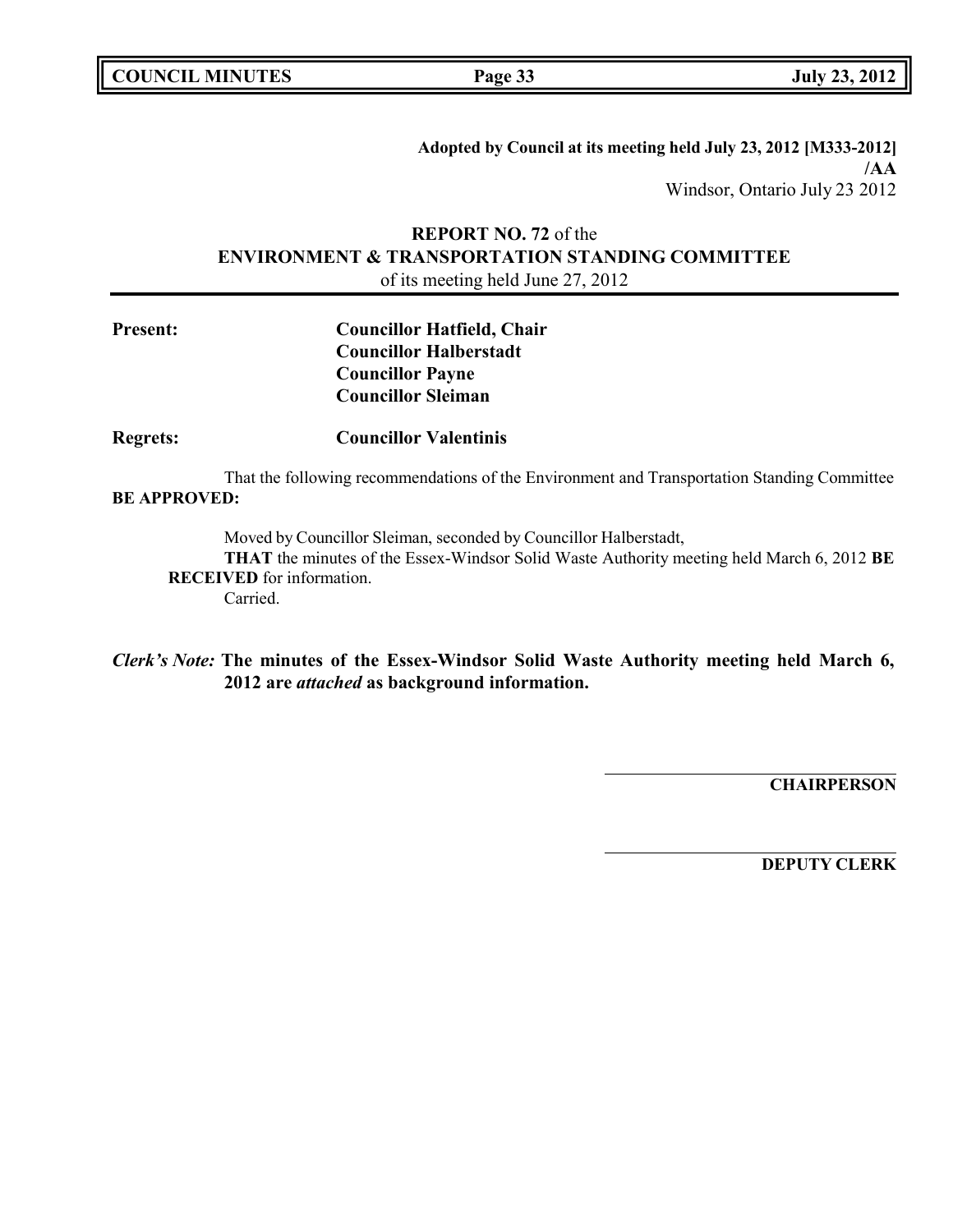**COUNCIL MINUTES Page 34 July 23, 2012**

**BE RECEIVED for information as adopted by Council at its meeting held July 23, 2012 [M320-2012] /AA** Windsor, Ontario July 23 2012

# **REPORT NO. 73** of the **ENVIRONMENT & TRANSPORTATION STANDING COMMITTEE** of its meeting held June 27, 2012

**Present: Councillor Hatfield, Chair Councillor Halberstadt Councillor Payne Councillor Sleiman**

# **Regrets: Councillor Valentinis**

That the following recommendations of the Environment and Transportation Standing Committee **BE APPROVED:**

Moved by Councillor Payne, seconded by Councillor Sleiman,

**THAT** the report of the City Engineer dated June 14, 2012 entitled "M122-2011 – Bellagio Street Closure Petition" **BE RECEIVED** for information; and further

**THAT** Administration **BE DIRECTED** to proceed with the purchase and installation of speed cushions on Bellagio Street, and that Administration provide details as to the cost and where the speed cushions will be installed on the street.

Carried.

# *Clerk's Note:* **The report authored by the City Engineer dated June 14, 2012 entitled "M122-2011 – Bellagio Street Closure Petition" is** *attached* **as background information.**

**LIVELINK 15901, ACO/11189**

**CHAIRPERSON**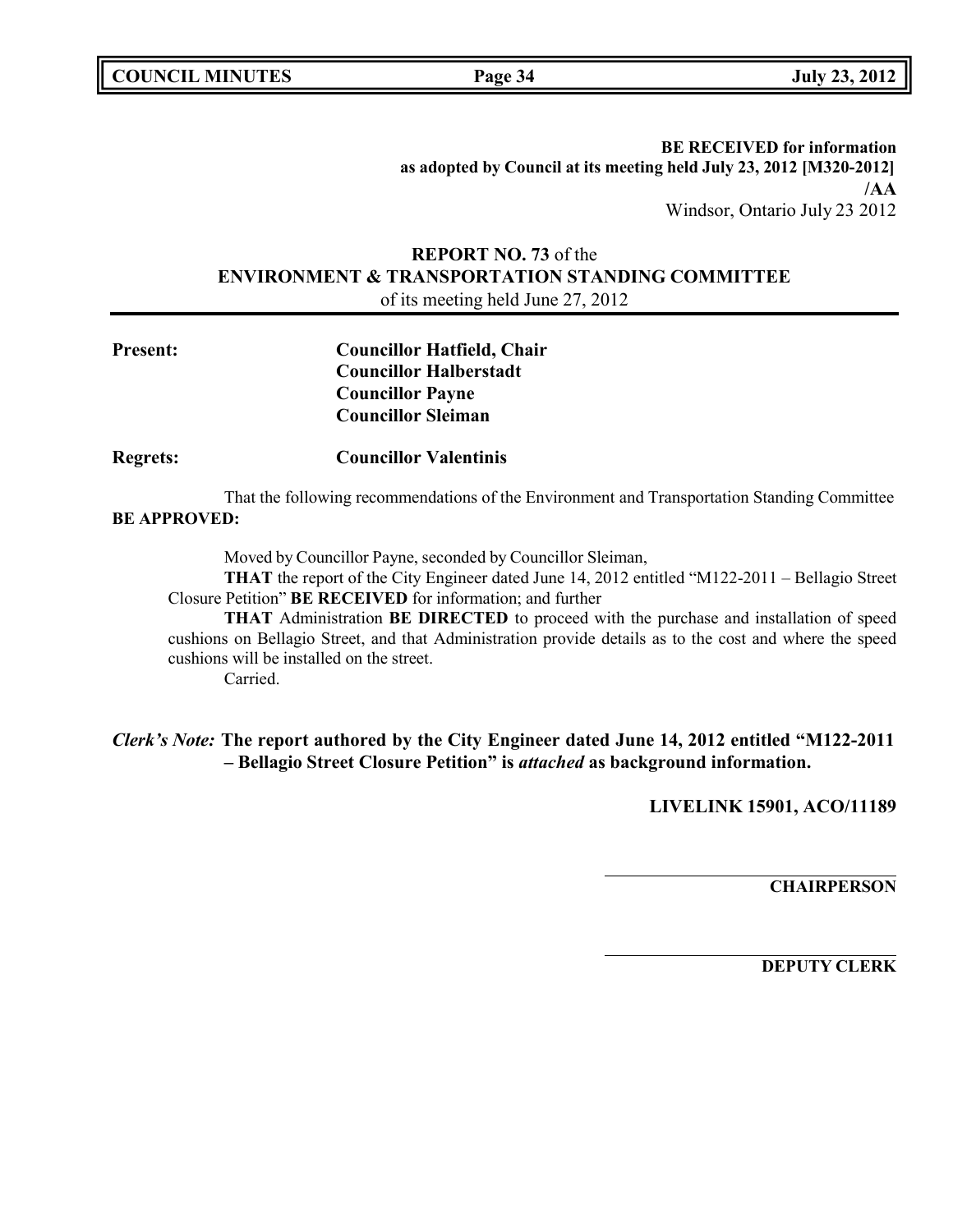| <b>COUNCIL MINUTES</b> |  |
|------------------------|--|
|------------------------|--|

**COUNCIL EXECUTE: COUNCIL EXECUTE: Page 35 July 23, 2012** 

**Adopted by Council at its meeting held July 23, 2012 [M334-2012] /RB** Windsor, Ontario, July 23, 2012

# **REPORT NO. 33** of the **ECONOMIC DEVELOPMENT STANDING COMMITTEE**

of its meeting held July 4, 2012

**Present: Councillor Dilkens, Chair Councillor Marra Councillor Payne Councillor Sleiman Councillor Valentinis**

That the following recommendation of the Economic Development Standing Committee **BE APPROVED** as follows**:**

Moved by Councillor Payne, seconded by Councillor Sleiman, **THAT** the minutes of the Windsor Business Improvement Area Advisory Committee meeting held May 1, 2012 **BE RECEIVED** for information. Carried.

Clerk"s Note: The minutes of the Windsor Business Improvement Area Advisory Committee meeting held May 1, 2012 are *attached* as background information.

**CHAIRPERSON**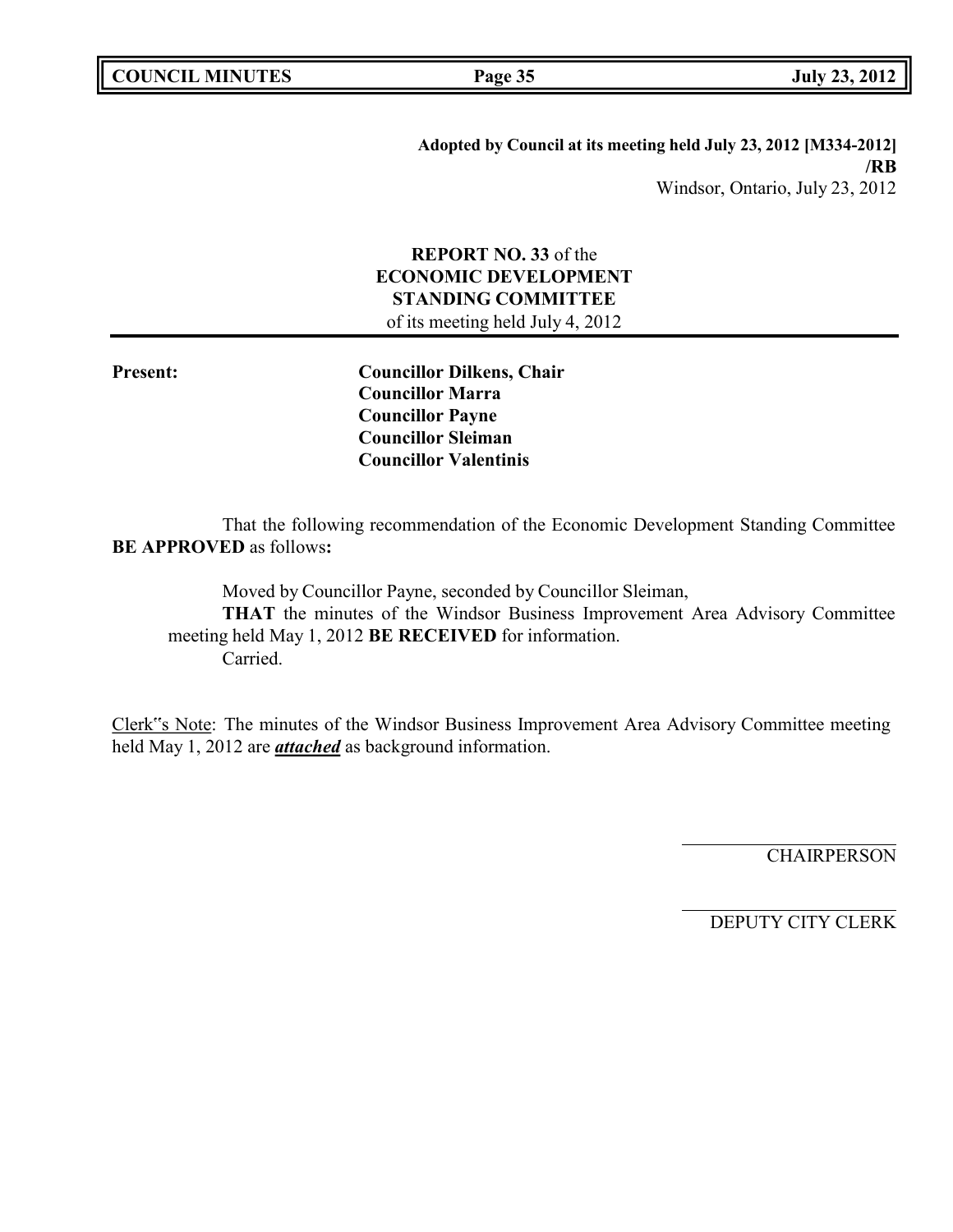| <b>COUNCIL MINUTES</b> |  |
|------------------------|--|
|------------------------|--|

**COUNCIL EXECUTE:** Fig. 2012<br>**Page** 36 **July** 23, 2012

**Adopted by Council at its meeting held July 23, 2012 [M335-2012] /RB** Windsor, Ontario, July 23, 2012

# **REPORT NO. 34** of the **ECONOMIC DEVELOPMENT STANDING COMMITTEE** of its meeting held July 4, 2012

**Present: Councillor Dilkens, Chair Councillor Marra Councillor Payne Councillor Sleiman Councillor Valentinis**

That the following recommendation of the Economic Development Standing Committee **BE APPROVED** as follows**:**

Moved by Councillor Payne, seconded by Councillor Sleiman, **THAT** the designation of the Low-Martin House/Devonshire Lodge, 2021 Ontario Street **BE AMENDED** to remove the interior features and to maintain the exterior features that contribute to the architectural, historic and contextual value of the Low Martin house. Carried.

Clerk"s Note: The revised report of the Heritage Planner dated June 20, 2012 entitled "Low-Martin House/Devonshire Lodge, 2021 Ontario Street, Amend Designation to Remove Interior Features" and Report No. 306 of the Windsor Heritage Committee are *attached* as background information.

**Livelink #16003**

**CHAIRPERSON**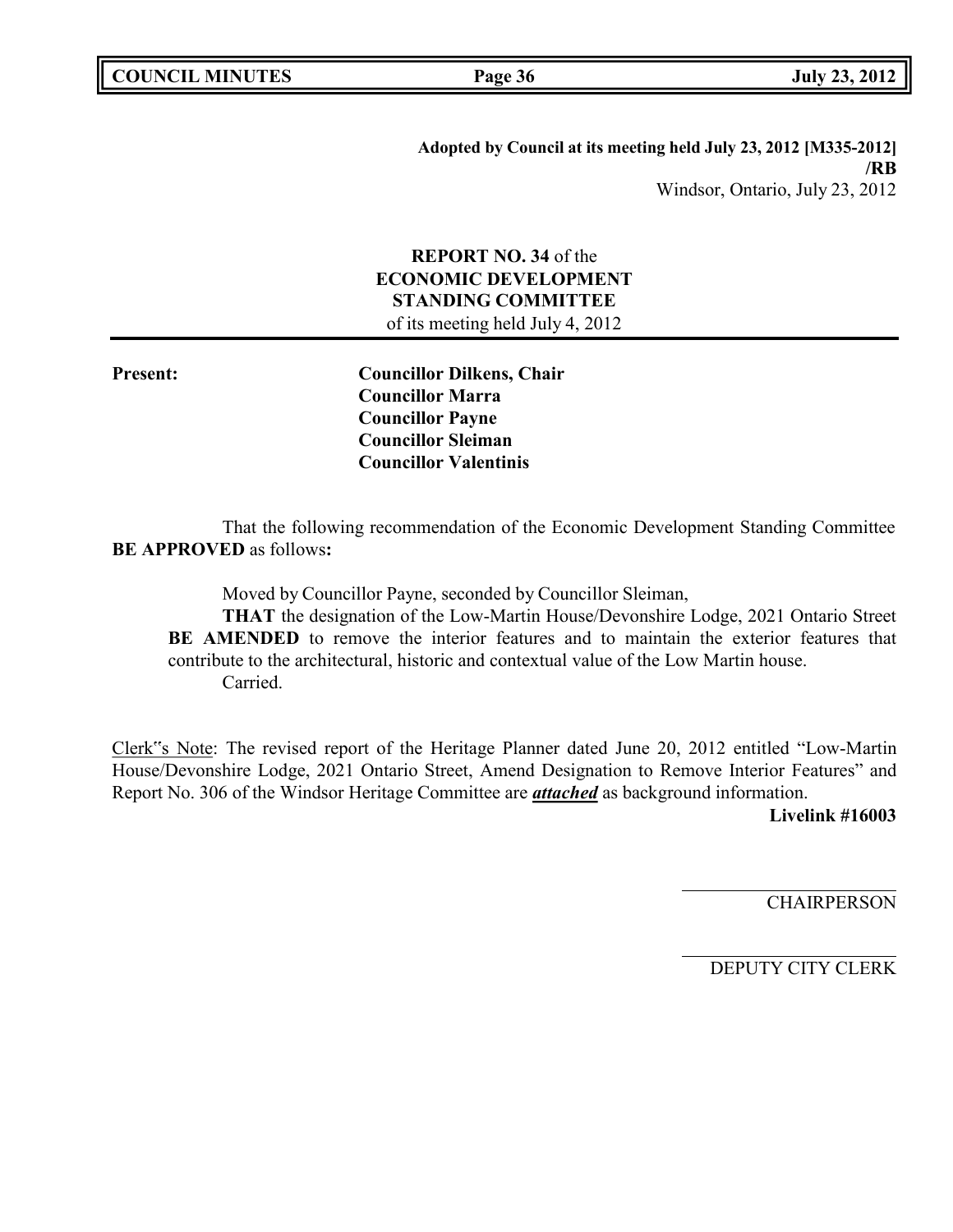**Adopted by Council at its meeting held July 23, 2012 [M336-2012] /RB** Windsor, Ontario, July 23, 2012

# **REPORT NO. 35** of the **ECONOMIC DEVELOPMENT STANDING COMMITTEE** of its meeting held July 4, 2012

**Present: Councillor Dilkens, Chair Councillor Marra Councillor Payne Councillor Sleiman Councillor Valentinis**

That the following recommendation of the Economic Development Standing Committee **BE APPROVED** as follows**:**

Moved by Councillor Payne, seconded by Councillor Sleiman,

I. That the request by Essex Condominium Corporation 98 for a grant for an upset amount of \$10,845 from the Community Heritage Fund, for repointing of brick and other masonry at Edith Cavell School, 5955 Ontario Street, **BE APPROVED**, provided that funds up to the approved amount will be disbursed when work is complete, according to the submitted design, and work receipts produced. The Chief Building Official and City Planner will determine if work is according to the submitted design, applicable codes and historic standards.

II. That modification of a heritage feature **BE APPROVED**: Remove the awning over the front (north) entryway.

Carried.

Clerk"s Note: The report of the Heritage Planner dated June 7, 2012 entitled "Edith Cavell School, 5955 Ontario Street, Community Heritage Fund for Repointing; Modification to North Entry" and Report No. 307 of the Windsor Heritage Committee are *attached* as background information.

**Livelink #16002**

**CHAIRPERSON**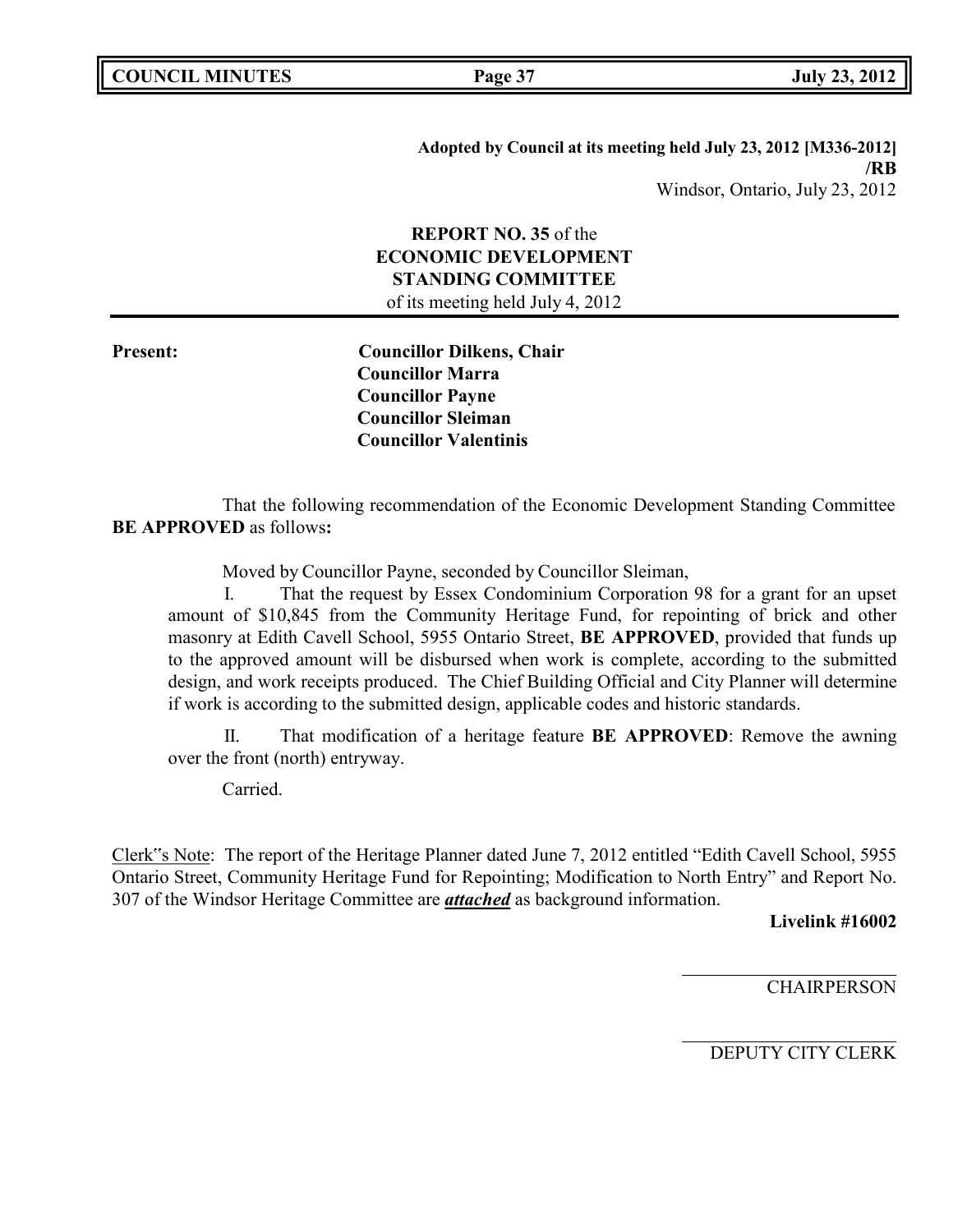|  | <b>COUNCIL MINUTES</b> |
|--|------------------------|
|--|------------------------|

**COUNCIL EXECUTE:** FOR THE **PAGE 38 DUE 23, 2012** 

**Adopted by Council at its meeting held July 23, 2012 [M337-2012] /RB** Windsor, Ontario, July 23, 2012

# **REPORT NO. 36** of the **ECONOMIC DEVELOPMENT STANDING COMMITTEE** of its meeting held July 4, 2012

**Present: Councillor Dilkens, Chair Councillor Marra Councillor Payne Councillor Sleiman Councillor Valentinis**

That the following recommendation of the Economic Development Standing Committee **BE APPROVED** as follows**:**

Moved by Councillor Payne, seconded by Councillor Sleiman,

**THAT** the heritage designation by-law for Willistead Manor, and its associated grounds and secondary buildings and structures **BE AMENDED** to include a description of the attached heritage features.

Carried.

Clerk"s Note: The report of the Heritage Planner dated June 7, 2012 entitled "Willistead Manor, 1899 Niagara Street, Amend Heritage Designation" and Report No. 308 of the Windsor Heritage Committee are *attached* as background information.

**Livelink #16000**

**CHAIRPERSON**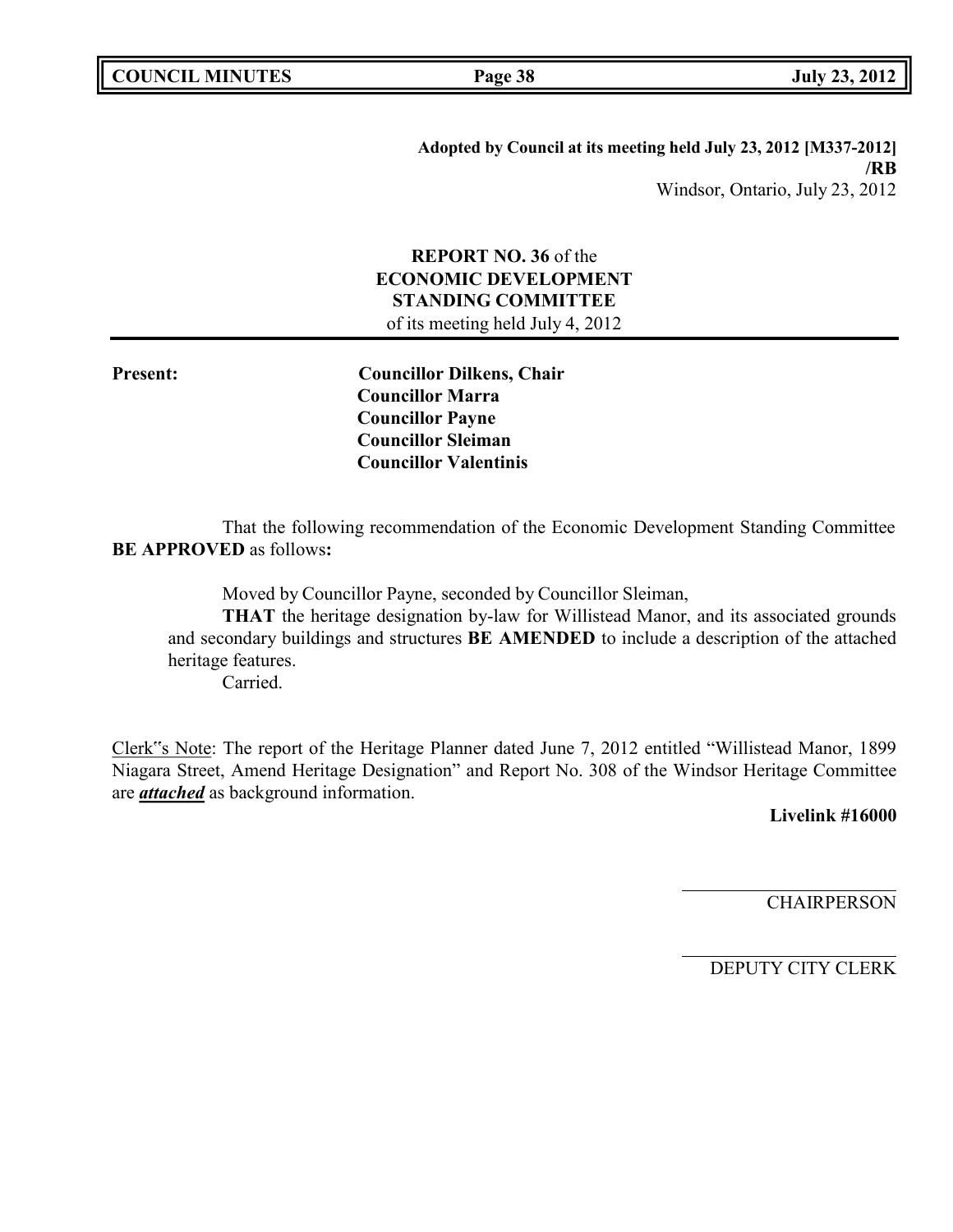**BE ADOPTED** as presented **with the following amendment to page 6 of 13**, Section "Exterior features that contribute to the architectural value of the McDougall-Stodgell House include", first solid bullet, fourth hollow bullet, should read:  $\circ$  Multi pane (6/1) double hung windows **by Council at its meeting held July 23, 2012** [**M338-2012] /RB** Windsor, Ontario, July 23, 2012

# **REPORT NO. 37** of the **ECONOMIC DEVELOPMENT STANDING COMMITTEE** of its meeting held July 4, 2012

**Present: Councillor Dilkens, Chair Councillor Marra Councillor Payne Councillor Sleiman Councillor Valentinis**

That the following recommendation of the Economic Development Standing Committee **BE APPROVED** as follows**:**

Moved by Councillor Payne, seconded by Councillor Sleiman,

**THAT** the heritage designation by-law for the McDougall-Stodgell House, 712 Devonshire Road **BE AMENDED** by changing a general list of heritage features (Appendix A) to a more detail description (Appendix B). Carried.

Clerk"s Note: The report of the Heritage Planner dated June 7, 2012 entitled "McDougall Stodgell House, 712 Devonshire Road, Amend Heritage Designation" and Report No. 309 of the Windsor Heritage Committee are *attached* as background information.

**Livelink #15999**

**CHAIRPERSON**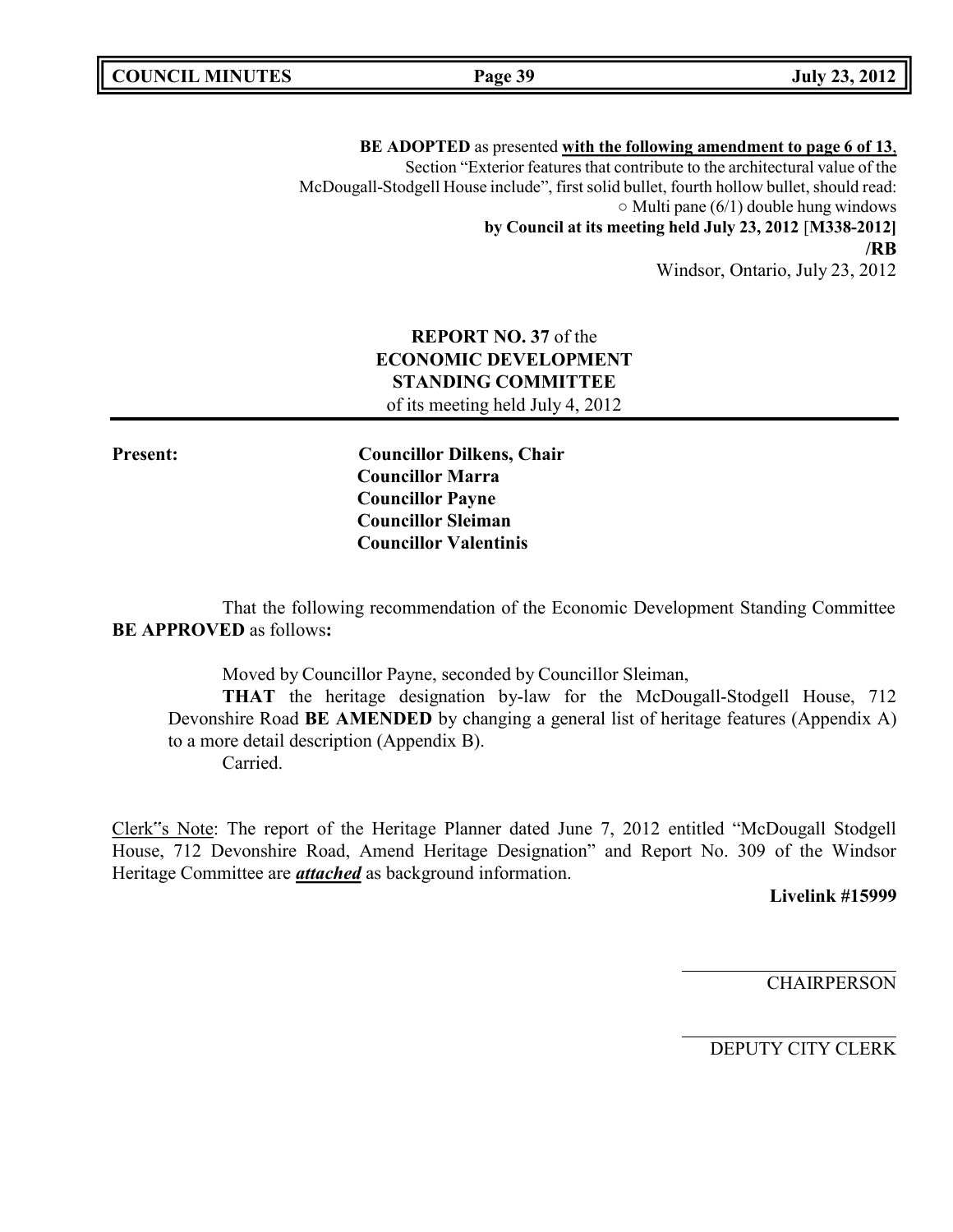|  | <b>COUNCIL MINUTES</b> |
|--|------------------------|
|--|------------------------|

**COUNCIL EXECUTE:** Fig. 2012<br> **COUNCIL COUNCIL COUNCIL COUNCIL COUNCIL COUNCIL COUNCIL COUNCIL COUNCIL COUNCIL COUNCIL** 

**Adopted by Council at its meeting held July 23, 2012 [M339-2012] /RB** Windsor, Ontario, July 23, 2012

# **REPORT NO. 38** of the **ECONOMIC DEVELOPMENT STANDING COMMITTEE**

of its meeting held July 4, 2012

**Present: Councillor Dilkens, Chair Councillor Marra Councillor Payne Councillor Sleiman Councillor Valentinis**

That the following recommendation of the Economic Development Standing Committee **BE APPROVED** as follows**:**

Moved by Councillor Payne, seconded by Councillor Sleiman,

**THAT** the heritage designation by-law for the Bedford United Church, 3340 Sandwich Street **BE AMENDED** by changing a general list of heritage features (Appendix A) to a more detailed description (Appendix B).

Carried.

Clerk"s Note: The report of the Heritage Planner dated May 29, 2012 entitled "Bedford United Church, 3340 Sandwich Street, Amend Heritage Designation" and Report No. 310 of the Windsor Heritage Committee are *attached* as background information.

**Livelink #15998**

**CHAIRPERSON**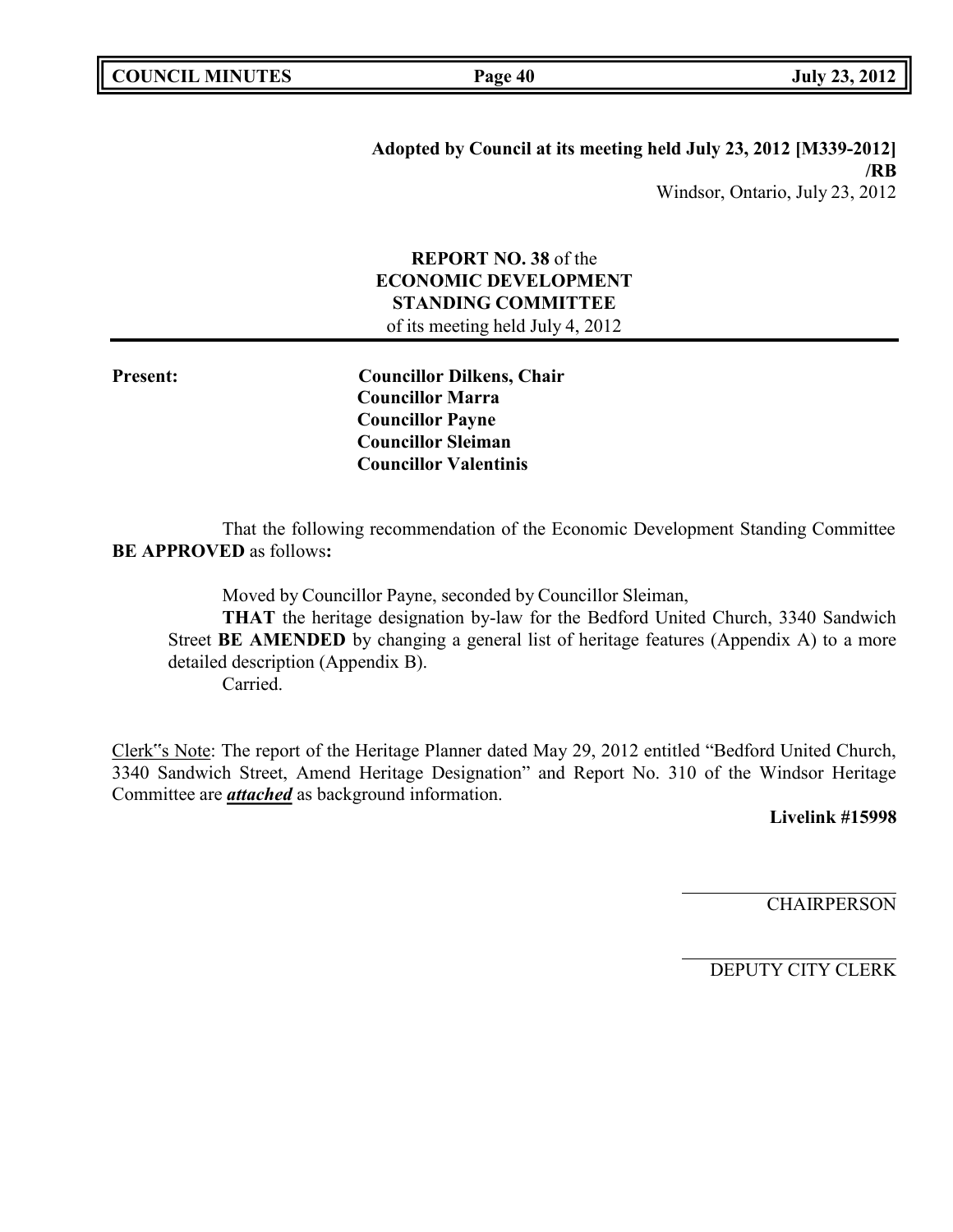**Adopted by Council at its meeting held July 23, 2012 [M341-2012] AA/** Windsor, Ontario, July 23, 2012

# **REPORT NO. 91** of the **SOCIAL DEVELOPMENT, HEALTH & CULTURE STANDING COMMITTEE** of its meeting held July 11, 2012

| <b>Councillor Ed Sleiman, Vice Chair</b> |
|------------------------------------------|
| <b>Councillor Percy Hatfield</b>         |
| <b>Councillor Hilary Payne</b>           |
| <b>Councillor Ron Jones</b>              |
| <b>Councillor Alan Halberstadt</b>       |
|                                          |

That the following recommendation of the Social Development, Health and Culture Standing Committee **BE APPROVED** as follows**:**

Moved by Councillor Hatfield, seconded by Councillor Payne, **THAT** City Council **APPROVE** the transfer of capital reserve funds in the amount of \$15,000.00 from the Tennis Facility Jackson Park reserve account #1780 to fund improvements for the Parkside Tennis Club. Carried.

*Clerk's Note:* **The report authored by the Executive Director of Recreation & Culture dated June 1, 2012 entitled "Parkside Tennis – Use of Reserve Funds" is** *attached* **as background information.**

**LIVELINK #15980, APM2012**

**VICE CHAIRPERSON**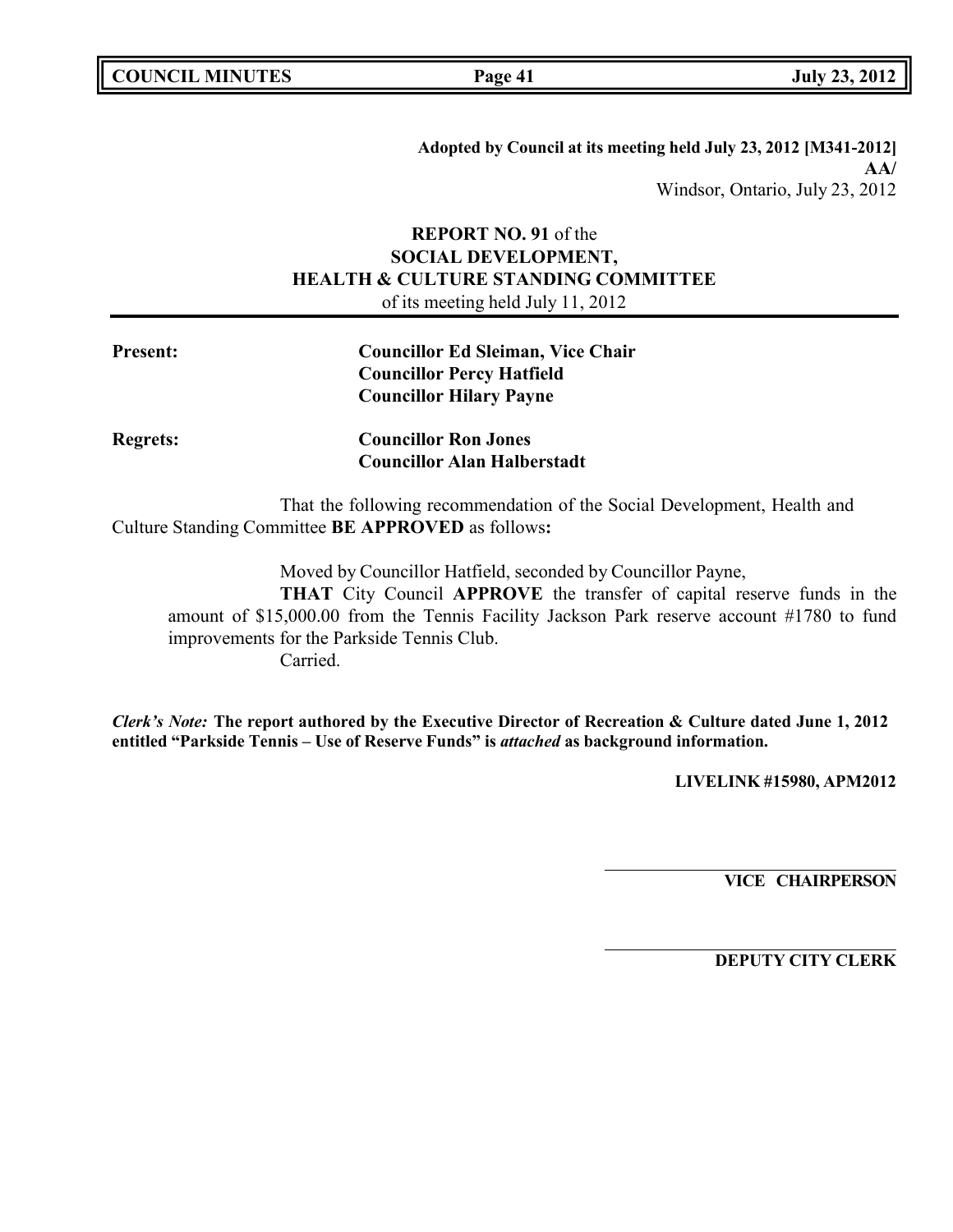by:

**Adopted by Council at is meeting held July 23, 2012 [M340-2012] /AA** Windsor, Ontario July 23, 2012

# **REPORT NO. 30** of the **PUBLIC SAFETY STANDING COMMITTEE** of its meeting held July 18, 2012

**Present: Councillor Dilkens Councillor Gignac Councillor Ron Jones, Chair**

**Absent: Councillor Payne**

That the following recommendation of the Public Safety Standing Committee **BE APPROVED** as follows:

Moved by Councillor Gignac, seconded by Councillor Dilkens

**I.** THAT Public Vehicle Licensing By-Law 137-2007, Schedule 5 **BE AMENDED**

- deleting Section 4.1 (e)
- deleting Section 14.2

deleting Section 14.1 (a) and REPLACING it with the following: "(a) at Vehicle Standards Inspection Lane. The safety standards certificate shall be dated no more than 36 days prior to the date of an inspection."

 adding the following definition to Part I: "Vehicle Standards Inspection Lane" means an inspection period, the dates and times as established by the Licence Commissioner, during which inspectors or compliance officers examine vehicles to ensure compliance with this By-Law."; and further

**II.** THAT Public Vehicle Licensing By-Law 137-2007, Schedule 5 **BE AMENDED** by deleting:

"14.9 No vehicle more than seven (7) years old shall be used as a taxicab in the City. By example, August 31, 2009 means the model year is 2009. By further example, a current taxicab vehicle that is more than seven (7) years old on August 31, 2009 i.e. 2002 or older taxicabs would have to be taken out of service. (**Added By-law 152-2010 dated September 27, 2010**)"

And replacing it with: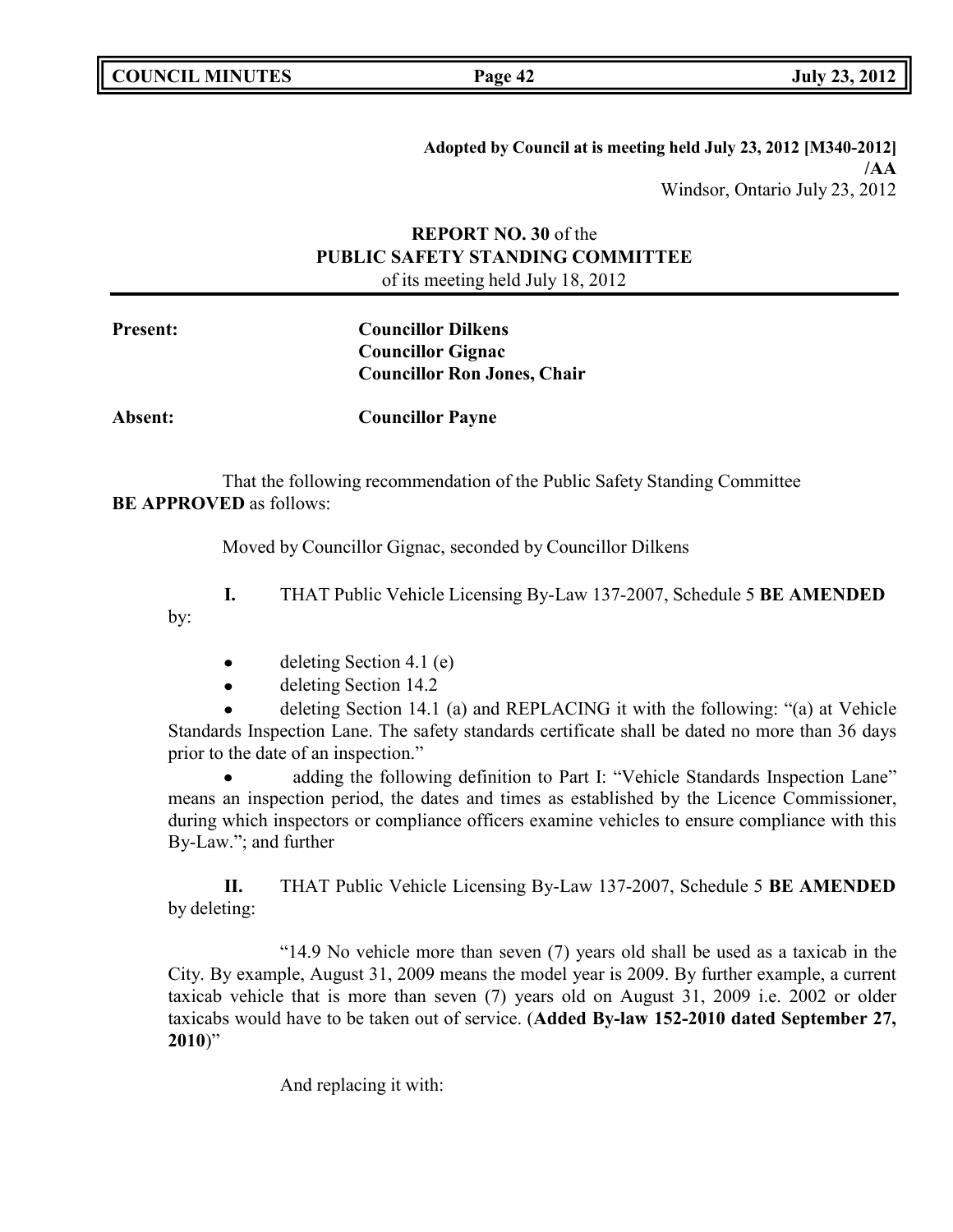"14.9 No vehicle more than 8 years old shall be used as a taxicab in the City. By example, August 31, 2012 means the model year is 2012. By further example, a current taxicab vehicle that is more than 8 years old on August 31, 2012 i.e. 2004 or older taxicabs would have to be taken out of service."; and further

THAT plate holders who have replaced 2005 vehicles based on current by-law requirements, specific to Section 14.9 of 137-2007, from January 1, 2012 to June 22, 2012 **BE ALLOWED** 1 extra year on those particular vehicles. By example, if the replacement vehicle was a 2010, that vehicle would not have to come off the road by August 31, 2018 as it would be granted an extension to August 31, 2019 (as long as it meets the vehicle standards of the by-law).

**III.** THAT, Public Vehicle Licensing By-Law 137-2007, Schedule 5 **BE AMENDED** by deleting:

"17.1 (b) for each taxicab or taxicab wheelchair accessible vehicle, liability coverage in the amount of not less than THREE MILLION DOLLARS (\$3,000,000.00) for personal injury or property damage arising out of any one accident or occurrence;"

And replacing it with:

"17.1 (b) for each taxicab or taxicab wheelchair accessible vehicle, automobile liability coverage in the amount of not less than TWO MILLION DOLLARS for personal injury or property damage arising out of any one accident or occurrence;"; and further

**IV.** THAT By-law 79-2012 *attached* as Appendix B **BE ADOPTED** by Council at the time of consideration.

Carried.

*Clerk's Note***: Report No. 149 of the Windsor Licensing Commission (Taxi Vehicle – Safety Certificates, Age Limit, Insurance) is** *attached* **as background information.**

**Livelink #16044**

**CHAIRPERSON**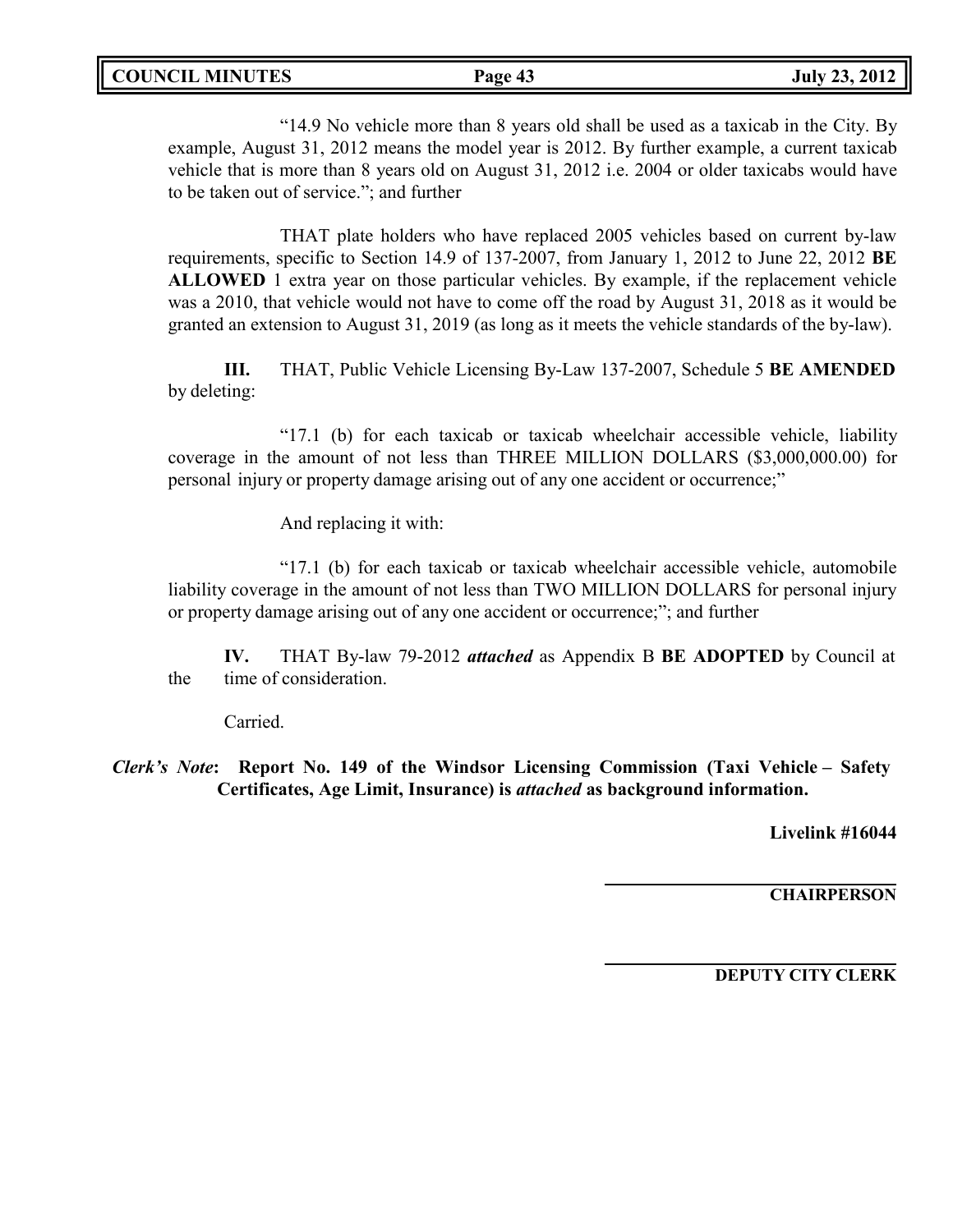**COUNCIL MINUTES Page 44 July 23, 2012**

**BE ADOPTED AS AMENDED by M323-2012 by Council at its meeting held July 23, 2012 DEFERRED to July 23, 2012 Council meeting** to allow for Windsor Police Services to be in attendance as adopted by Council at its meeting held July 9, 2012 **[M286-2012]** /AA Windsor, Ontario July 23, 2012

# **REPORT NO. 70** of the **PLANNING STANDING COMMITTEE** of its meeting held June 11, 2012

**Present: Councillor Bill Marra, Chair Councillor Joanne Gignac Councillor Alan Halberstadt Councillor Percy Hatfield Councillor Ed Sleiman Barbara Bjarneson Cheryl Cross-Leal**

**Regrets: Merrill Baker**

That the following recommendations of the Planning Standing Committee **BE APPROVED** as follows**:**

Moved by Ms. Bjarneson, seconded by Councillor Hatfield

**I** That the application of 1710675 Ontario Inc. (GIAN Corp.) for approval of a draft plan of condominium for a property legally described as Lots 104 to 108, Plan 1564, City of Windsor at 8650 Wyandotte Street East to permit the conversion of a 3-storey apartment building containing 36 residential dwelling units from rental to condominium status, as shown on the attached Map No. CDM-002/08-2, **BE APPROVED** subject to:

- A. The owner shall enter into a condominium agreement to provide for the following together with all items contained in the Consultation section of this report;
- B. That the draft plan approval shall lapse on July 23, 2015 (3 years from the date of approval);
- C. Existing tenants shall be given a right of first-refusal to purchase the dwelling unit they presently occupy;
- D. In the event that existing tenants do not exercise their option to purchase their dwelling unit, they shall be offered a life time non-transferable lease which shall be registered on title and binding on all subsequent owners. Such lease shall be satisfactory in form and content to the City Solicitor;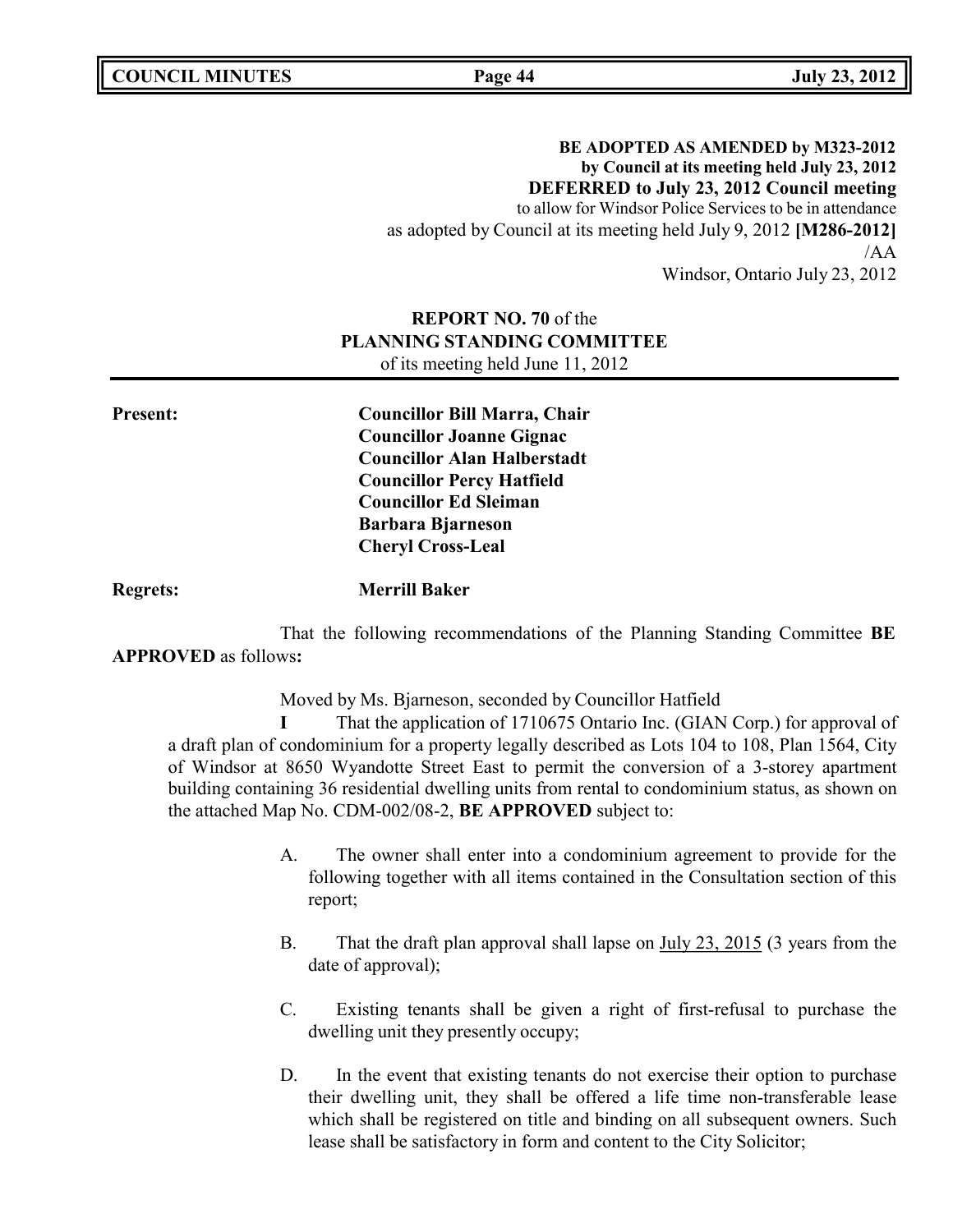- E. The owner shall agree to remedy all site/building defects and deficiencies as contained in the:
	- 1. Building Condition Assessment report prepared by AMEC Earth & Environmental, dated May 20, 2008 with all corrections and improvements to be cleared as completed by a Professional Engineer retained by the owner;
	- 2. Building Department"s Order to Repair dated November 28, 2008, as attached as Appendix  $, A^{\prime\prime}$  of this report;
	- 3. Works Department Engineering and Corporate Projects comments listed in Appendix  $A^{\prime\prime}$  of this report;
	- 4. Works Department Transportation Planning comments listed in Appendix  $, A^{\prime\prime}$  of this report;
	- 5. Work Order issued by the Windsor Fire and Rescue Services on June 21, 2007, identifying Fire Code deficiencies listed in Appendix  $, A$ " of this report;
	- 6. Diversity and Accessibility Officer comments listed in Appendix  $\mathcal{A}^{\prime\prime}$  of this report;

All corrections and improvements shall be to the satisfaction of the Fire Chief, Chief Building Official and the City Engineer and Diversity and Accessibility Officer.

- F. The owner shall agree to remedy all safety and security deficiencies, save and except Recommendation 2, as identified in the report of the Windsor Police Service dated December 30, 2008, attached as Appendix "A". All corrections and improvements shall be to the satisfaction of the Chief of Police;
- G. The owner shall agree to provide a minimum of 36 on-site parking spaces including 7 designated visitor parking spaces, a minimum of 1 handicap parking space and a bicycle rack facility accommodating a minimum of 3 bicycles. All improvements are to be to the satisfaction of the General Manager of Public Works and Chief Building Official;
- H. The owner agrees to address the requirements and deficiencies identified in the report from the Planning Department"s Landscape Architect, dated November 27, 2008, as attached as Appendix  $, A^{\prime\prime}$ , and to submit a photometric plan. The photometric plan will be reviewed in consultation with Windsor Police Services and will be to the satisfaction of both the Landscape Architect and the Director of Planning for Windsor Police Services.